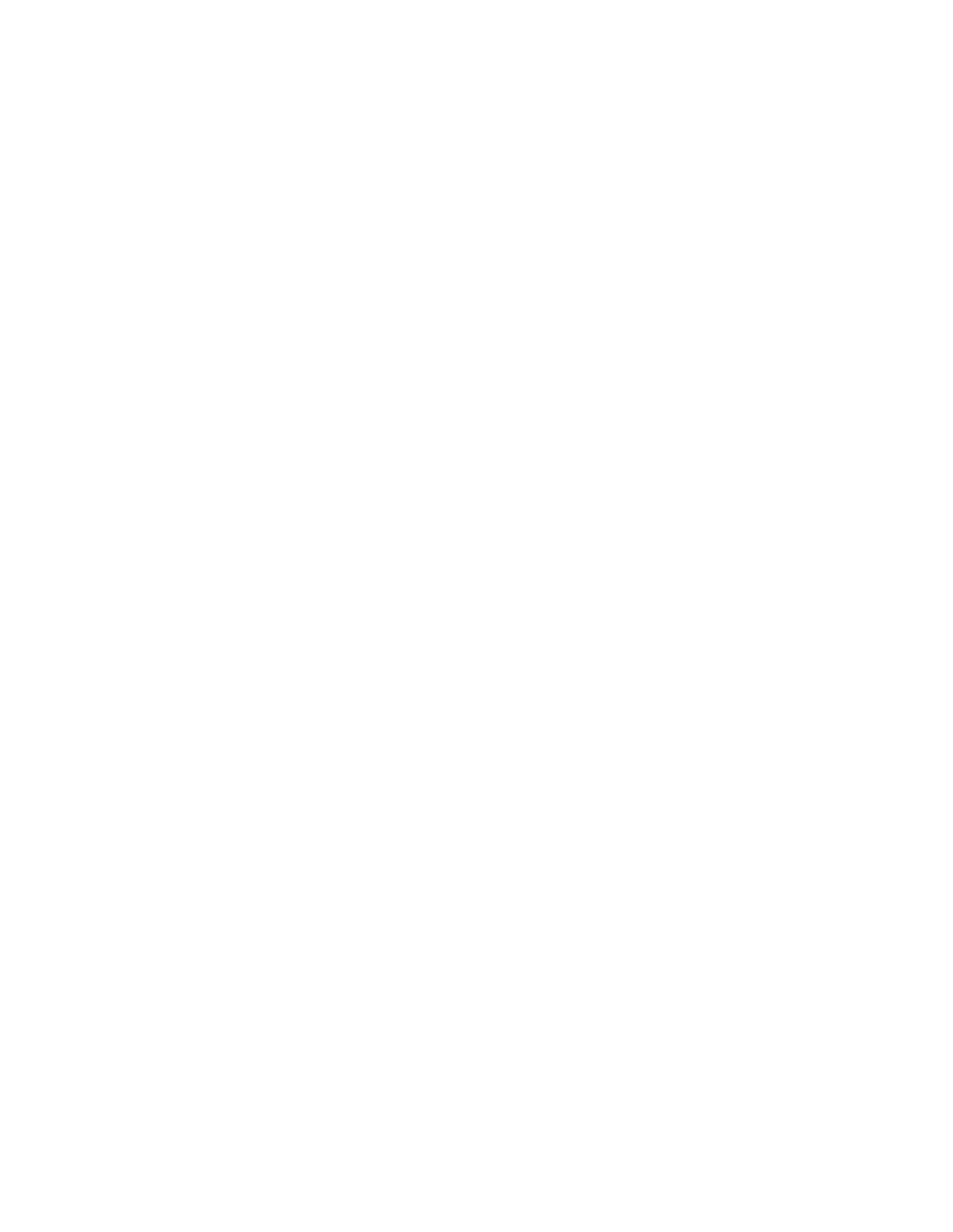

# **Contents**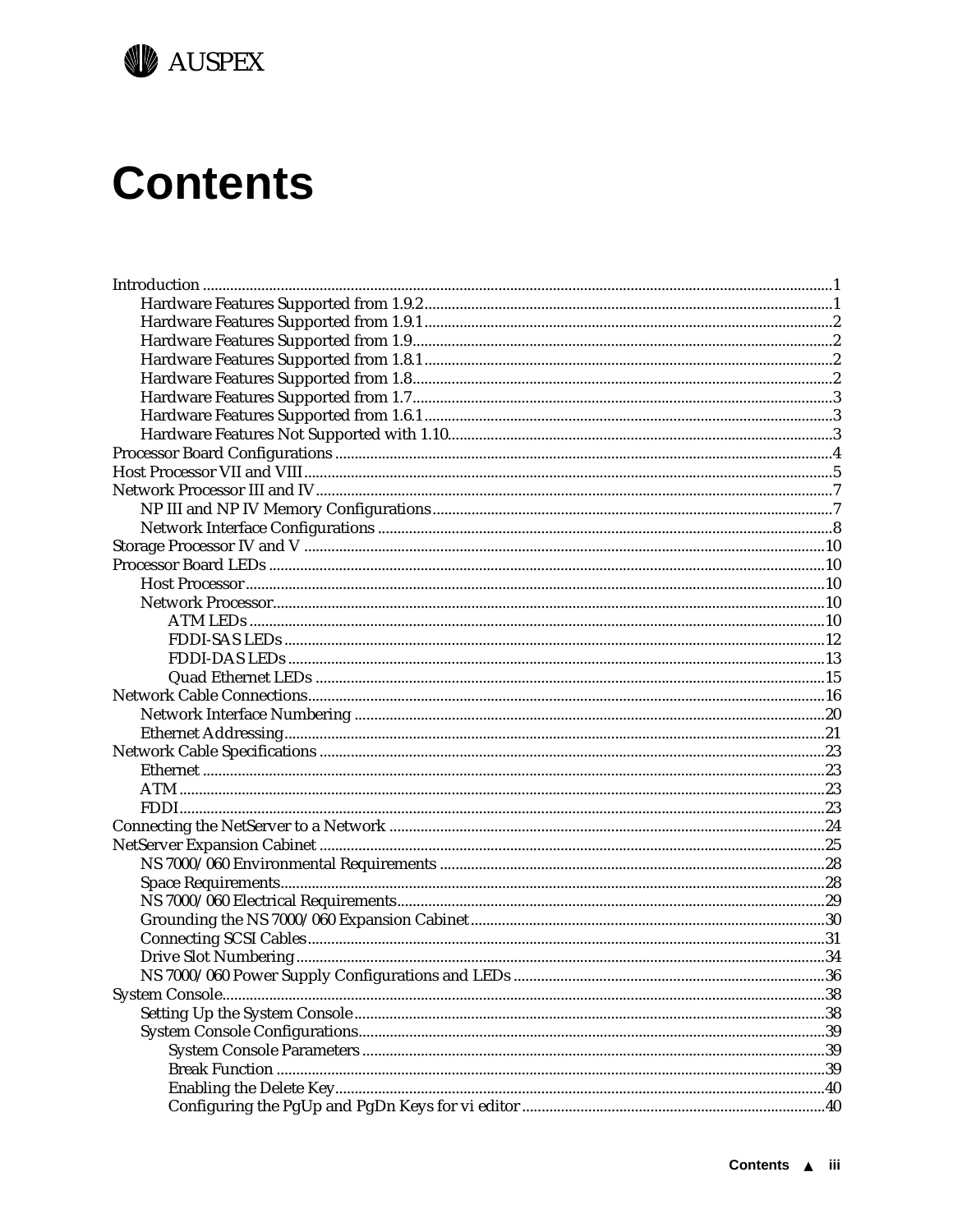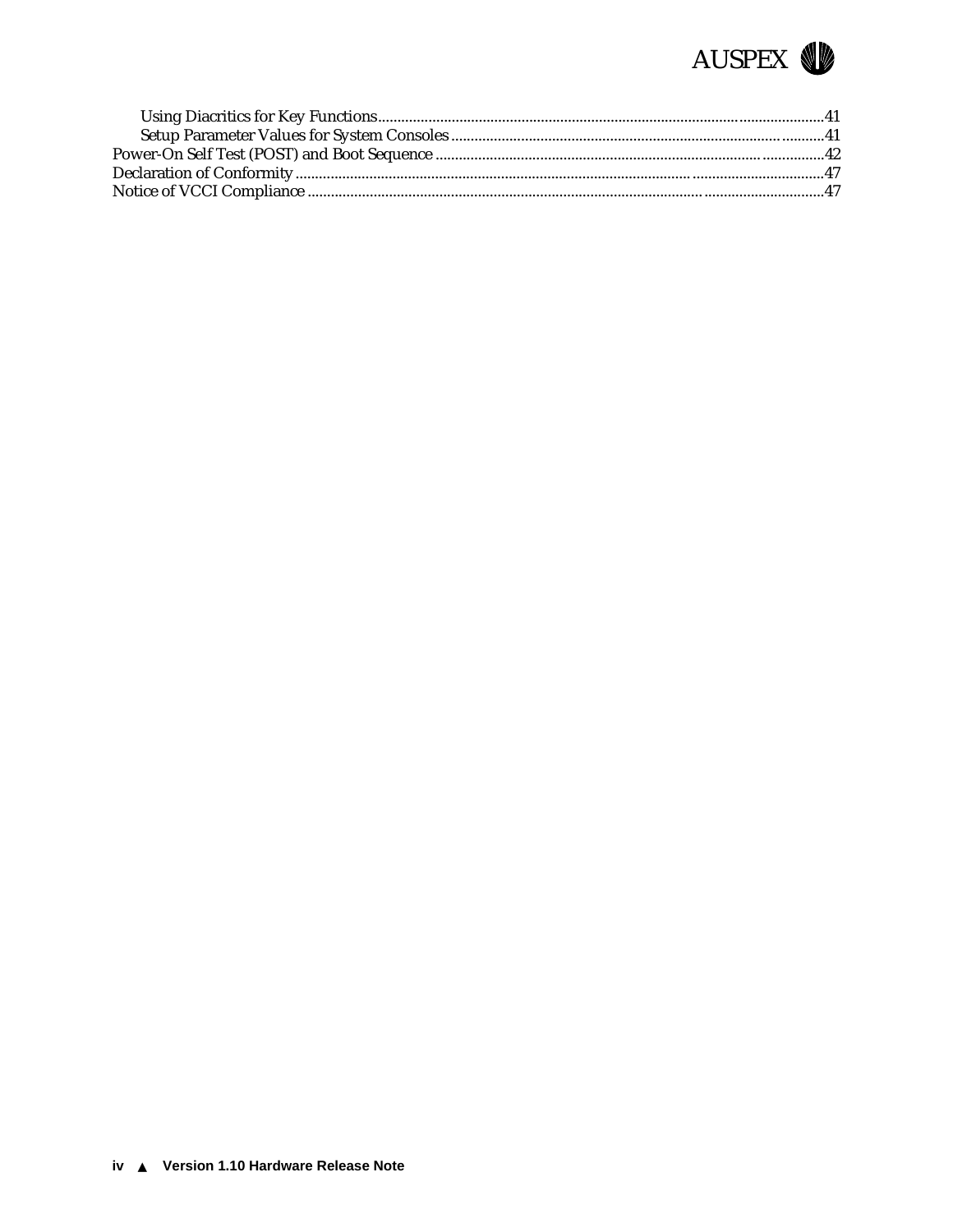<span id="page-4-0"></span>

# **Introduction**

The *Version 1.10 Hardware Release Note* describes NetServer™ hardware features and configurations supported in software Version 1.10. This release note updates the hardware information in the *NS 7000 Model 150/250 Series Hardware Manual, NS 7000 Model 650 Series Hardware Manual*, *NS 7000 Model 700 Series Hardware Manual*, and *NS 7000 Model 800 Series Hardware Manual* for customers upgrading from software Version 1.6.1 and later.

While this document includes hardware supported from previous software versions, not all hardware discussed in this release note is currently available from Auspex.

Additionally, this release note provides the following information:

- Documentation changes to the NS 7000™ family of products
- $\triangle$  Declaration of Conformity for the NS 7000 NetServer product line
- ▲ Notice of VCCI Compliance

Refer to the *Version 1.10 Software Release Note* (part number: 850502-001) for new software features and installation procedures. Refer to the *System Manager's Guide* (part number: 850515-001) for instructions on using the software.

The remainder of this section traces the development of hardware features from software Version 1.6.1 to present, and concludes with a section describing hardware features that are not supported in software Version 1.10. The remainder of this document provides sections explaining and expanding on the impact of those features, such as in areas of power requirements and network configurations.

Not all sections of this release note may apply to you depending on the software version running on your system. For example, if your NetServer came from the factory with Version 1.8 software, the hardware manuals for that system already include information regarding the NS 7000/060 expansion cabinet, which was first available with software Version 1.6.1.



**Note:** Information in this release note about Host Processor- or Storage Processor-attached extended storage devices is for reference only. Complete information on how to attach and operate extended storage devices ships separately with each device.



**Note:** Version 1.10 is a software release only. No new hardware is introduced with software Version 1.10.

### **Hardware Features Supported from 1.9.2**

The following hardware features from software Version 1.9.2 are supported with software Version 1.10:

- $\triangle$  Quad 10/100Base-T Ethernet network interface
- ATL 7/100 tape library (available for releases 1.8.1 or later)
- NS 7000/080 expansion cabinet



**Note:** For more information on the NS 7000/080 expansion cabinet, contact your Auspex sales representative.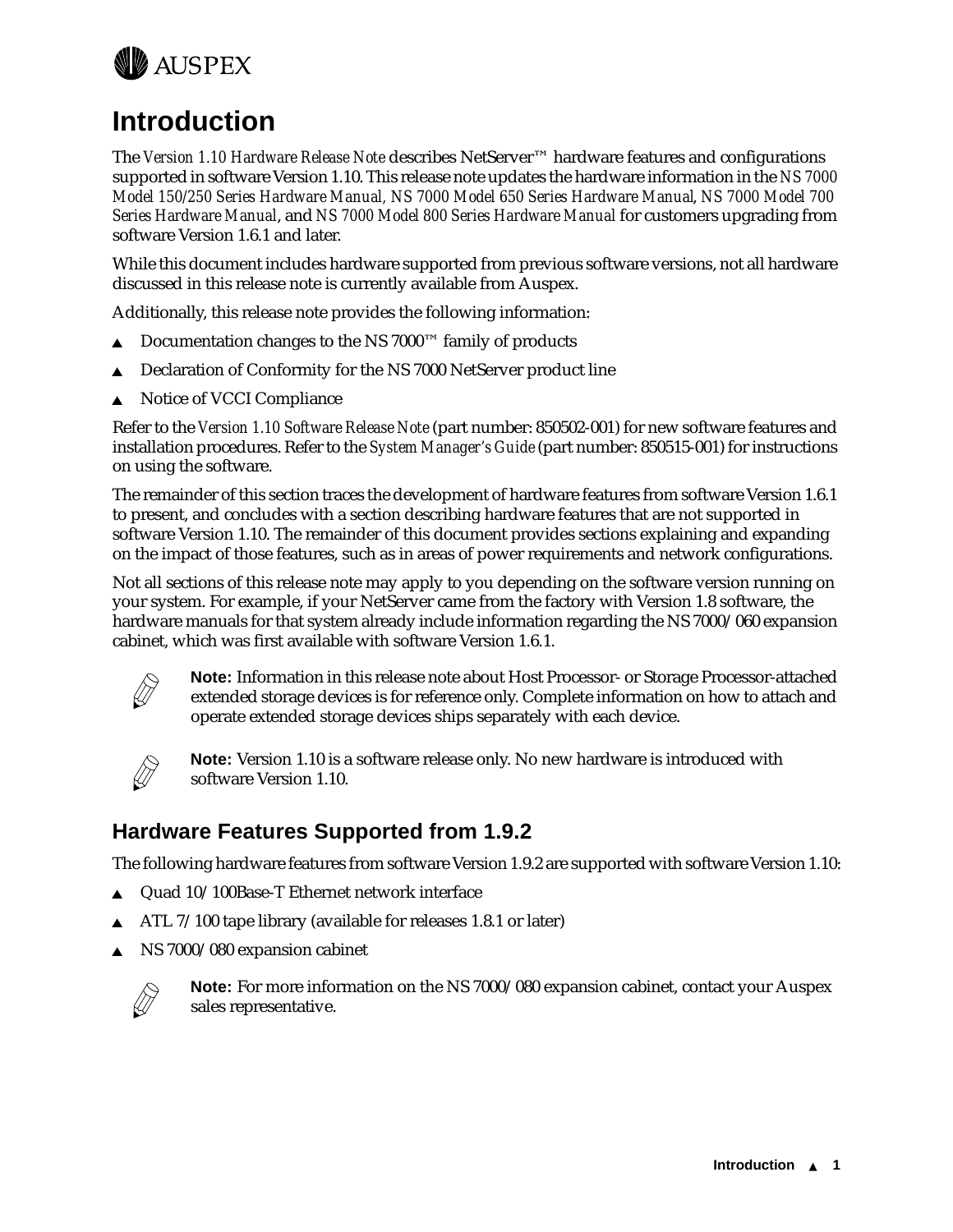

### <span id="page-5-0"></span>**Hardware Features Supported from 1.9.1**

The following hardware features from software Version 1.9.1 are available with software Version 1.10:

- ATM Unshielded Twisted Pair (UTP) network interface
- Quad Ethernet network interface
- 12x CD-ROM drive

#### **Hardware Features Supported from 1.9**

The following hardware features from software Version 1.9 are supported with software Version 1.10:

- Host Processor (HP) VIII with 125-MHz SPARC CPU supporting up to 384 MB of memory
- Write Accelerator III with 8 MB of cache memory
- ▲ Full-duplex 100Base-T Ethernet network interface
- <sup>s</sup> ATL 4/52 tape library (SP-attachable)
- $\triangle$  DLT4700 mini-library (SP-attachable)

#### **Hardware Features Supported from 1.8.1**

The following hardware features from software Version 1.8.1 are supported with software Version 1.10:

- <sup>s</sup> Network Processor (NP) IV supporting up 256 MB of memory
- Mixed NP configurations supporting up to 15 FDDI, 100Base-T, and ATM interfaces with the extended VME backplane (NS 7000/700 and NS 7000/800 Series only).
- 4X CD-ROM drive
- $\triangle$  ATL 4/52 tape library (HP-attachable)
- $\triangle$  DLT4000 tape drive (HP-attachable)
- DLT4700 mini-library (HP-attachable)
- $\triangle$  Exabyte 8505XL tape drive

#### **Hardware Features Supported from 1.8**

The following hardware features from software Version 1.8 are supported with software Version 1.10:

- **A** NP III supporting up to 256 MB of memory and the MVIC64 chip for increased VME bandwidth
- <sup>s</sup> Storage Processor (SP) V with 2 MB of memory
- SP IV with 1 MB of memory
- Write Accelerator II with 2 MB of memory
- $\triangle$  DLT4000 tape drive (SP-attachable)
- 4-GB disk drive
- $\triangle$  ATM fiber network interface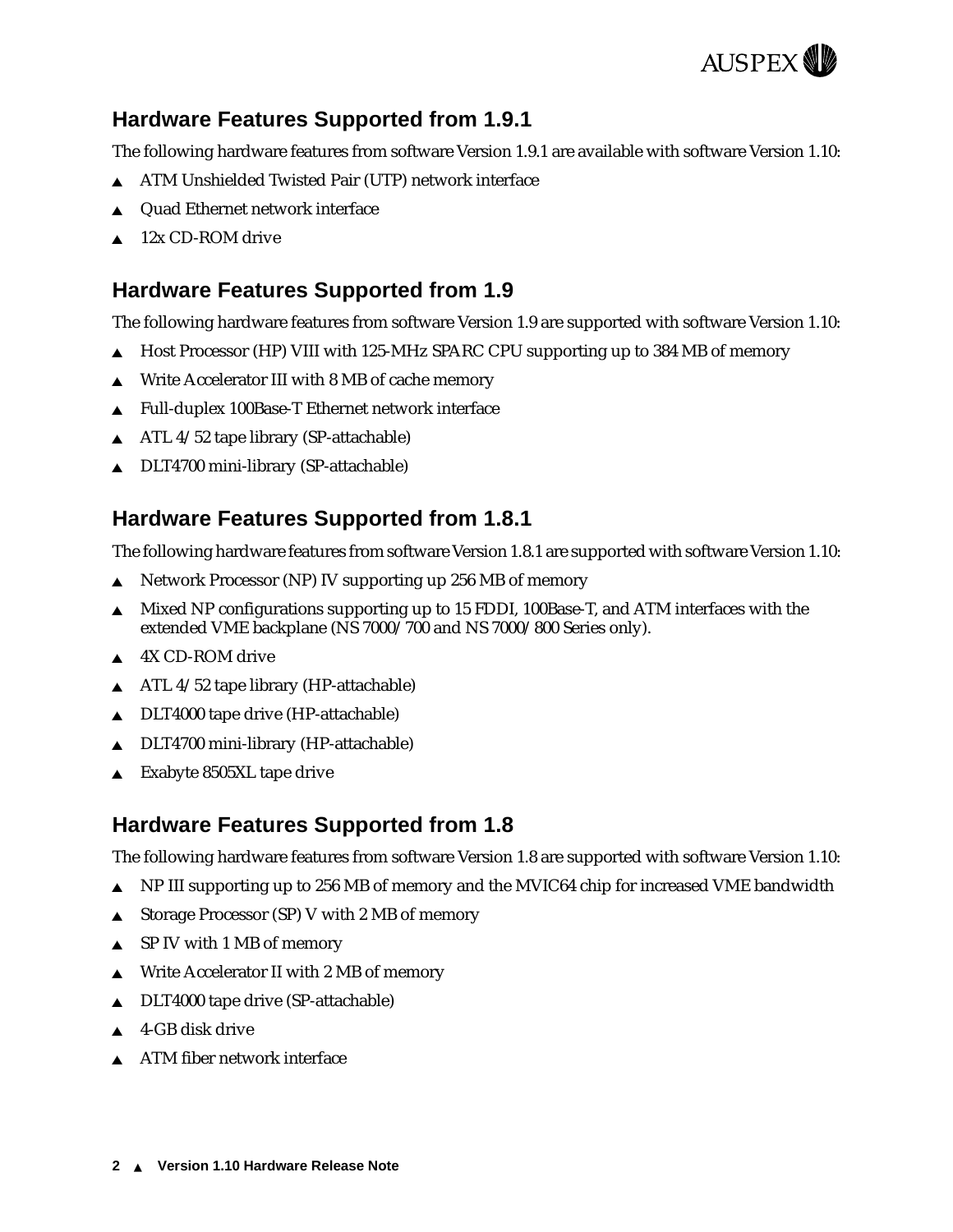<span id="page-6-0"></span>

### **Hardware Features Supported from 1.7**

The following hardware features from software Version 1.7 are supported with software Version 1.10:

- **A** WarmStart boot feature that bypasses lengthy power-on board-level hardware and memory test procedures, speeding up overall boot time for the system
- $\triangle$  Support for up to two NS 7000/060 expansion cabinets

### **Hardware Features Supported from 1.6.1**

The following hardware features from software Version 1.6.1 are supported with software Version 1.10:

- $\triangle$  NS 7000/060 NetServer expansion cabinet with up to 84 drive slots
- $\triangle$  DEC VT510 system console

#### **Hardware Features Not Supported with 1.10**

The following hardware features are not supported with software Version 1.10:

- ▲ Half-duplex 100Base-T Ethernet network interface
- ▲ Auspex Primary Memory (APM) boards
- **ATM SBus cards installed in HP boards**
- $\triangle$  Ethernet Processor (EP) boards
- $\triangle$  File Processor (FP) boards
- $\triangle$  HP V and HP VI boards
- $\triangle$  NP I and NP II boards
- $\triangle$  SP III and SP III-E boards

If your NetServer contains these processor boards, the boards must be replaced with the required processor board configurations described in [Table 1 on page 4](#page-7-0).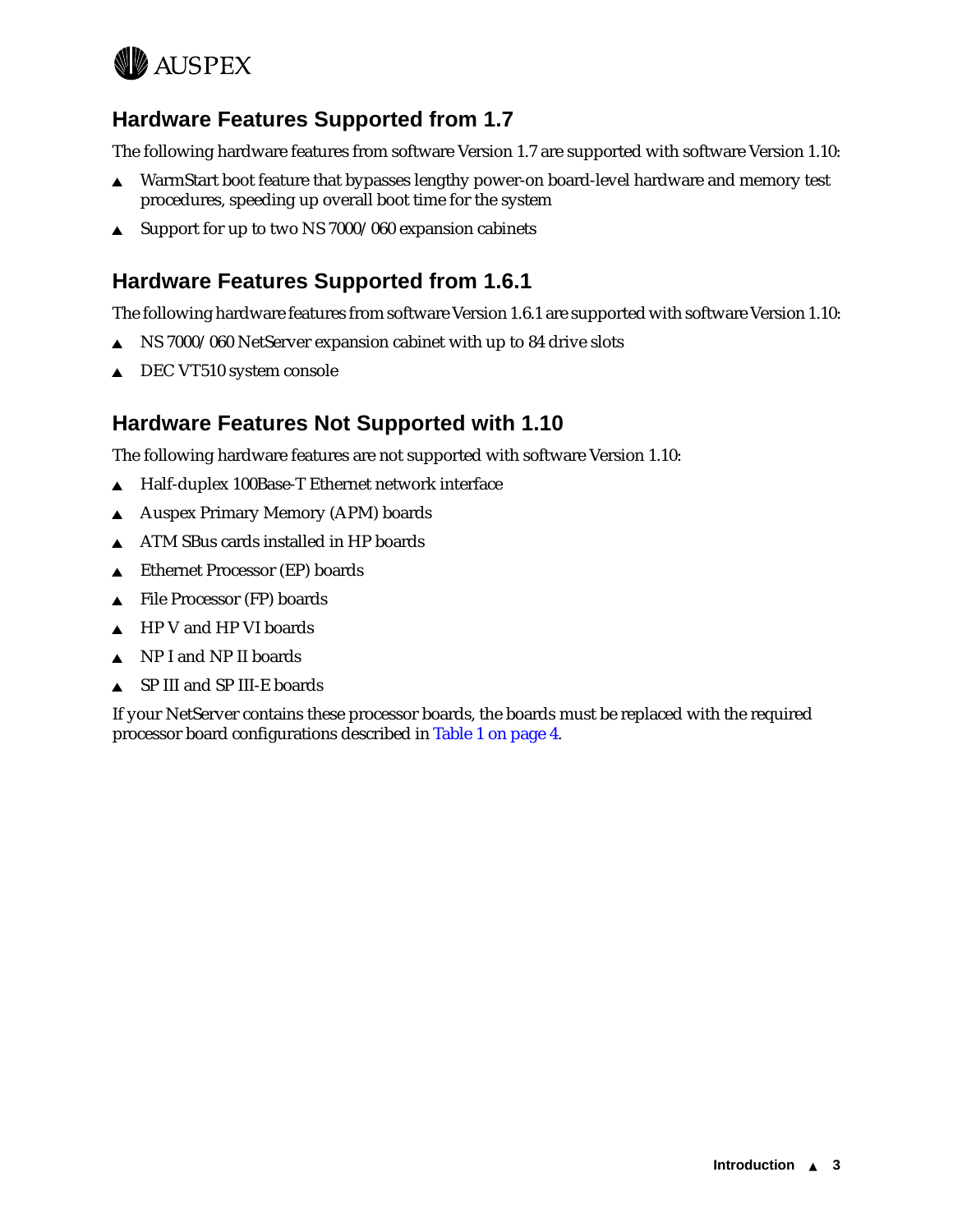

# <span id="page-7-0"></span>**Processor Board Configurations**

This section describes the processor board configurations for the following series of NetServers:

- $\triangle$  NS 7000/800
- $\triangle$  NS 7000/700
- $\triangle$  NS 7000/650
- $\triangle$  NS 7000/250
- $\triangle$  NS 7000/150

Each processor board, minimum and maximum configuration, and description is described in the following sections. Systems upgrading to software Version 1.10 must upgrade hardware to match the configurations listed in Table 1.

| <b>Processor board</b>                     | <b>Minimum</b><br>configuration | <b>Maximum</b><br>configuration | <b>Description</b>                                                                                                                                                                                                              |
|--------------------------------------------|---------------------------------|---------------------------------|---------------------------------------------------------------------------------------------------------------------------------------------------------------------------------------------------------------------------------|
| <b>Host Processor</b><br>(HP VIII, HP VII) | 1                               | 1                               | The HP VIII includes a 125-MHz SPARC<br>CPU. The HP VII includes a 90-MHz<br>SPARC CPU.                                                                                                                                         |
|                                            |                                 |                                 | Each HP supports up to 384 MB of<br>memory. For more information on HP<br>memory configurations, refer to Table 2 on<br>page 5.                                                                                                 |
| Network Processor<br>(NP IV, NP III)       | 1                               | 5                               | The NP III and NP IV have 64 to 256 MB of<br>memory for protocol processing, file<br>processing, and I/O cache memory. For<br>more information on NP memory<br>configurations, refer to Table 3 on page 7.                      |
|                                            |                                 |                                 | Each NP supports 100Base-T Ethernet,<br>Quad Ethernet, Quad 10/100Base-T<br>Ethernet, FDDI, and ATM network<br>interfaces <sup>2</sup> . Refer to Table 4 on page 8 for<br>more information on supported network<br>interfaces. |
| Storage Processor<br>(SP V, SP IV)         | 1                               | 5                               | The SP V supports the Write Accelerator III<br>board, which has 8 MB of memory. The<br>SP IV supports the Write Accelerator II<br>board, which has 2 MB of memory.                                                              |
|                                            |                                 |                                 | Each SP supports disks, tapes, or<br>CD-ROM drives in any combination.                                                                                                                                                          |

#### **Table 1. Processor board configurations supported by software Version 1.10**

\* Some interface types require optional software (refer to the documentation provided on the Auspex Premier Software Series CD-ROM for more information).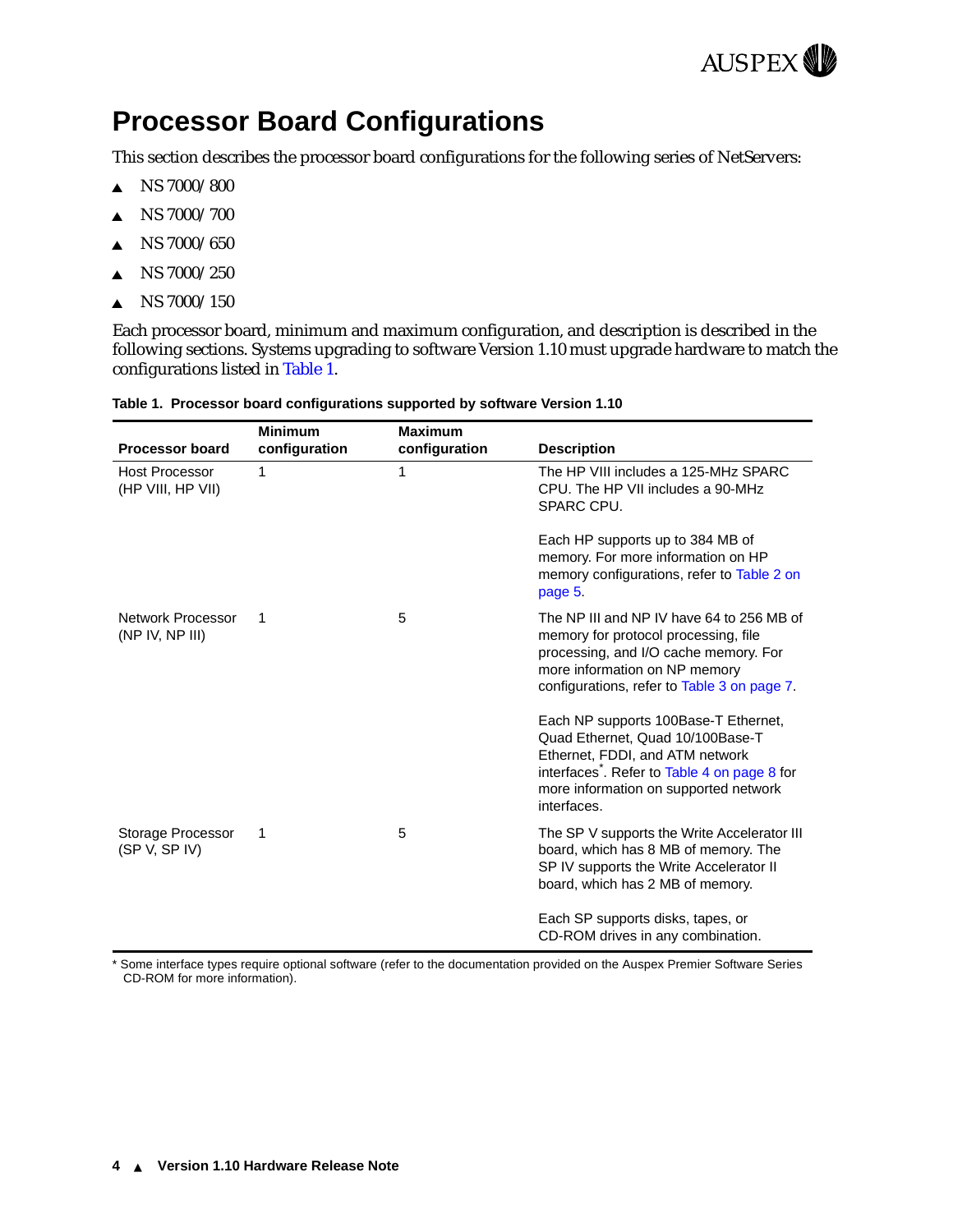# <span id="page-8-0"></span>**WAUSPEX**

# **Host Processor VII and VIII**

The HP VII and HP VIII have the following features:

- ▲ 90-MHz (HP VII) and 125-MHz (HP VIII) SPARC CPU
- $\triangle$  Up to 384 MB of memory (see Table 2 for HP memory configurations)
- ▲ Support for up to three SBus cards (except ATM)



**Note:** The HP supports three single, one double and one single, or one triple SBus card.

- ▲ Serial connections to the TTYA and TTYB ports
- <sup>s</sup> Integrated Mbus design allowing future upgrades to the CPU
- $\triangle$  Support for up to seven SCSI devices

Table 2 lists the supported HP memory configurations.

| No. of 16-MB<br>memory modules | No. of 32-MB<br>memory modules | No. of 64-MB<br>memory modules | No. of 128-MB<br>memory modules | <b>Total</b><br>memory (MB) |
|--------------------------------|--------------------------------|--------------------------------|---------------------------------|-----------------------------|
| 2                              | 0                              | $\Omega$                       | $\Omega$                        | 32                          |
| 4                              |                                |                                |                                 | 64                          |
| $\Omega$                       |                                |                                |                                 | 64                          |
| $\mathcal{P}$                  | 2                              |                                |                                 | 96                          |
| $\Omega$                       | 0                              |                                | U                               | 128                         |
| $\mathcal{P}$                  |                                | 2                              | 0                               | 160                         |
| $\Omega$                       | 2                              | 2                              | 0                               | 192                         |
| $\Omega$                       | 0                              | 4                              | 0                               | 256                         |
| $\Omega$                       |                                | ∩                              | 2                               | 256                         |
| $\Omega$                       | 2                              | ∩                              | 2                               | 320                         |
| 0                              |                                |                                |                                 | 384                         |

#### **Table 2. HP memory configurations**



**Note:** HP memory modules must be installed in pairs of 16, 32, 64, or 128-MB.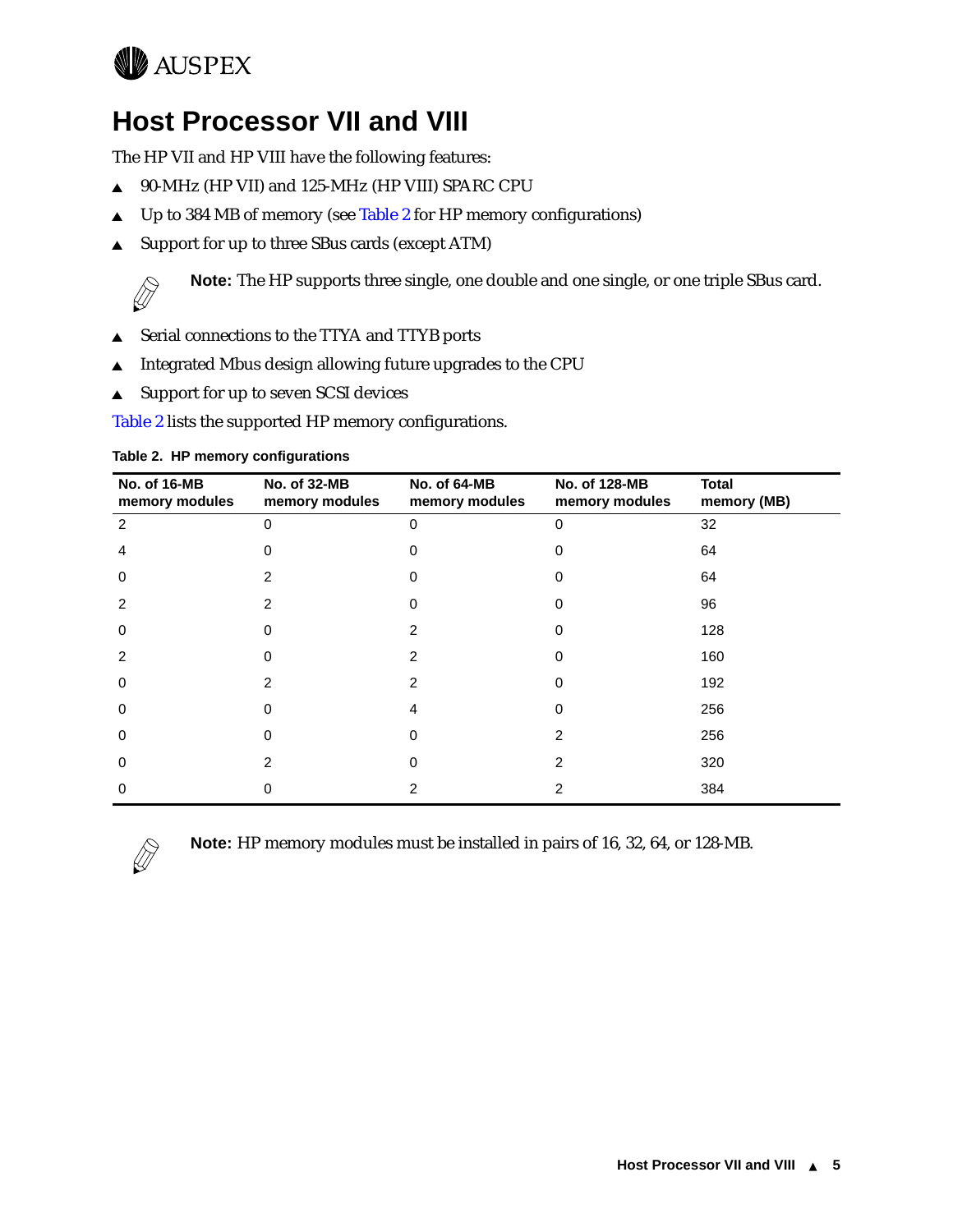#### <span id="page-9-0"></span>Figure 1 illustrates the HP front panel and connections.



**Figure 1. HP front panel**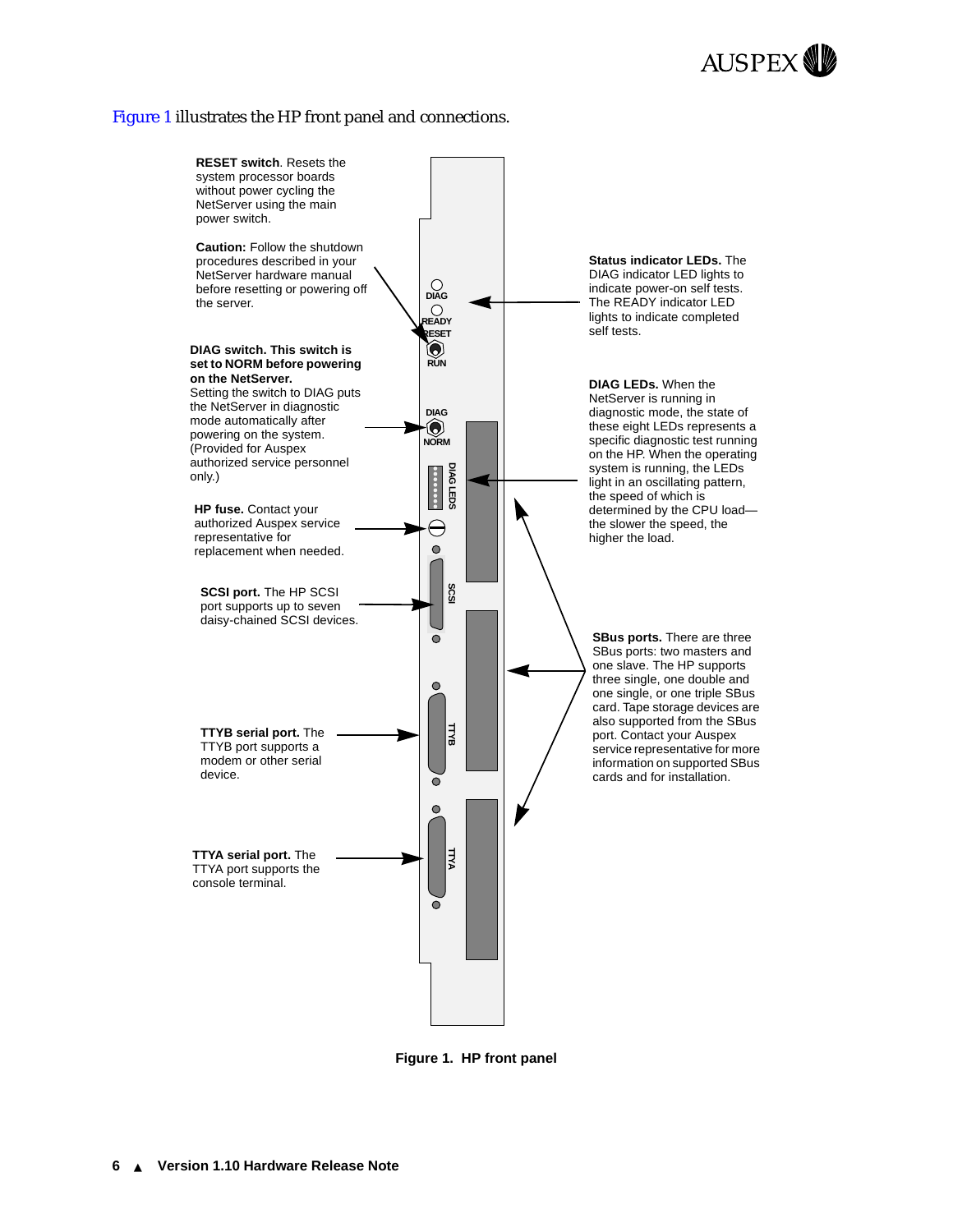<span id="page-10-0"></span>

# **Network Processor III and IV**

The NP III and NP IV have the following features:

- $\triangle$  Up to 256 MB of memory
- $\triangle$  Up to 100 MB-per-second VME transfer speed when operating in conjunction with SP V
- $\triangle$  Support for the following network interfaces:
	- Quad 10/100Base-T Ethernet
	- Quad Ethernet (four 10Base-T Ethernet ports)
	- 100Base-T Ethernet (full-duplex)
	- FDDI-SAS (fiber or MLT-3)
	- FDDI-DAS (fiber)
	- ATM (fiber or UTP)

### **NP III and NP IV Memory Configurations**

The NP III and NP IV have 64–256 MB of memory for protocol, file processing, and I/O cache memory. Each NP has four or eight SIMMs of either 16 MB or 32 MB each. Refer to Table 3 for a list of memory configurations supported by software Version 1.10.

|  | Table 3. NP III and NP IV memory configurations |
|--|-------------------------------------------------|
|  |                                                 |

|    | No. of 16-MB SIMMs   No. of 32-MB SIMMs   Total memory (MB) |     |
|----|-------------------------------------------------------------|-----|
| 4  | 0                                                           | 64  |
| -8 | 0                                                           | 128 |
|    | 4                                                           | 128 |
|    | 4                                                           | 192 |
|    | 8                                                           | 256 |



**Note:** NP SIMMs must be installed in groups of four of the same capacity.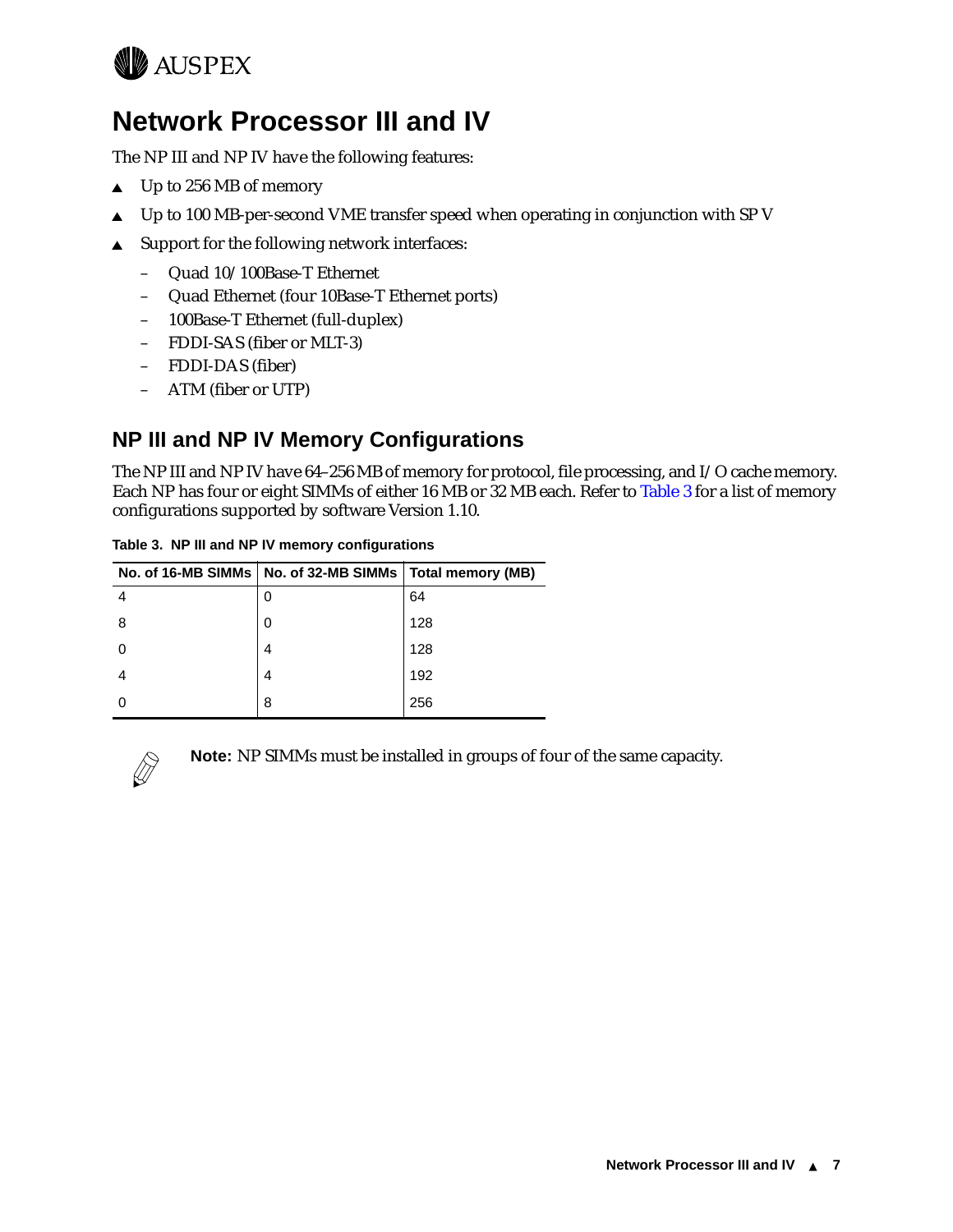

# <span id="page-11-0"></span>**Network Interface Configurations**

Table 4 lists the supported NP network interface configurations.

|  | Table 4. Network interface configurations supported by software Version 1.10 |  |  |
|--|------------------------------------------------------------------------------|--|--|
|  |                                                                              |  |  |

| Number and type of network interfaces supported                                   |
|-----------------------------------------------------------------------------------|
| 1 to 3 FDDI-SAS (fiber or MLT-3)                                                  |
| 1 FDDI-DAS                                                                        |
| 1 to 3 100Base-T Ethernet (full duplex)                                           |
| 1 to 3 ATM (fiber or UTP)                                                         |
| 1 to 3 Quad Ethernet                                                              |
| 1 100Base-T Ethernet (full duplex), 1 Quad Ethernet                               |
| 2 100Base-T Ethernet (full duplex), 1 Quad Ethernet                               |
| 1 FDDI-SAS (fiber or MLT-3), 1 Quad Ethernet                                      |
| 2 FDDI-SAS (fiber or MLT-3), 1 Quad Ethernet                                      |
| 1 FDDI-DAS, 1 Quad Ethernet                                                       |
| 1 ATM (fiber or UTP), 1 Quad Ethernet                                             |
| 2 ATM (fiber or UTP), 1 Quad Ethernet                                             |
| 1 Quad 10/100Base-T Ethernet                                                      |
| 1 Quad 10/100Base-T Ethernet, 1 Quad Ethernet                                     |
| 1 Quad 10/100Base-T Ethernet, 2 Quad Ethernet                                     |
| 1 Quad 10/100Base-T Ethernet, 1 100Base-T Ethernet (full duplex)                  |
| 1 Quad 10/100Base-T Ethernet, 2 100Base-T Ethernet (full duplex)                  |
| 1 Quad 10/100Base-T Ethernet, 1 100Base-T Ethernet (full duplex), 1 Quad Ethernet |

\* Each Quad Ethernet network interface has four 10Base-T ports.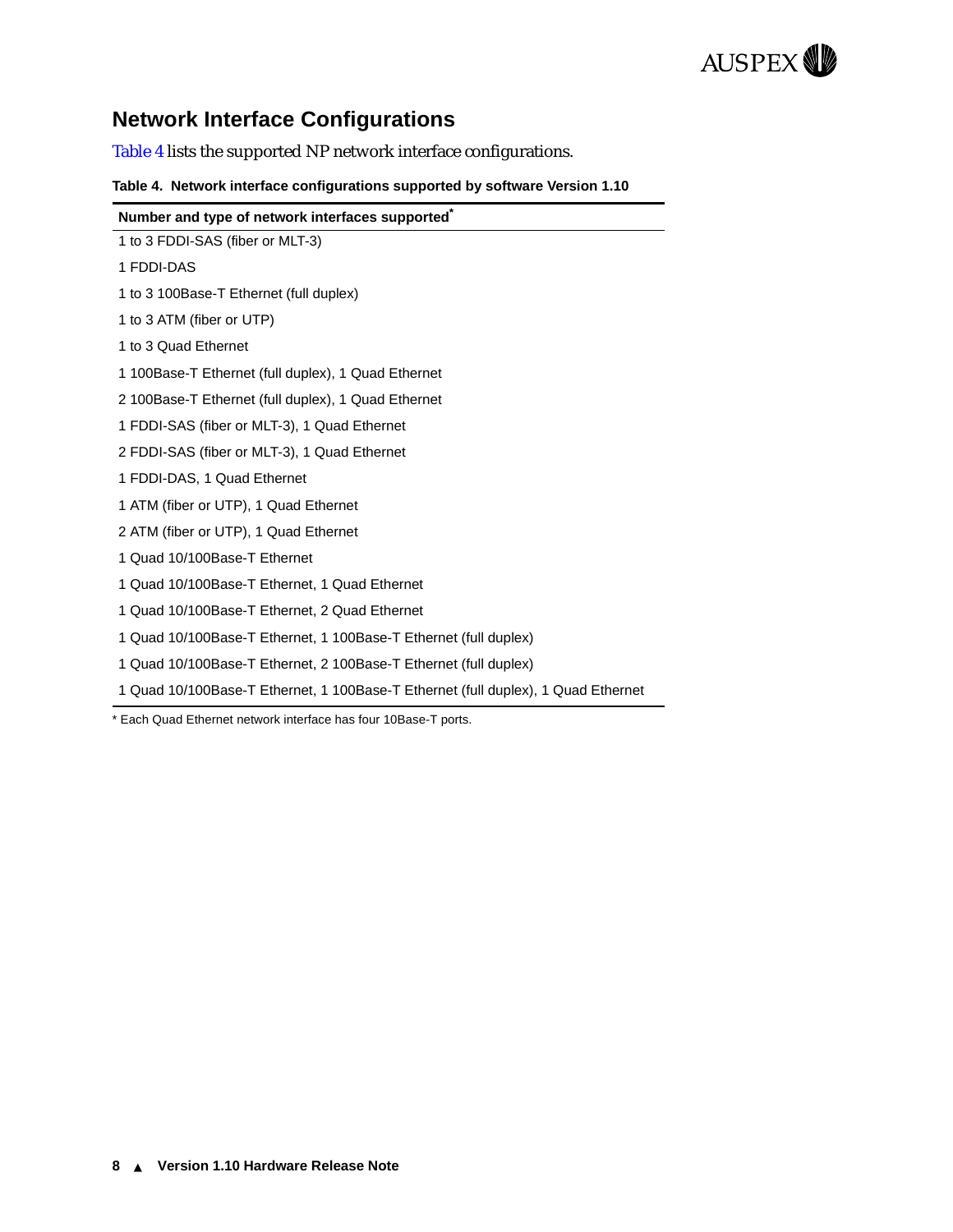

Figure 2 shows an example of network interfaces on NP boards.



**Figure 2. Example of network interfaces on NP boards**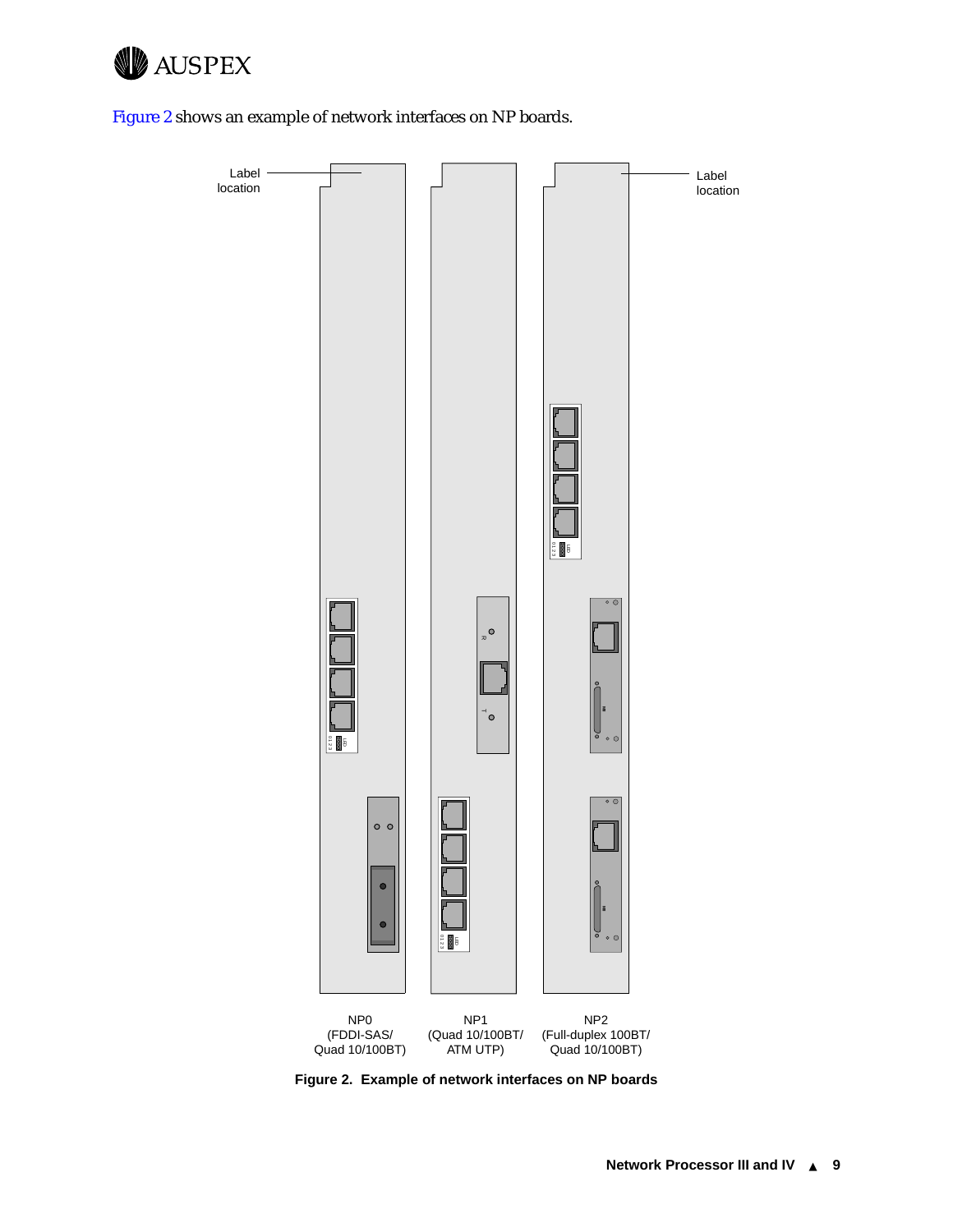

# <span id="page-13-0"></span>**Storage Processor IV and V**

The SP IV and SP V have the following features:

- $\triangle$  Up to 100 MB-per-second VME transfer speed
- $\triangle$  Up to 2 MB of memory
- Support for Write Accelerator II and III boards

# **Processor Board LEDs**

This section describes the LED functions on the Host Processor and Network Processor boards.

#### **Host Processor**

The Host Processor has three LEDs:

- $\triangle$  DIAG
- $\triangle$  READY
- $\triangle$  Diagnostic

The DIAG LED lights green, indicating the system is performing Power-On Self Test (POST).

The READY LED lights green after the system successfully completes self test.

The Diagnostic LEDs light green, representing a specific diagnostic test running on the HP when the NetServer is in diagnostic mode. When the operating system is running, the LEDs light in an oscillating pattern, the speed of which is determined by the CPU load—the slower the speed, the higher the load.

By monitoring these LEDs, you can determine if the HP is functioning properly (refer to [Figure 1 on](#page-9-0)  [page 6](#page-9-0) for location of the HP LEDs).

#### **Network Processor**

The ATM, FDDI-SAS, FDDI-DAS, and Quad Ethernet SBus cards on an NP board each have their own set of LEDs. The LEDs and their functions are described as follows.

#### **ATM LEDs**

ATM SBus cards have two LEDs:

- $\blacktriangle$  The Receive Status LED lights green when receiving data or red when there is no carrier. If the light is red, check to see if the cable is properly connected. The normal condition is off, meaning device is idle and ready to receive.
- The Transmit Status LED lights green when transmitting data or yellow when a SONET alarm condition is declared. The SONET alarm indicates trouble with the receiving device. If the light is yellow, check to see if cable is properly connected. The normal condition is off, meaning device is idle and ready to transmit.

[Figure 3](#page-14-0) and [Figure 4](#page-14-0) illustrate the LEDs on ATM SBus cards.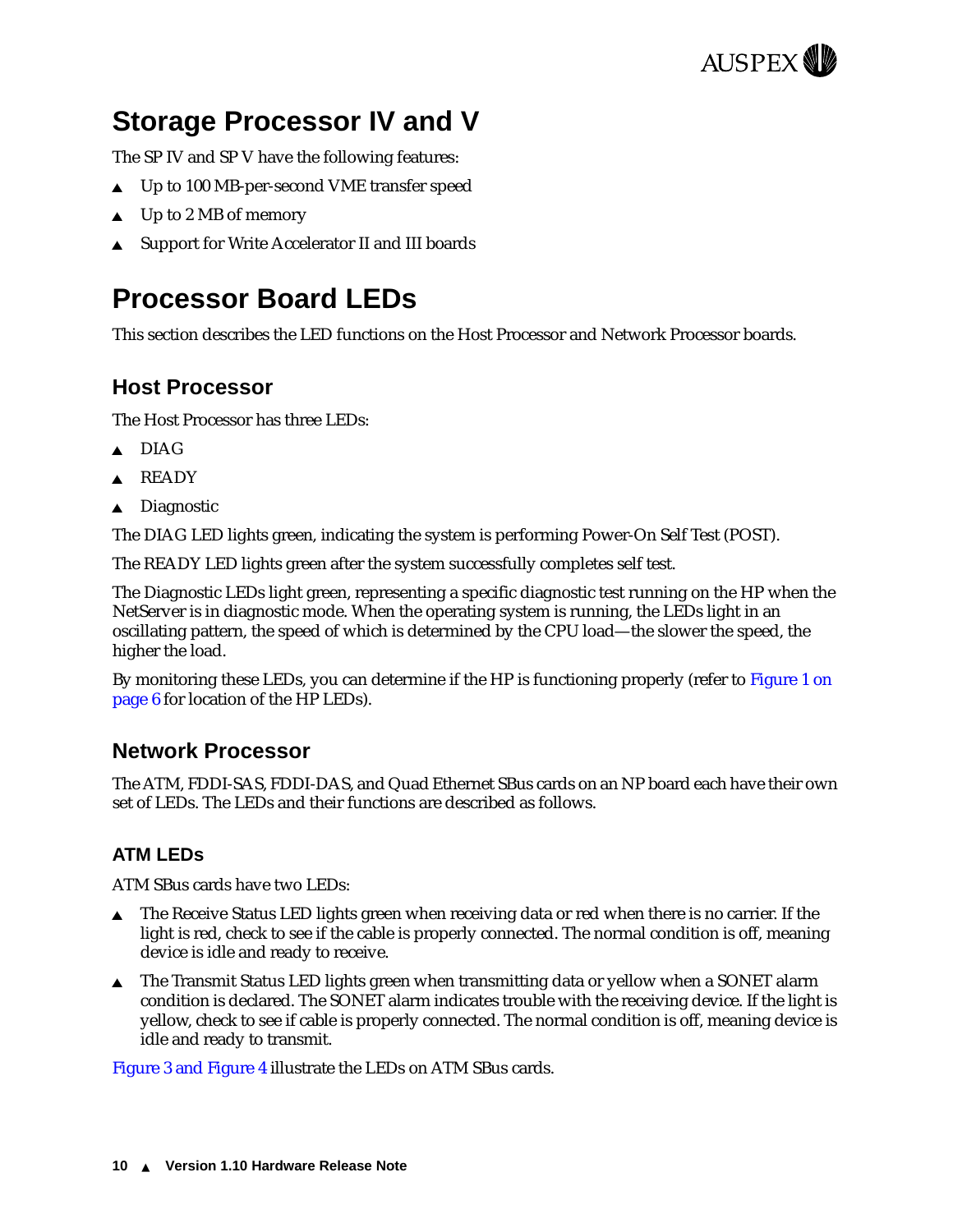<span id="page-14-0"></span>



**Figure 3. ATM (fiber) LEDs**



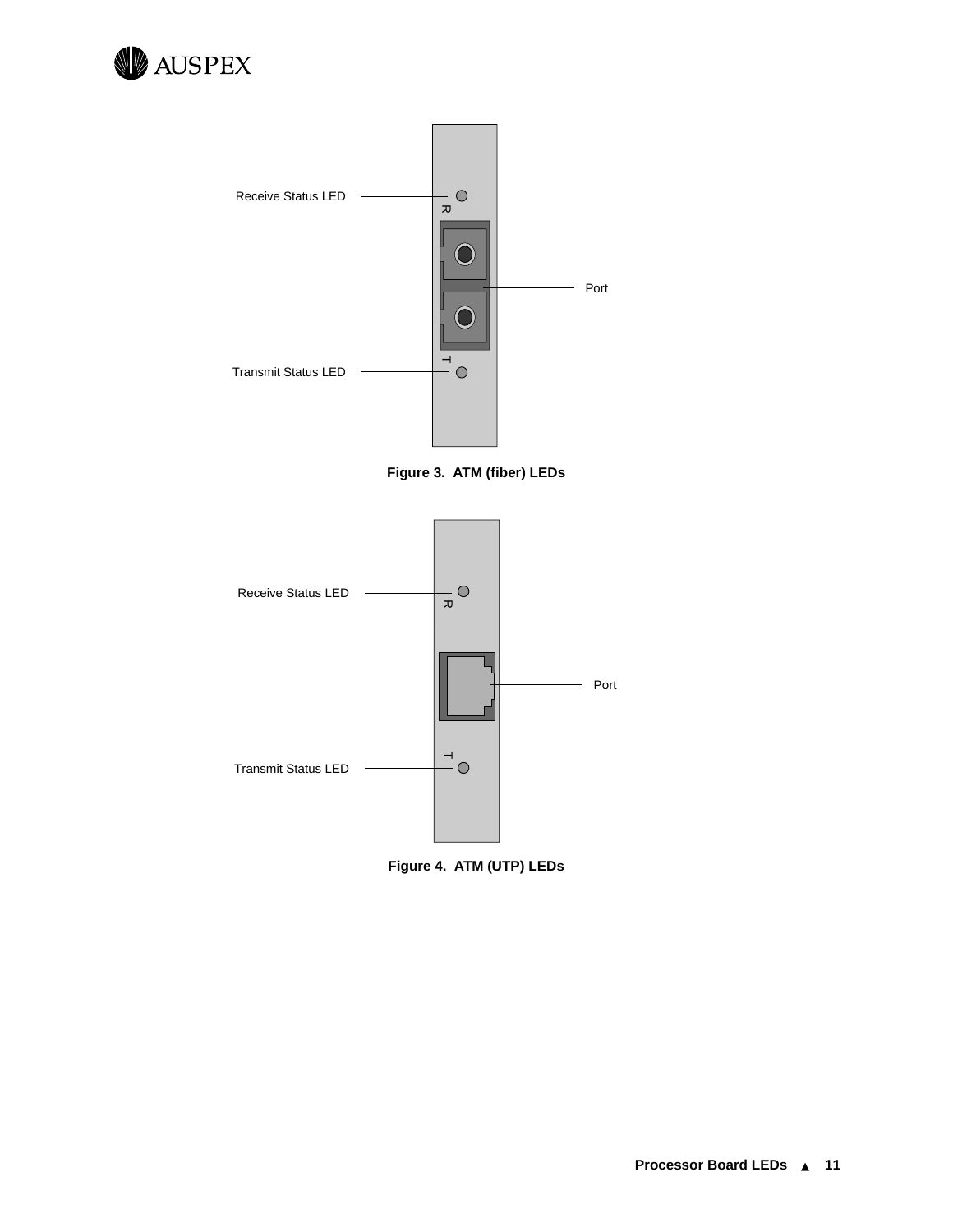

#### <span id="page-15-0"></span>**FDDI-SAS LEDs**

FDDI-SAS SBus cards have two LEDs:

- $\triangle$  The Status LED lights green when the card passes internal diagnostics and is functioning properly.
- $\triangle$  The RingOP LED lights green when the card is connected to the ring. If this LED is not lit, check that cables are properly connected and you have followed the proper procedure for powering on the NetServer.

Figure 5 shows the location of LEDs on the fiber FDDI-SAS SBus cards. Figure 6 shows the location of LEDs on the MLT-3 FDDI-SAS SBus cards.



**Figure 5. FDDI-SAS (fiber) LEDs**



**Figure 6. FDDI-SAS (MLT-3) LEDs**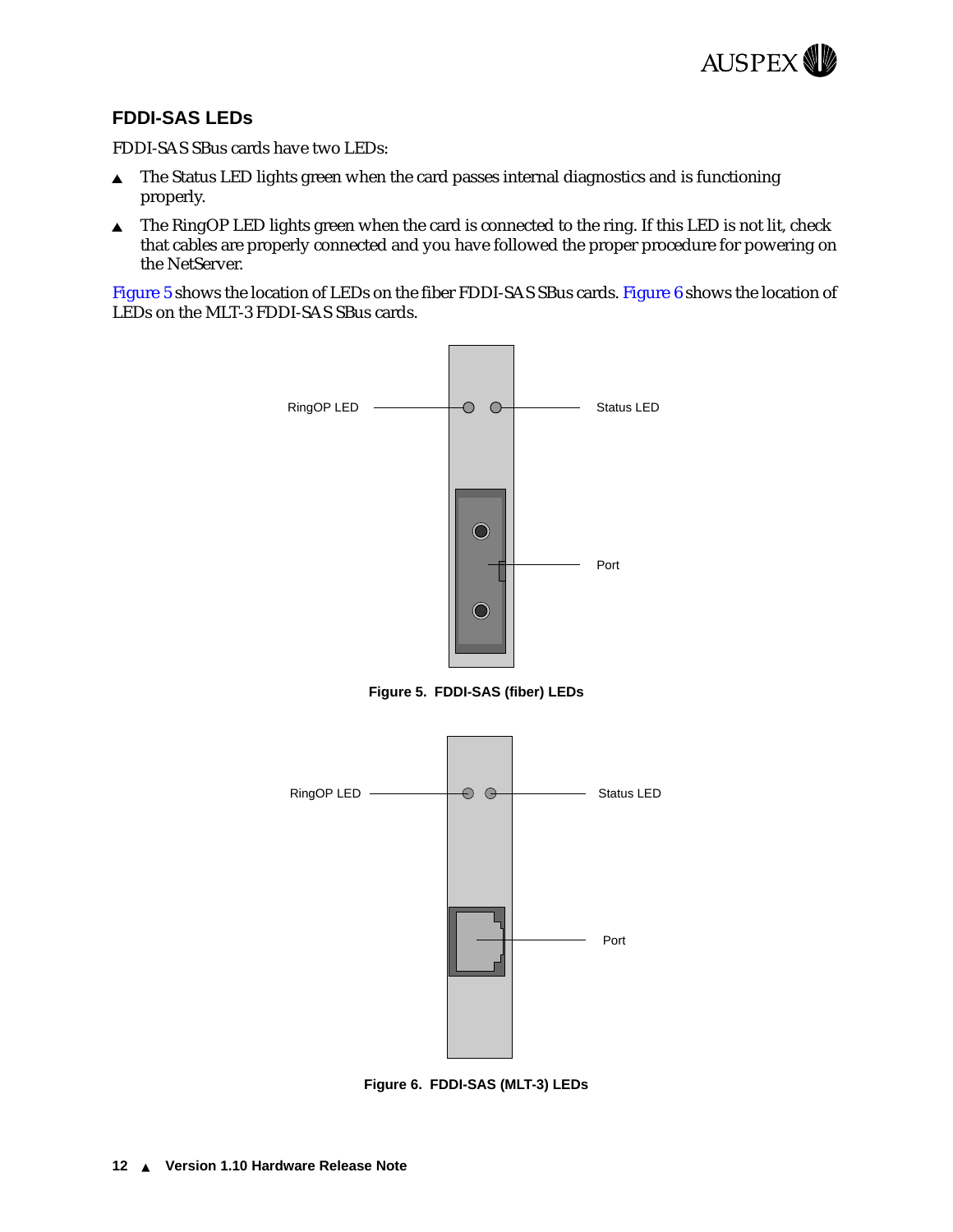<span id="page-16-0"></span>

#### **FDDI-DAS LEDs**

FDDI-DAS SBus cards have two LEDs:

- $\triangle$  The STATUS LED lights green when the SBus card passes its internal diagnostics and is functioning properly.
- The RingOP LED lights green when the card is connected to the ring. If this LED is not lit, check that cables are properly connected and you have followed the proper procedure for powering on the NetServer.

Table 5 lists LED states that can occur during operation.

|                                       | RingOP B <sup>*</sup> - Off                                                                       | <b>RingOP B - Green</b>                                                                        | <b>RingOP B - Orange</b>                                                                                  |
|---------------------------------------|---------------------------------------------------------------------------------------------------|------------------------------------------------------------------------------------------------|-----------------------------------------------------------------------------------------------------------|
| RingOP A <sup>*</sup> -<br><b>Off</b> | Ring is not operational.                                                                          | Station is in WRAP B.<br>ring is operational.                                                  | Ring is not operational.<br>The station connected to<br>the PHY B attempted to<br>connect but failed.     |
| <b>RingOP A -</b><br>Green            | Station is in WRAP A, B<br>is not connected.                                                      | Station is in THRU mode,<br>ring is operational.                                               | Station is in WRAP A.<br>The station connected to<br>PHY B attempted to<br>connect but failed.            |
| <b>RingOP A -</b><br>Orange           | Ring is not operational.<br>The station connected to<br>PHY A attempted to<br>connect but failed. | Station is in WRAP B.<br>The station connected to<br>PHY A attempted to<br>connect but failed. | Ring is not operational.<br>The stations connected to<br>PHYs A and B attempted<br>to connect but failed. |

**Table 5. RingOP LED indicators on the FDDI-DAS SBus card**

\* RingOP A refers to the RingOP LED for port A. RingOP B refers to the RingOP LED for port B.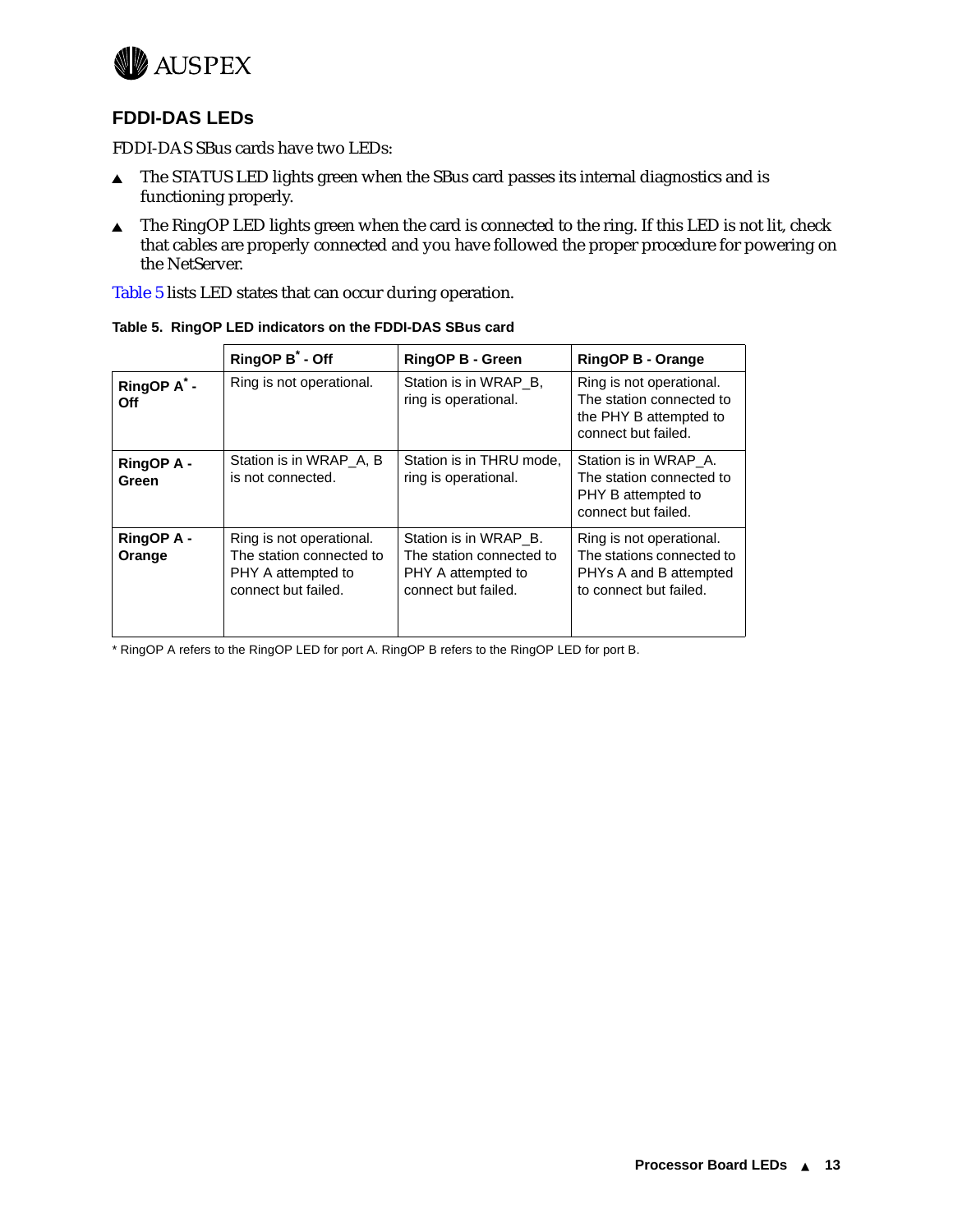



#### Figure 7 shows the location of LEDs on FDDI-DAS SBus cards.

**Figure 7. FDDI-DAS LEDs**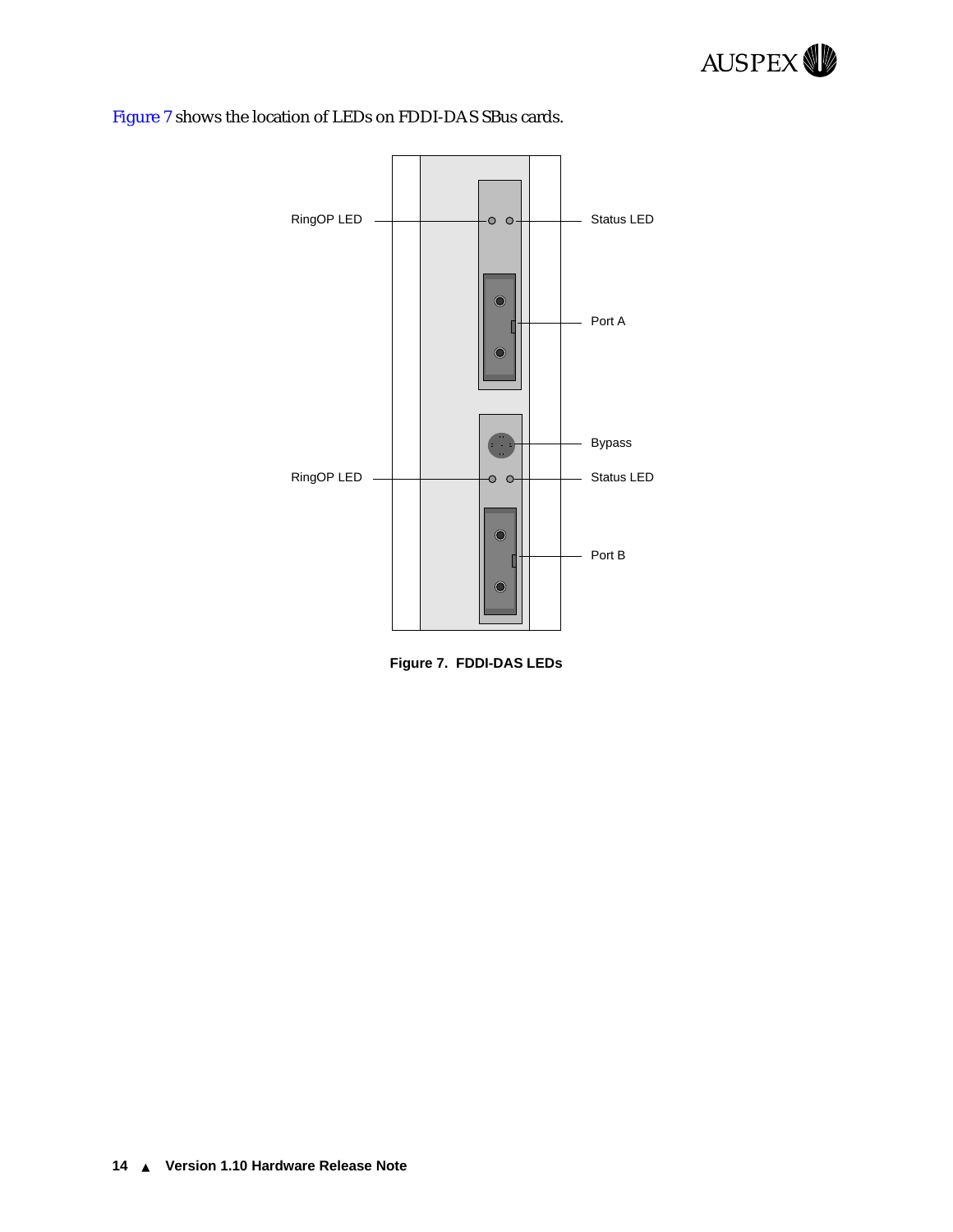<span id="page-18-0"></span>

#### **Quad Ethernet LEDs**

Quad Ethernet and Quad 10/100Base-T Ethernet SBus cards have four green LEDs that light to indicate occurring activity through the ports. The LEDs are labeled **0** through **3**. The LED labeled **0** corresponds with port 3 and the LED labeled **3** corresponds with port 0.



**Note:** Quad Ethernet network interface numbering does not correspond with the LEDs on the SBus card. Refer to ["Network Interface Numbering" on page 20](#page-23-0) for more information on Quad Ethernet network interface numbering.

Figure 8 shows the location of the LEDs on Quad Ethernet SBus cards.

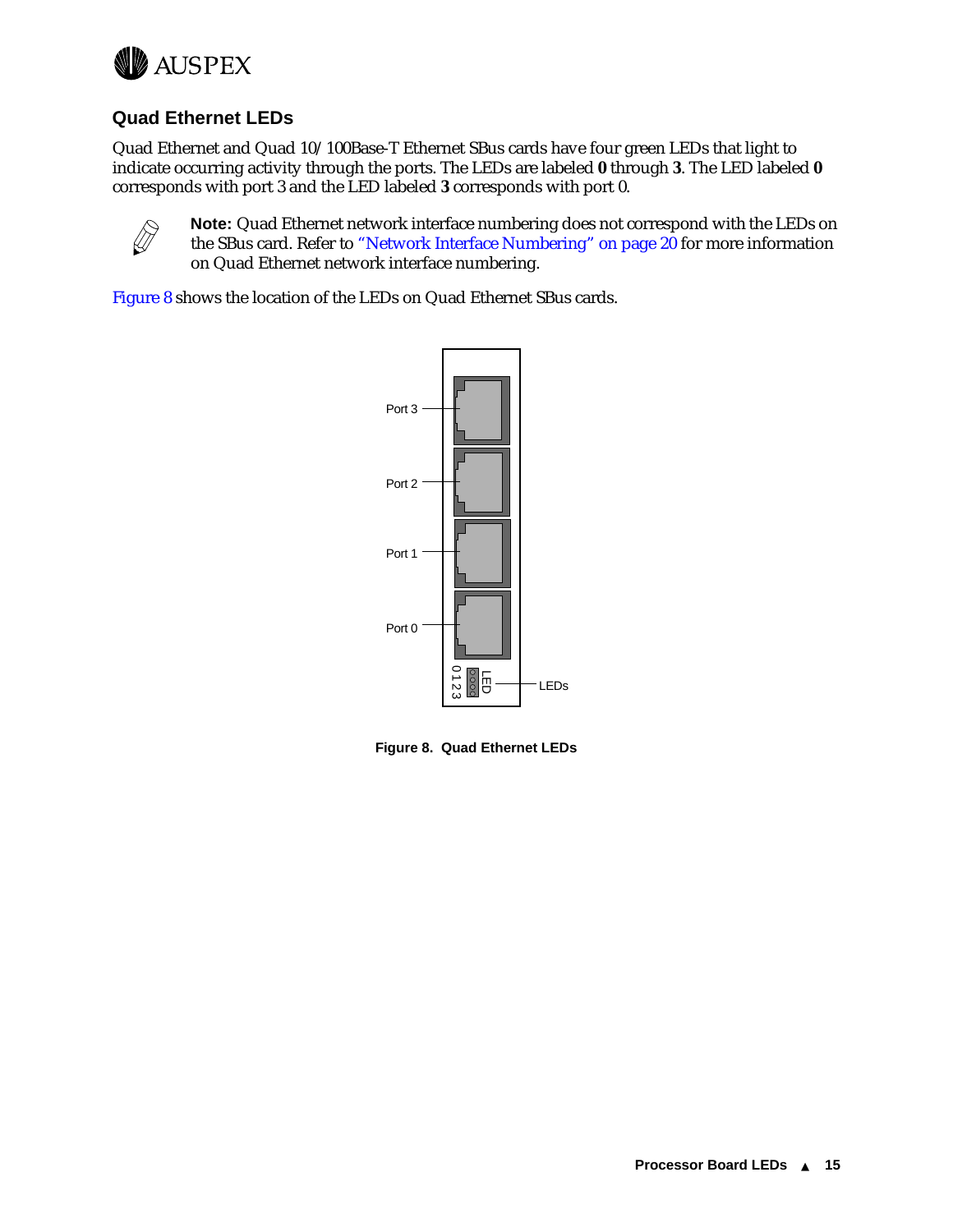

# <span id="page-19-0"></span>**Network Cable Connections**

This section is provided as a reference to show the network cable connections to ATM, Ethernet, and FDDI ports on NP boards.



**Note:** The FDDI-SAS port for a fiber connection is a single-attach station of "Type S." Connect the FDDI-SAS to a "Type M" FDDI concentrator port only.

The FDDI-DAS ports are a dual-attach station. Connect directly to the primary and secondary FDDI rings or to "Type M" ports on two concentrators in a dual-homed configuration.

Figures 9 through [15](#page-22-0) illustrate connections to Ethernet, FDDI and ATM ports on NP boards.



**Figure 9. Connection to Quad 10/100Base-T Ethernet ports**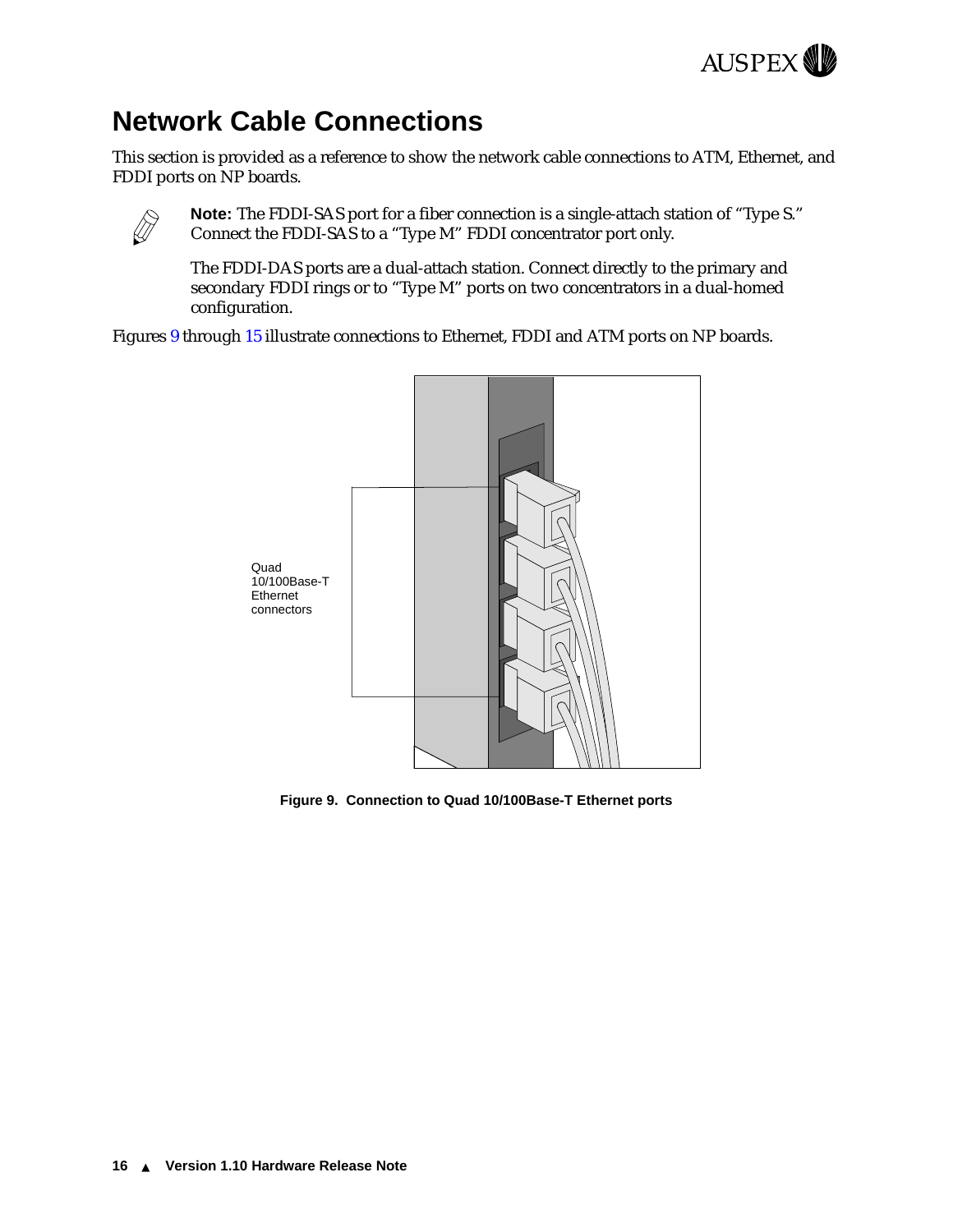



**Figure 10. Connection to Quad Ethernet ports**



**Figure 11. Connection to full-duplex 100Base-T Ethernet ports**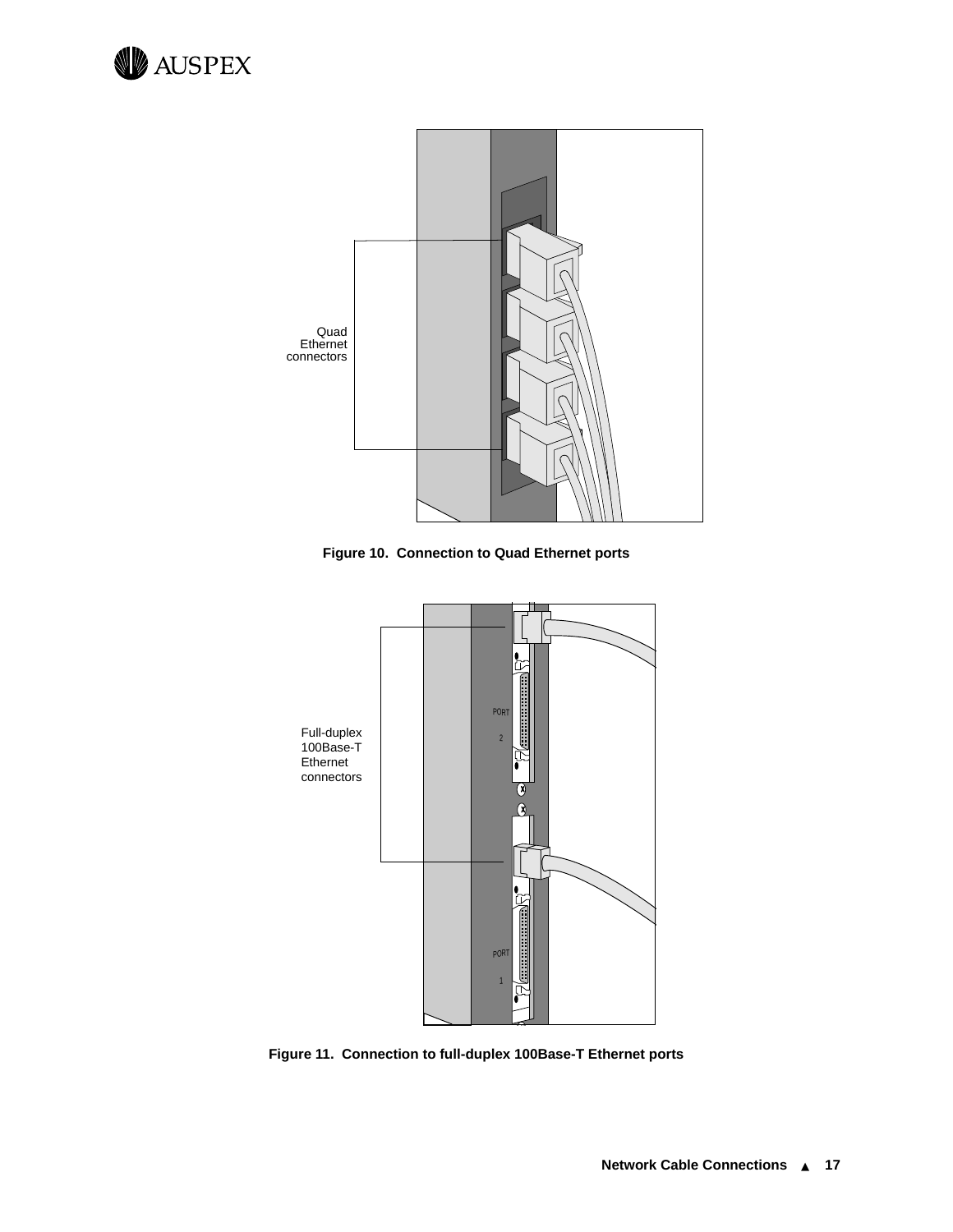

**Figure 12. Connection to FDDI (fiber) ports**



**Figure 13. Connection to FDDI (MLT-3) ports**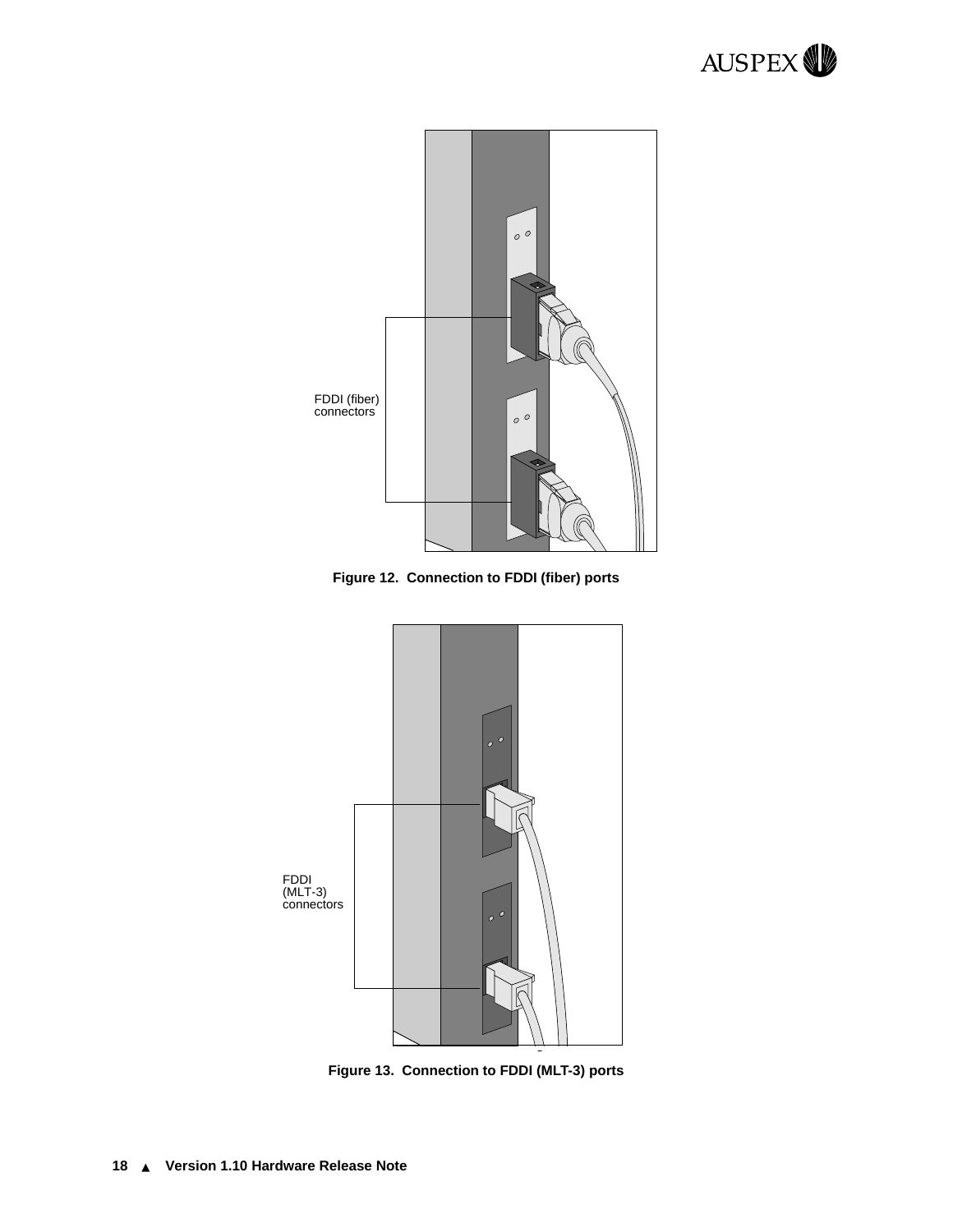<span id="page-22-0"></span>



**Figure 14. Connection to ATM (fiber) ports**



**Figure 15. Connection to ATM (UTP) ports**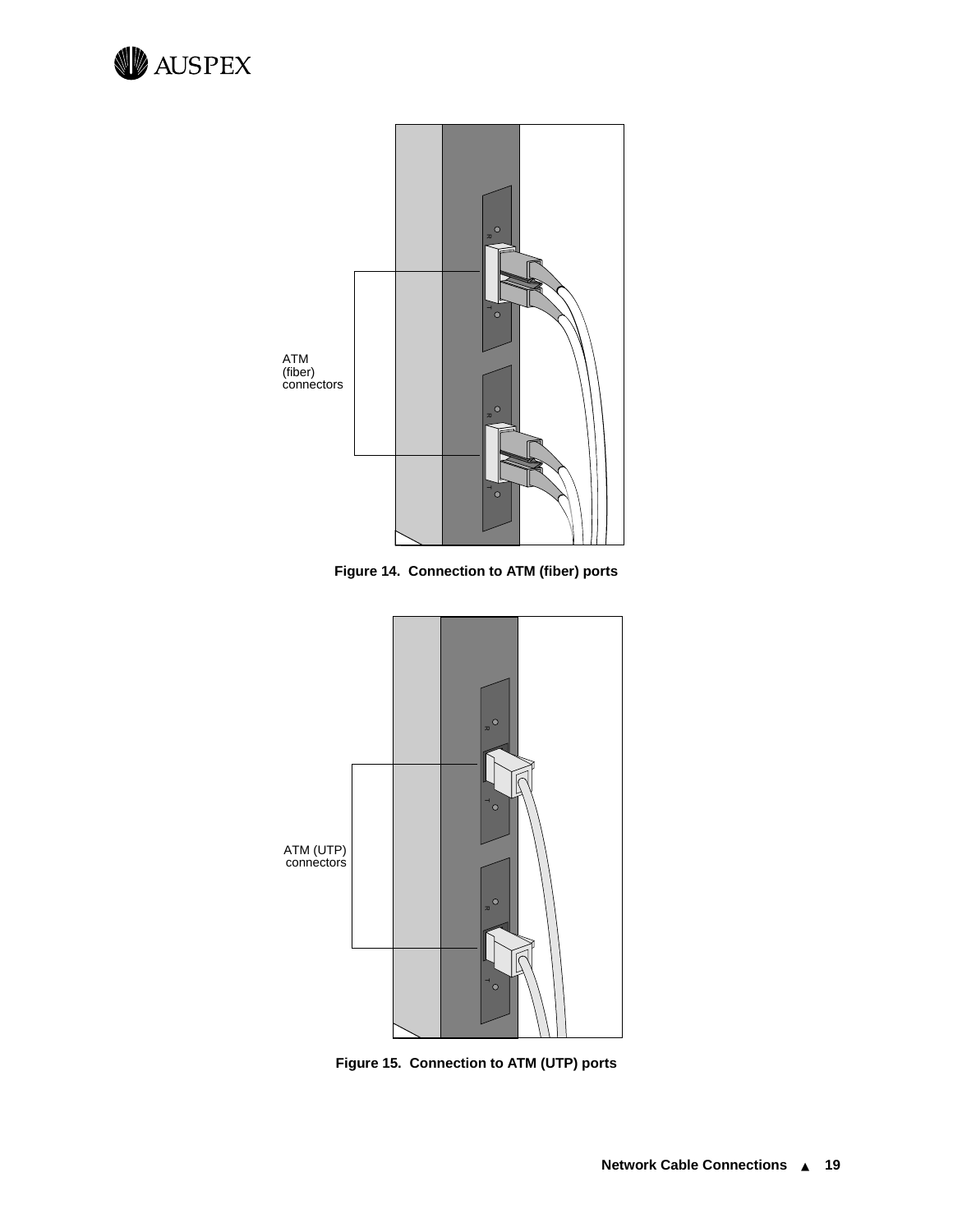

### <span id="page-23-0"></span>**Network Interface Numbering**

Network interface numbering is used to configure the system software. Each interface numbering scheme is described as follows.

| Quad 10/100Base-T Ethernet | Quad 10/100Base-T Ethernet interfaces are numbered ahme0<br>to ahmen, where 0 is the lower Ethernet port closest to the HP,<br>and <i>n</i> is the upper Ethernet port farthest from the HP. |
|----------------------------|----------------------------------------------------------------------------------------------------------------------------------------------------------------------------------------------|
| <b>Quad Ethernet</b>       | Quad Ethernet interfaces are numbered aqe0 to aqen, where 0<br>is the lower Ethernet port closest to the HP, and <i>n</i> is the upper<br>Ethernet port farthest from the HP.                |
| Full-duplex 100Base-T      | Full-duplex 100Base-T interfaces are numbered ahme0 to<br>ahmen, where 0 is the lower Ethernet port closest to the HP,<br>and <i>n</i> is the upper Ethernet port farthest from the HP.      |
| <b>FDDI</b>                | FDDI interfaces are numbered afddi0 to afddin, where 0 is the<br>lower FDDI port closest to the HP, and n is the upper FDDI port<br>farthest from the HP.                                    |
|                            | <b>Note:</b> In DAS network configurations, only one port is assigned an interface number<br>although two ports exist on the FDDI-DAS SBus card.                                             |
| ATM                        | Each ATM port supports three types of interfaces: 1 FORE IP<br>primary interface, 4 Classical IP virtual interfaces, and 16<br>LANE Client (LEC) interfaces. Refer to Table 6 for an example |

Table 6 shows an example of ATM network interface numbering on a NetServer with two NP boards (NP0, NP1), each having two ATM SBus adapters (0, 1 and 2, 3).

of the network numbering for these interfaces.

| <b>NP</b><br>board no. | <b>ATM SBus</b><br>adapter no. | <b>FORE IP</b><br>primary interfaces | <b>Classical IP</b><br>virtual interfaces | <b>LANE Client</b><br>interfaces |
|------------------------|--------------------------------|--------------------------------------|-------------------------------------------|----------------------------------|
| $\Omega$               |                                | afa0                                 | aqa0, aqa1, aqa2, aqa3                    | ael $0 - a$ el $15$              |
| $\Omega$               |                                | afa1                                 | aga4, aga5, aga6, aga7                    | ael $16 -$ ael $31$              |
|                        |                                | afa2                                 | aga8, aga9, aga10, aga11                  | ael $32 -$ ael $47$              |
| $\overline{1}$         |                                | afa3                                 | aga12, aga13, aga14, aga15                | $ael48 - ael63$                  |

#### **Table 6. ATM network interface numbering**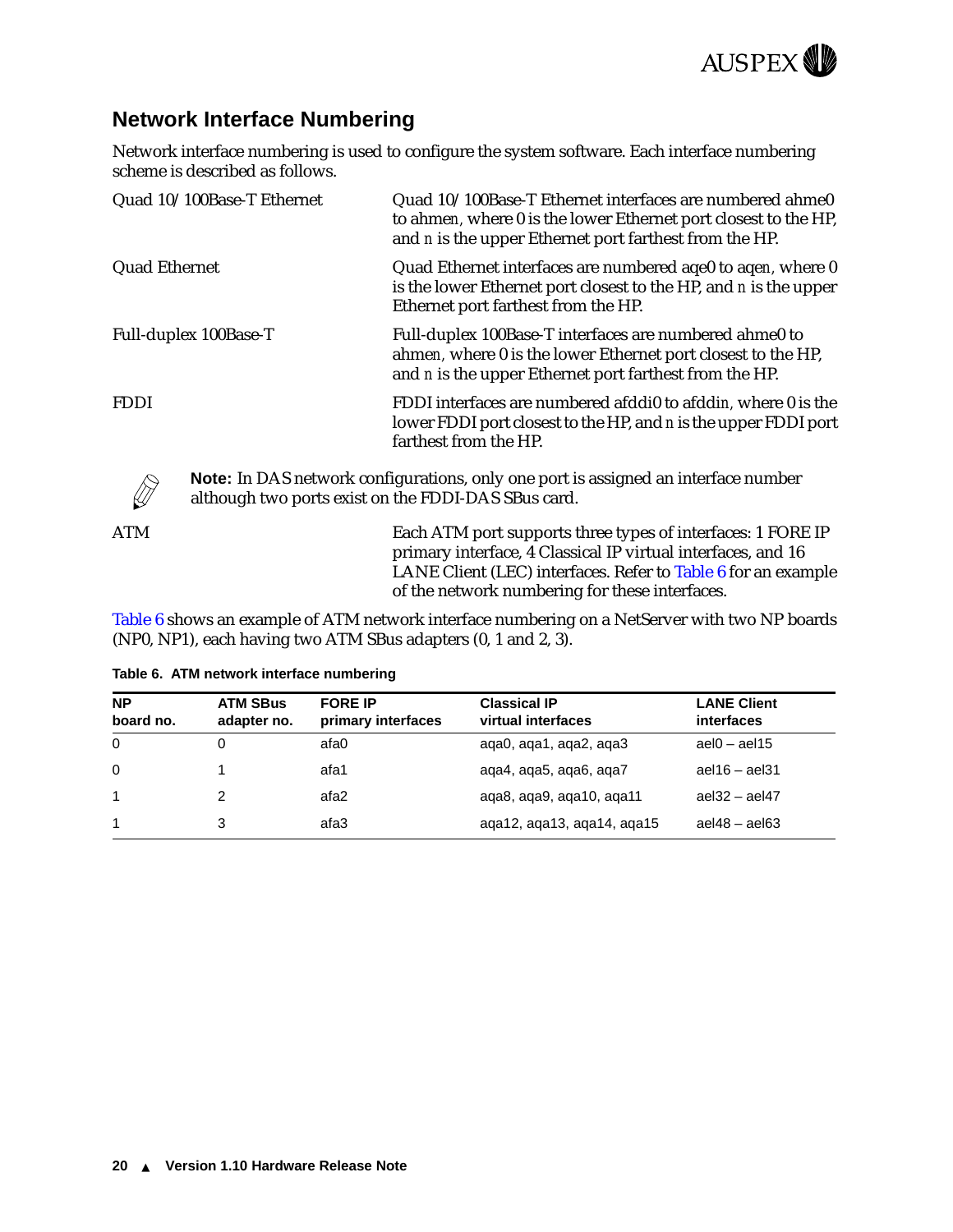<span id="page-24-0"></span>

### **Ethernet Addressing**

Auspex assigns unique network addresses (starting with 00:00:3c) to the Ethernet ports to identify each interface. The interfaces are numbered from bottom to top.

Table 7 shows an example of the Quad 10/100Base-T Ethernet addressing shown in [Figure 16 on](#page-25-0)  [page 22.](#page-25-0)

**Table 7. Quad 10/100Base-T Ethernet addressing**

| Interface no. | <b>Network address</b> |
|---------------|------------------------|
| ahme11        | 00:00:3c:99:99:0B      |
| ahme10        | 00:00:3c:99:99:0A      |
| ahme9         | 00:00:3c:99:99:09      |
| ahme8         | 00:00:3c:99:99:08      |
| ahme7         | 00:00:3c:99:98:07      |
| ahme6         | 00:00:3c:99:98:06      |
| ahme5         | 00:00:3c:99:98:05      |
| ahme4         | 00:00:3c:99:98:04      |
| ahme3         | 00:00:3c:99:97:03      |
| ahme2         | 00:00:3c:99:97:02      |
| ahme1         | 00:00:3c:99:97:01      |
| ahme0         | 00:00:3c:99:97:00      |

\* Example of the network address that appears on the NP board label.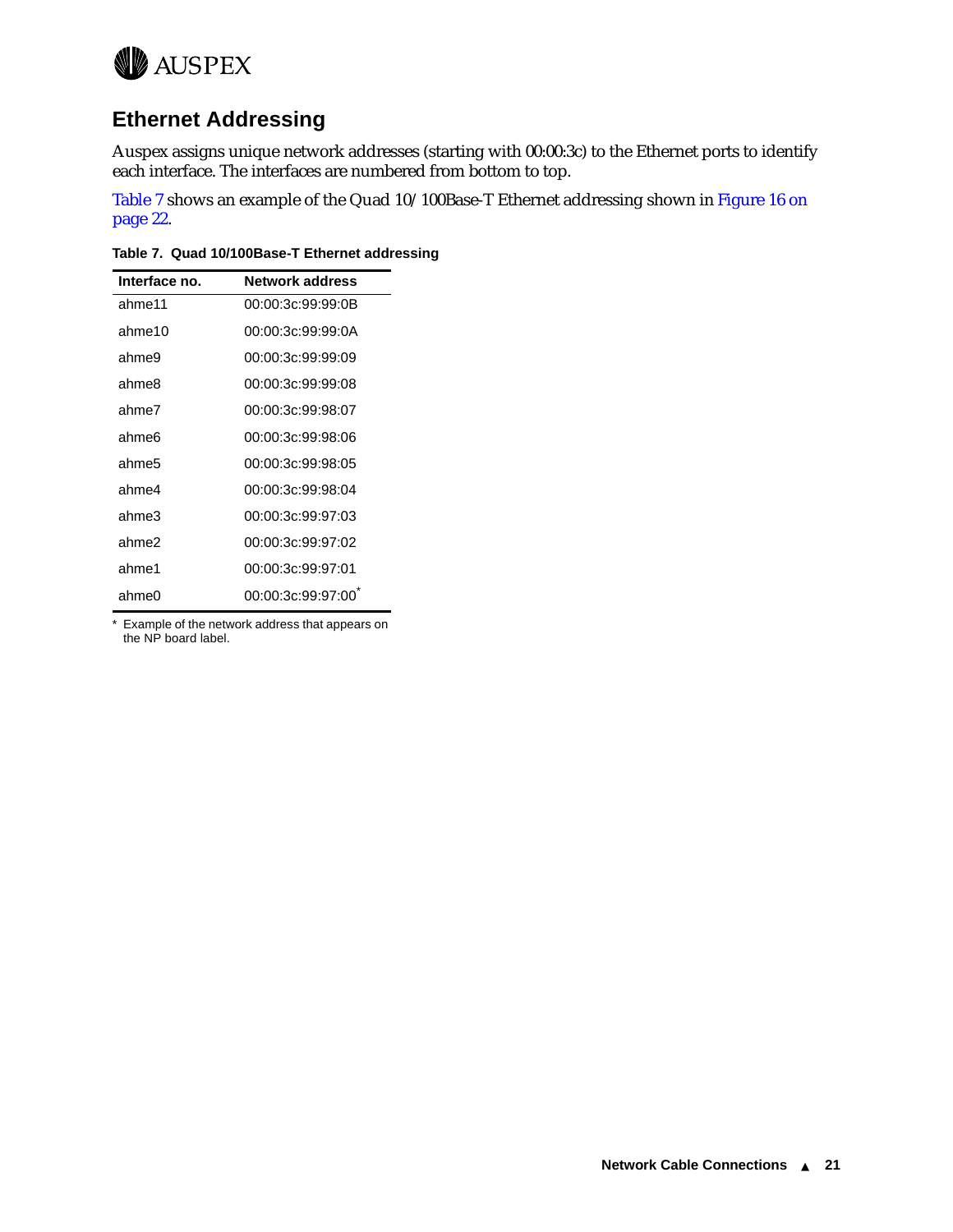

<span id="page-25-0"></span>

**Figure 16. Example network interface numbering on the NP boards**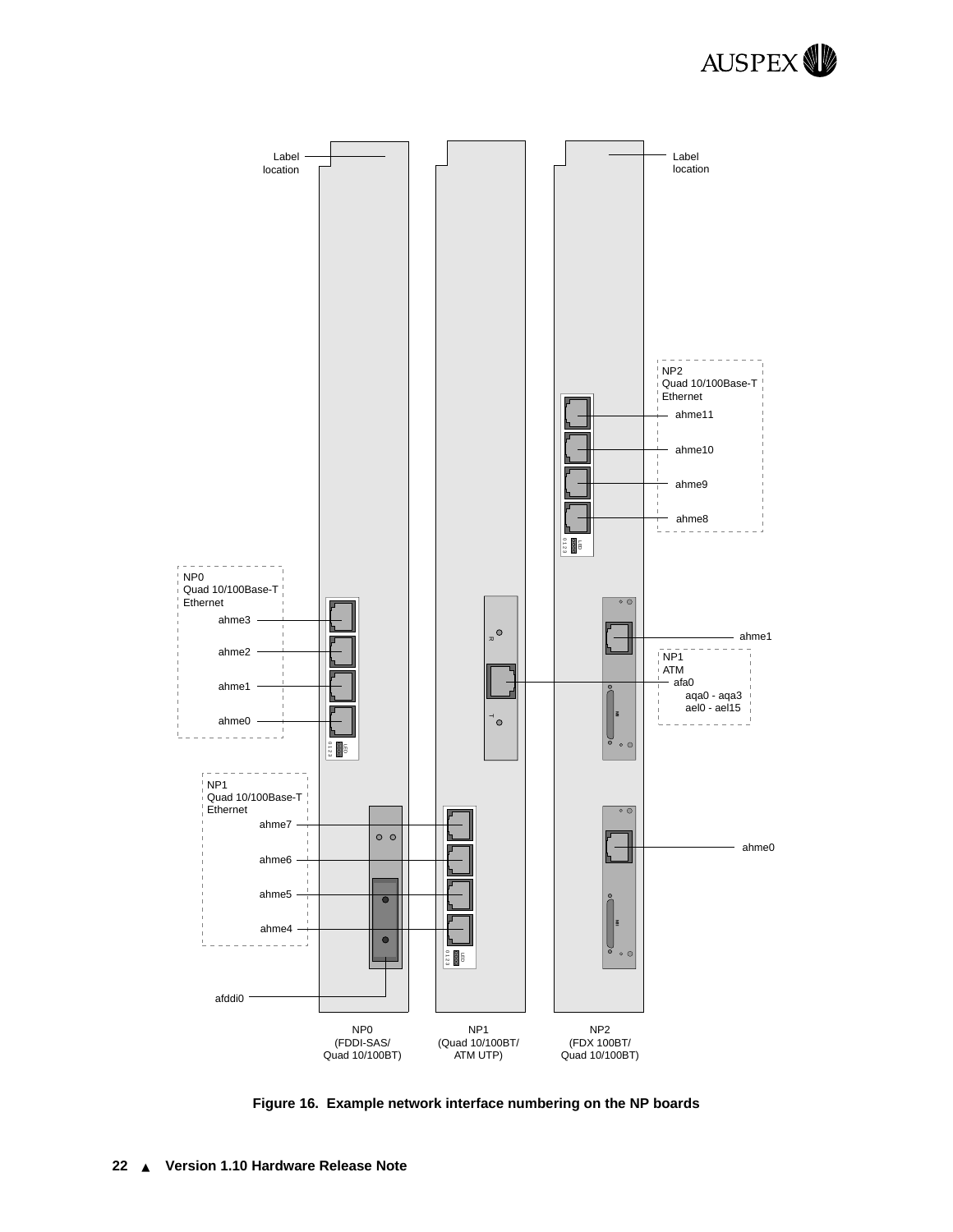<span id="page-26-0"></span>

# **Network Cable Specifications**

The following network cable specifications are provided for reference only. Auspex does not supply network cables.

## **Ethernet**

Ethernet connectors use data grade, Shielded Twisted Pair (STP) or Unshielded Twisted Pair (UTP) cables with RJ-45 connectors, or fiber cables with Media Independent Interface (MII) connectors.

# **ATM**

ATM fiber connectors use 155-Mbps, multimode, OC-3 fiber cables with SC-type connectors, or UTP, category 5 cables with RJ-45 connectors. If your site uses ST-type connectors, you need ST-to-SC converters.

### **FDDI**

FDDI connectors use 50–125-micron, multimode, category 5 cables with standard FDDI MIC connectors; or category 5, STP or UTP cables with RJ-45 connectors.



**Recommendation:** Auspex recommends using cables with EIA/TIA 568B wiring.

Table 8 lists the cable pin and pair assignments for EIA/TIA 568B cable connectors.

| Pin | Pin            | Pair | Color        |
|-----|----------------|------|--------------|
| 1   | 8              | 2    | white/orange |
| 2   | 7              | 2    | orange       |
| 3   | 6              | 3    | white/green  |
| 4   | 5              | 1    | blue         |
| 5   | 4              | 1    | white/blue   |
| 6   | 3              | 3    | green        |
| 7   | $\overline{2}$ | 4    | white/brown  |
| 8   | 1              | 4    | brown        |

**Table 8. EIA/TIA 568B cable pin and pair assignments**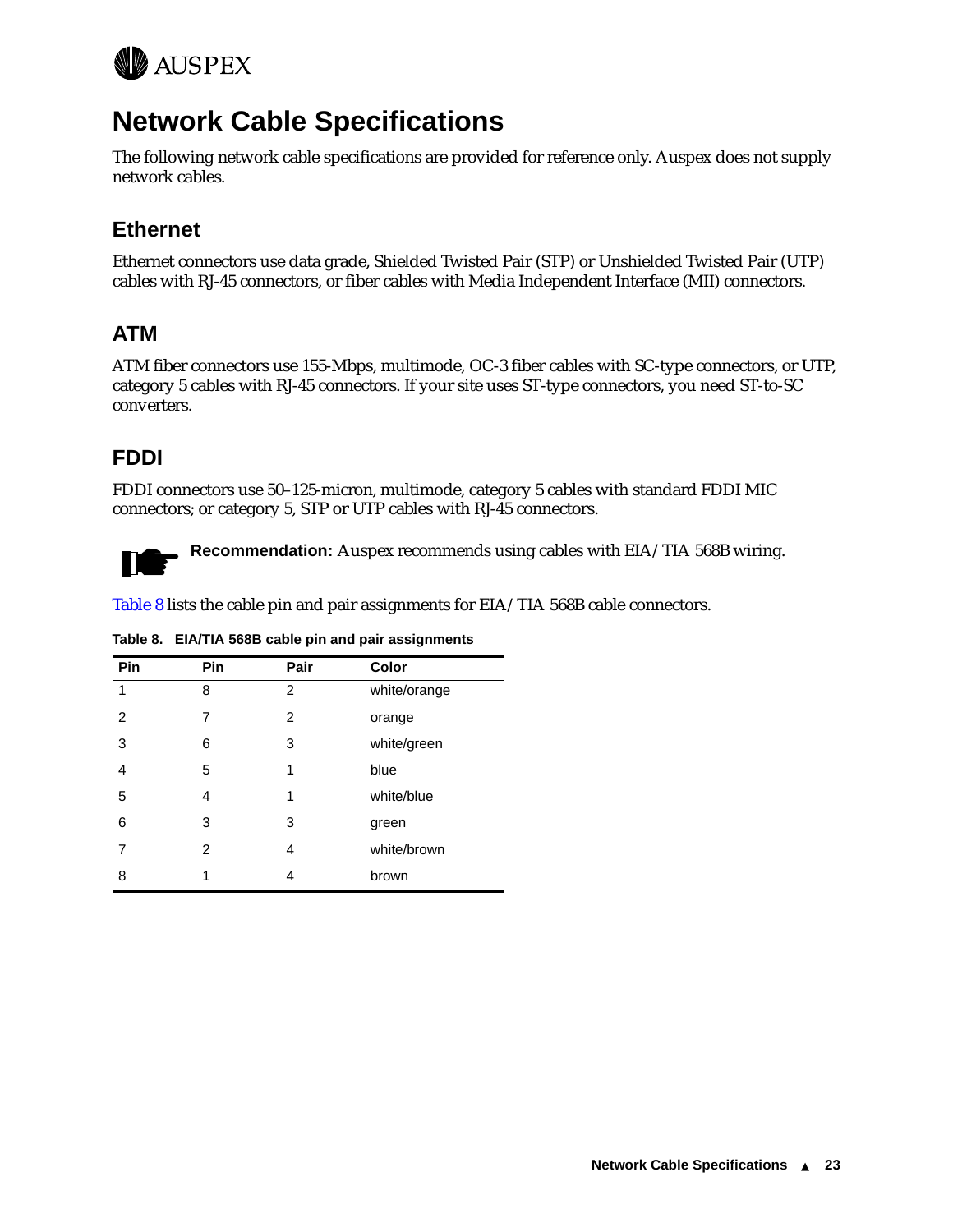

# <span id="page-27-0"></span>**Connecting the NetServer to a Network**

This section describes how to connect the NetServer to a network. It assumes the appropriate network is installed at your site, and you have the proper network cables to complete the procedure.



**Note:** Auspex does not supply network cables (refer to ["Network Cable Specifications" on](#page-26-0)  [page 23](#page-26-0) for a list of recommended cables).

#### **To connect the NetServer to a network**

- 1. Open the back door of the base cabinet.
- 2. Put on the antistatic wrist strap.
- 3. For NS 7000/650, NS 7000/700, and NS 7000/800 Series NetServers, route each end of the network cable through the opening in the PDU at the back of the cabinet (see Figure 17).

In raised-floor environments, cables can be routed through the floor panel of the server. Contact your authorized Auspex service representative for assistance.

4. For NS 7000/150 and NS 7000/250 Series NetServers, open the back door, and route each end of the network cables to the cardcage.



**Figure 17. Routing cables to the NetServer** 

- 5. Attach each network cable to the appropriate connector on the NP boards. Leave a small amount of slack in the cable inside the cabinet. Hang up the wrist strap, and close the back door of the base cabinet.
- 6. Power on the NetServer.
- 7. If necessary, run the **NSconfig** command, and update the appropriate fields (refer to the *System Manager's Guide* for more information).

This completes the procedure for connecting the NetServer to a network.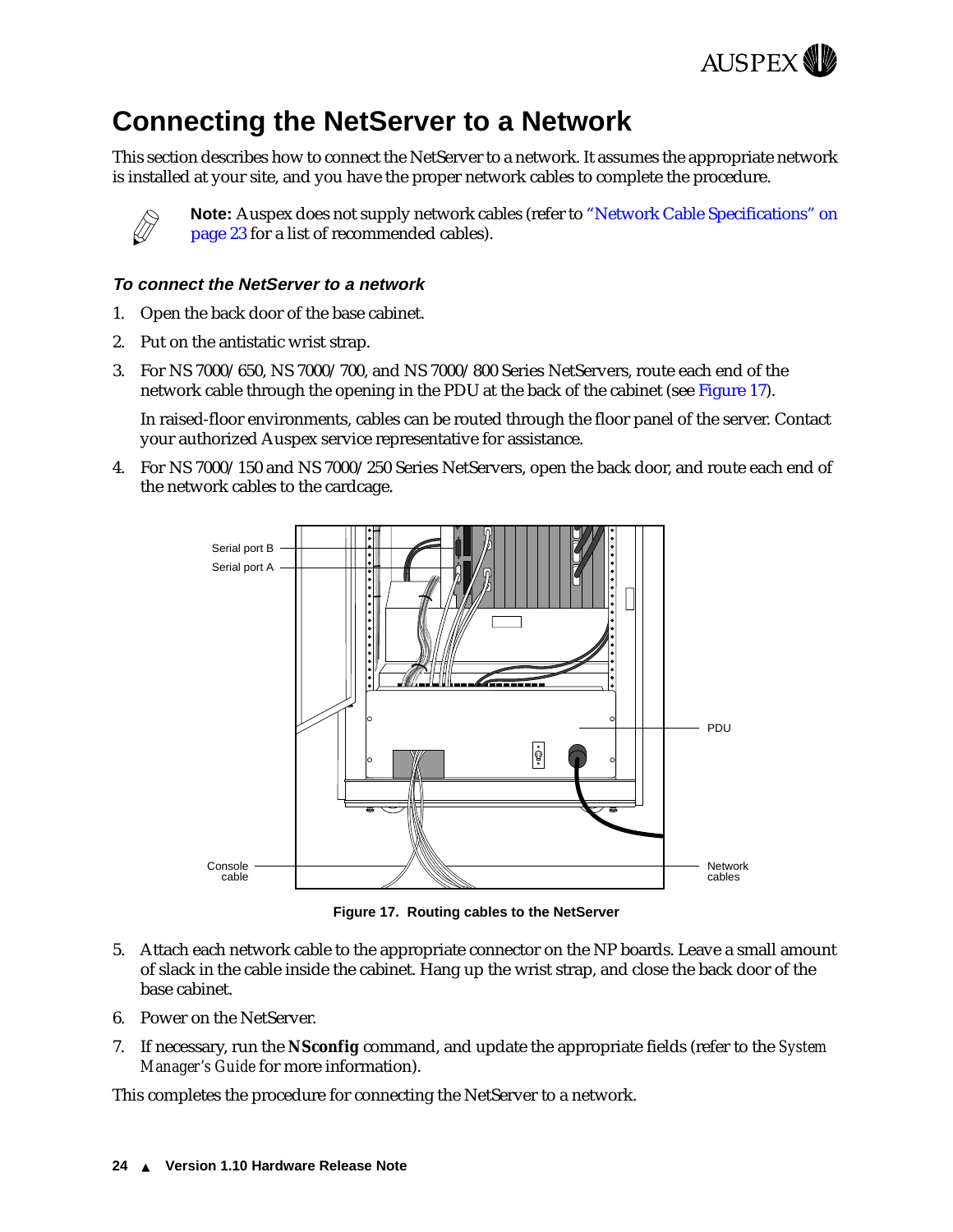<span id="page-28-0"></span>

# **NetServer Expansion Cabinet**

This section describes the NS 7000/060 expansion cabinet supported with your NS 7000/650 or NS 7000/700 Series NetServer base cabinet.



**Note:** For information on the NS 7000/080 expansion cabinet, which is supported with the NS 7000/800 Series NetServer, refer to the *NS 7000 Model 800 Series Hardware Manual*.

The NS 7000/650 and NS 7000/700 NetServers support up to two NS 7000/060 expansion cabinets.

The NS 7000/060 expansion cabinet supports 3.5-inch disk drives and 5.25-inch half-height tape and CD-ROM drives. The expansion cabinet supports up to 84 drives. The NS 7000/060 expansion cabinet contains four types of 19-inch rackmountable subassemblies:

- $\triangle$  Disk drive racks (up to 12)
- **PDU**
- Power supply enclosure with power supply installed. As an option, a redundant power supply can be installed

Each NS 7000/060 expansion cabinet requires up to two SP V boards in the cardcage. The SP V has six parallel SCSI channels for disk, tape, and CD-ROM drives and an optional Write Accelerator board to enhance NFS write operations. Each SP supports up to 42 drives.



**Note:** If you need to connect an expansion cabinet to the base cabinet, contact your authorized Auspex service representative.

For general unpacking instructions, refer to your hardware manual.



**Warning:** The NS 7000/060 weighs approximately 500 pounds when empty. Do not attempt to move or uncrate the expansion cabinet unless you have someone to assist you. Any attempt to uncrate the expansion cabinet alone could result in injury.

For installation at customer sites with raised flooring, the expansion cabinet has a floor access panel, allowing the NetServer cabling to pass through the hole in the floor of the cabinet. For assistance with removing the floor access panel, contact your authorized Auspex service representative.

[Figure 18](#page-29-0) and [Figure 19](#page-30-0) show the front and back views of the NS 7000/060 expansion cabinet, respectively.



**Note:** The NS 7000/060 expansion cabinet has drive racks in both the front and back.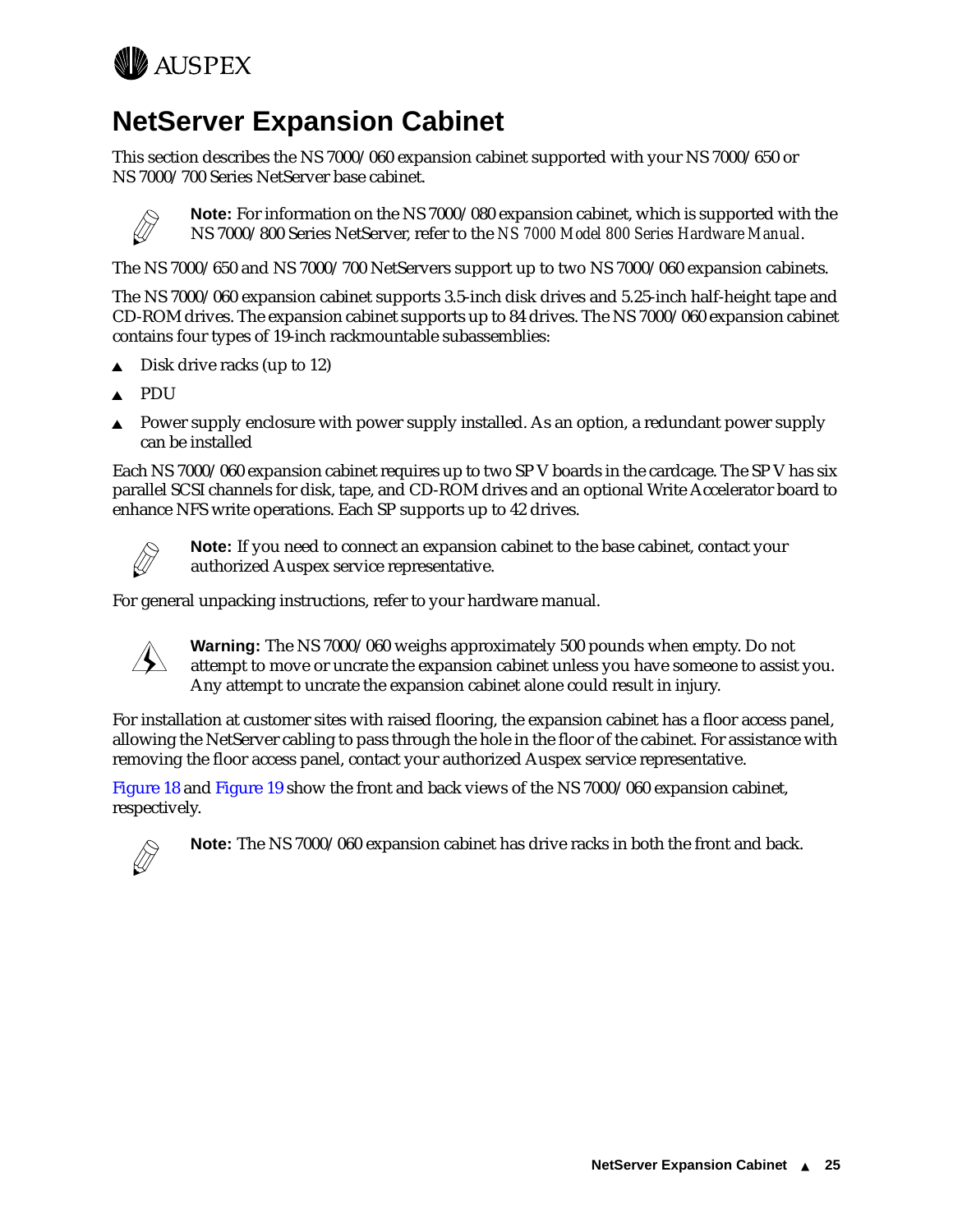

<span id="page-29-0"></span>

**Figure 18. NS 7000/060 expansion cabinet subassemblies (front)**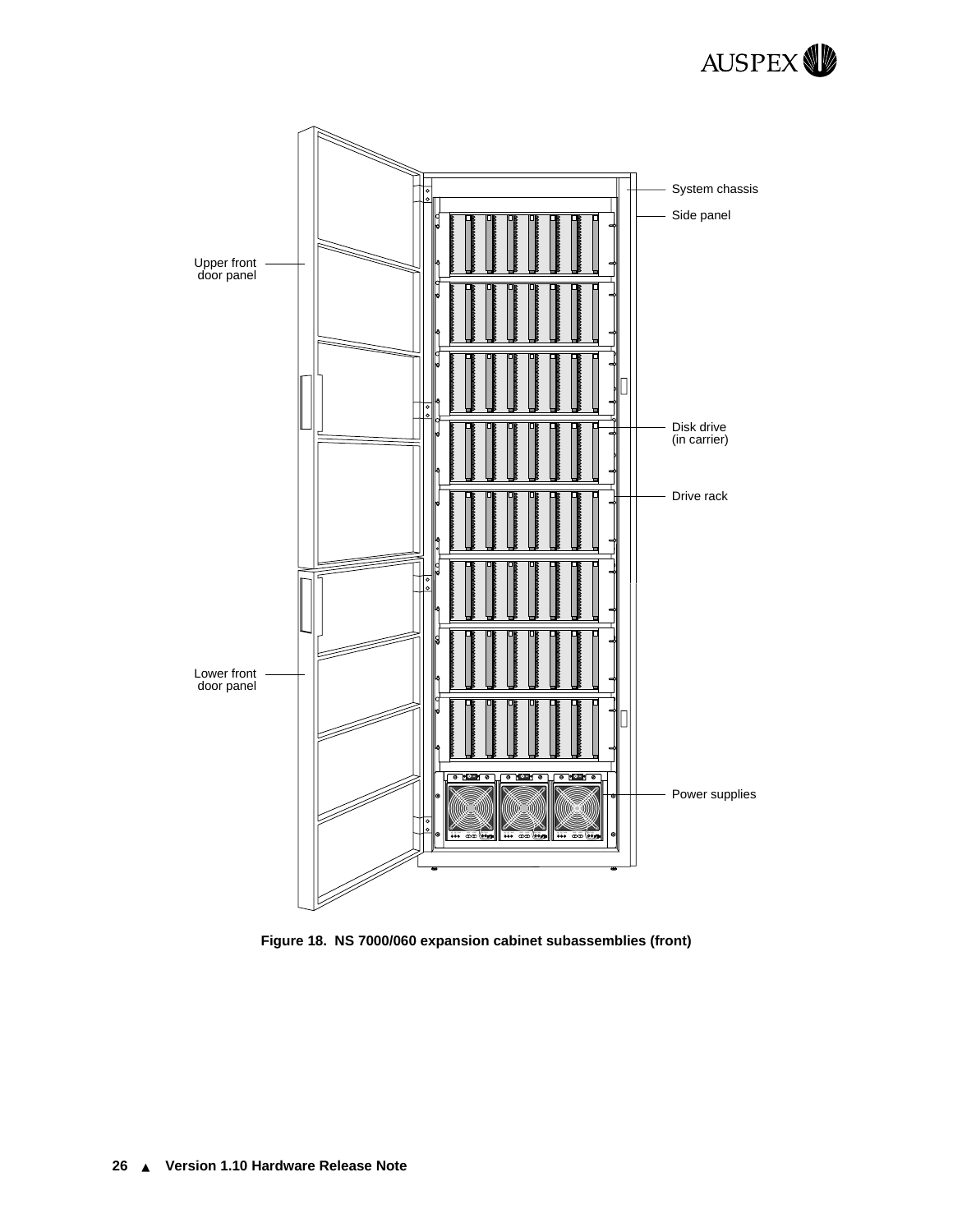<span id="page-30-0"></span>



**Figure 19. NS 7000/060 expansion cabinet subassemblies (back)**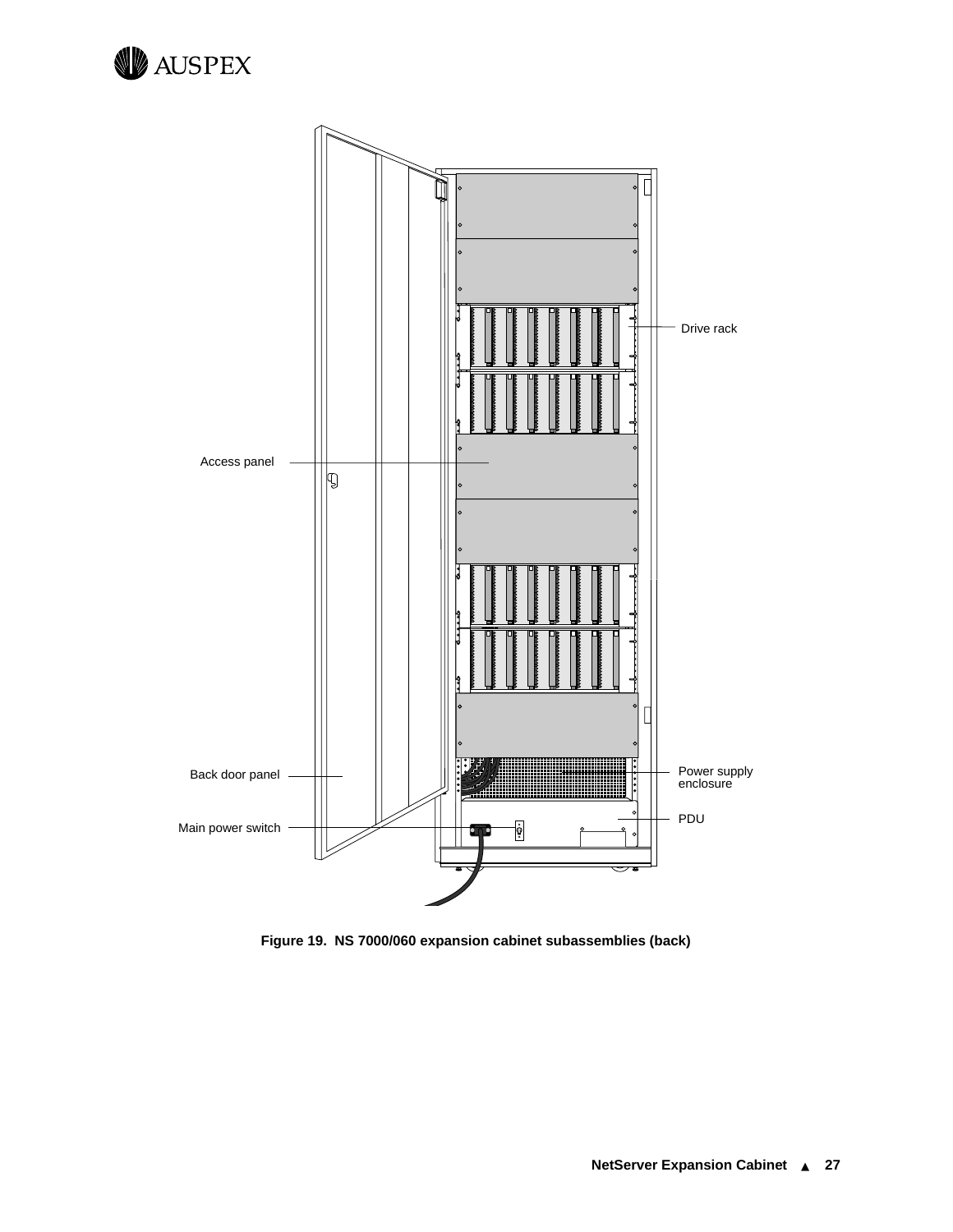

### <span id="page-31-0"></span>**NS 7000/060 Environmental Requirements**

Operate the NetServer in a temperature-controlled, contaminant-free atmosphere within the recommended levels of humidity. Table 9 lists the necessary environmental conditions.

**Table 9. NS 7000/060 Environmental requirements**

|                                                            | <b>Minimum</b>                  | <b>Maximum</b>                   |
|------------------------------------------------------------|---------------------------------|----------------------------------|
| Operating temperature                                      | 40 $\degree$ F (5 $\degree$ C)  | 104 $\degree$ F (40 $\degree$ C) |
| Storage temperature                                        | $32^{\circ}$ F (0 $^{\circ}$ C) | 150 $\degree$ F (65 $\degree$ C) |
| Operating altitude                                         | 0 feet $(0, m)$                 | 7,000 feet (2,150 m)             |
| Storage altitude                                           | 0 feet $(0 \text{ m})$          | 40,000 feet (12,000 m)           |
| Operating humidity<br>(noncondensing at $40^{\circ}$ C)    | <b>20%</b>                      | 80%                              |
| Nonoperating humidity<br>(noncondensing at $40^{\circ}$ C) | 10%                             | 90%                              |
| Audible noise                                              | N/A                             | 75 dB                            |



**Note:** The NetServer can operate at an altitude of up to 10,000 feet (3,000 m). However, the maximum operating temperature at an altitude between 7,000 feet (2,150 m) and 10,000 feet  $(3,000 \text{ m})$  is  $86^{\circ}$  F  $(30^{\circ}$  C).

#### **Space Requirements**

Place the NS 7000/060 in a location no less than three feet from the nearest wall or other equipment (except for the base cabinet). Three feet of clearance allows easy access to the front and back of the server and permits adequate air circulation around the equipment.

You must allow enough space at the installation site, including three feet of clearance on all sides, for the base cabinet and expansion cabinets to stand side by side, approximately two inches apart.

Table 10 lists the dimensions of the NS 7000/060 expansion cabinet. The weight shown is for a fully configured cabinet.

**Table 10. NS 7000/060 expansion cabinet dimensions** 

| 77 inches (195 cm)   |
|----------------------|
| 24 inches (61 cm)    |
| 39.5 inches (100 cm) |
| 1,040 lbs. (475 kg)  |
|                      |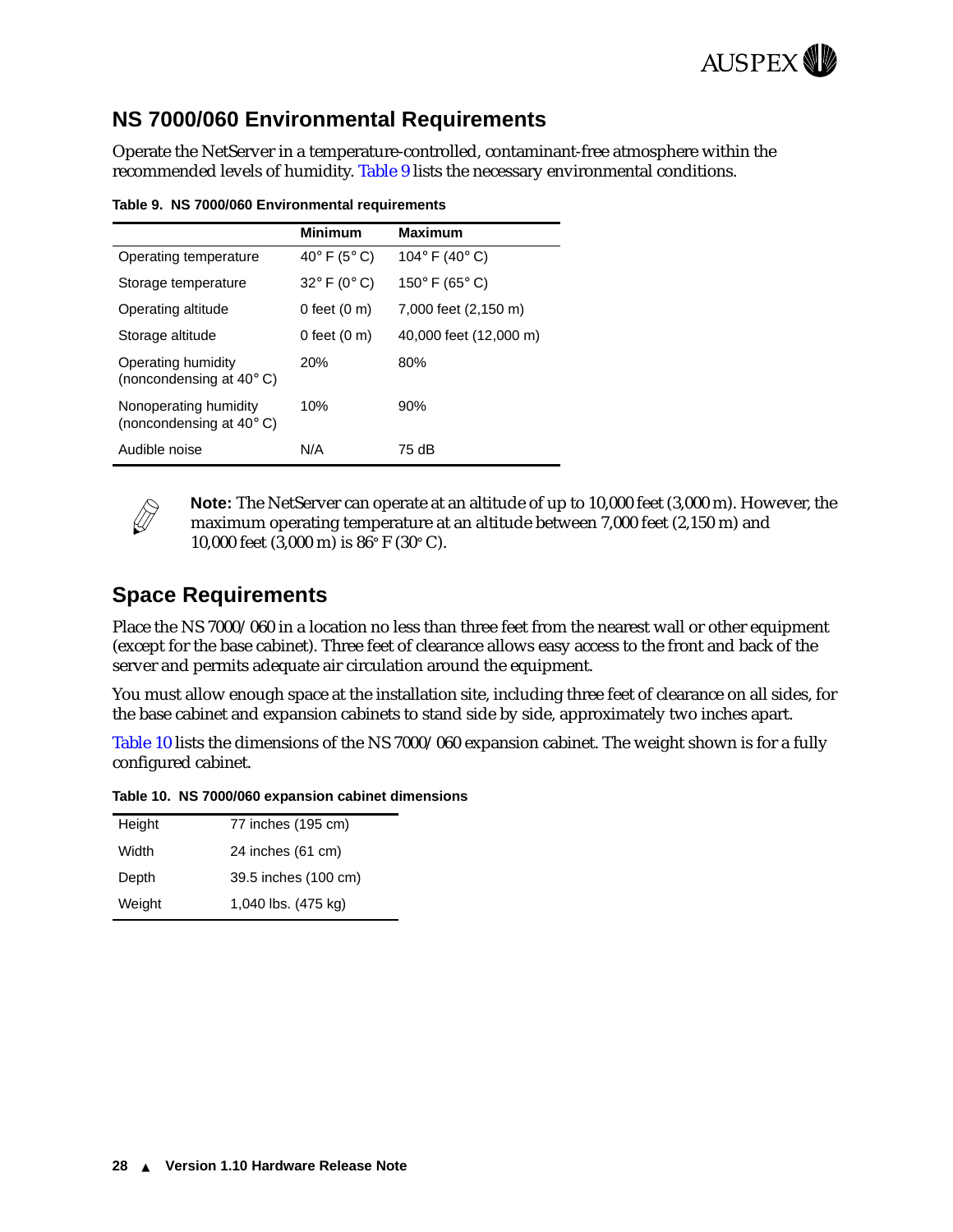<span id="page-32-0"></span>

### **NS 7000/060 Electrical Requirements**

The NS 7000/060 expansion cabinet requires an electrical power source that is free of surges and other irregularities. The equipment must be adequately grounded to protect it from electrostatic interference during operation. Maintaining proper environmental humidity also helps reduce the risk of electrostatic damage.



**Caution:** Power the expansion cabinet from a different circuit than the base cabinet to prevent electrical power surges.

Table 11 and Table 12 list the electrical power requirements and specifications for the NS 7000/060 expansion cabinet.

#### **Table 11. NS 7000/060 electrical power requirements**

| <b>Expansion cabinet (84 drives)</b> |  |
|--------------------------------------|--|
| 2,250 W                              |  |
| 2.250 KVA                            |  |
| 7,700 BTUs/Hour                      |  |



**Caution:** The NS 7000/060 expansion cabinet only accepts a nominal input voltage range of 200 to 240 VAC.

|  | Table 12. NS 7000/060 electrical specifications |
|--|-------------------------------------------------|
|  |                                                 |

| Nominal input voltage range                          | 200-240 VAC                                                              |
|------------------------------------------------------|--------------------------------------------------------------------------|
| Operating input voltage range                        | 180-264 VAC                                                              |
| Current rating                                       | 16 A                                                                     |
| Service current rating                               | 20 A                                                                     |
| Frequency                                            | 50 $-60 \pm 3$ Hz                                                        |
| Inrush current                                       | 20 A peak max per power supply<br>(up to three power supplies supported) |
| Power factor                                         | 0.98                                                                     |
| Turn-on time                                         | AC to DC $\approx$ 3 seconds                                             |
| Electromagnetic Immunity (EMI) filter<br>(conducted) | Class A                                                                  |
| Leakage current                                      | 2.5 mA with three power supplies                                         |



**Caution:** For proper air flow and EMI reduction, operate the NS 7000/060 expansion cabinet with the doors closed and all access panels in place.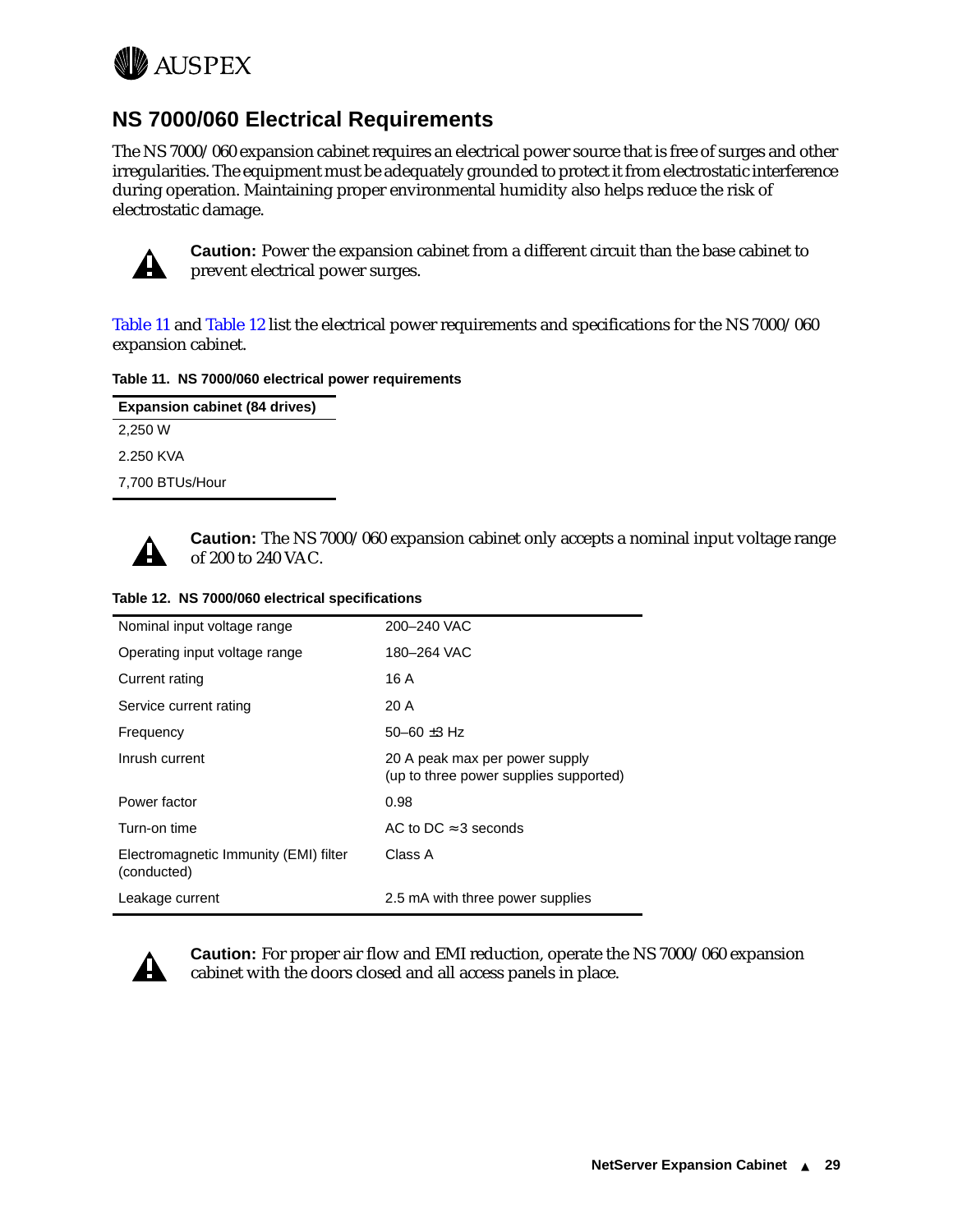

### <span id="page-33-0"></span>**Grounding the NS 7000/060 Expansion Cabinet**

After you unpack the NS 7000/060 NetServer cabinet and place it in its final location, you must plug the power cord into a 16-amp outlet to create a ground path for the antistatic wrist strap.

In the United States, Canada, and Mexico, the NS 7000/060 is shipped with an L6-20P plug. International configurations (except for Canada and Mexico) are shipped without a plug. The customer is responsible for providing a plug appropriate for the wall outlet.



**Warning:** The wiring at your site must provide for ground fault protection to prevent electrical shock.

#### **To create a ground path**

1. Locate the main power switch on the PDU inside the back door at the bottom of the expansion cabinet. Set this switch to OFF (O) (see Figure 20).



**Caution:** Use the main power switch on the PDU only. The switch at the top of each power supply located at the front of the cabinet should always be turned to ON (**—**).



**Figure 20. Locating the power switch on the NS 7000/060**

- 2. Locate the power cable, which is coiled on top of the panel covering the power supply.
- 3. Cut the red tie-wraps to release the power cable, and plug the appropriate end to the back of the PDU. The plug on the PDU is located to the left of the main power switch.
- 4. Tighten the strain relief surrounding the plug at the PDU.
- 5. Make sure power to the system is off.
- 6. Plug the power cable to a separate 16-amp grounded outlet.



**Caution:** Do not power on the expansion cabinet at this time. You connected the power cable only to provide a ground path for the antistatic wrist strap. For instructions on powering on the NetServer, refer to your hardware manual.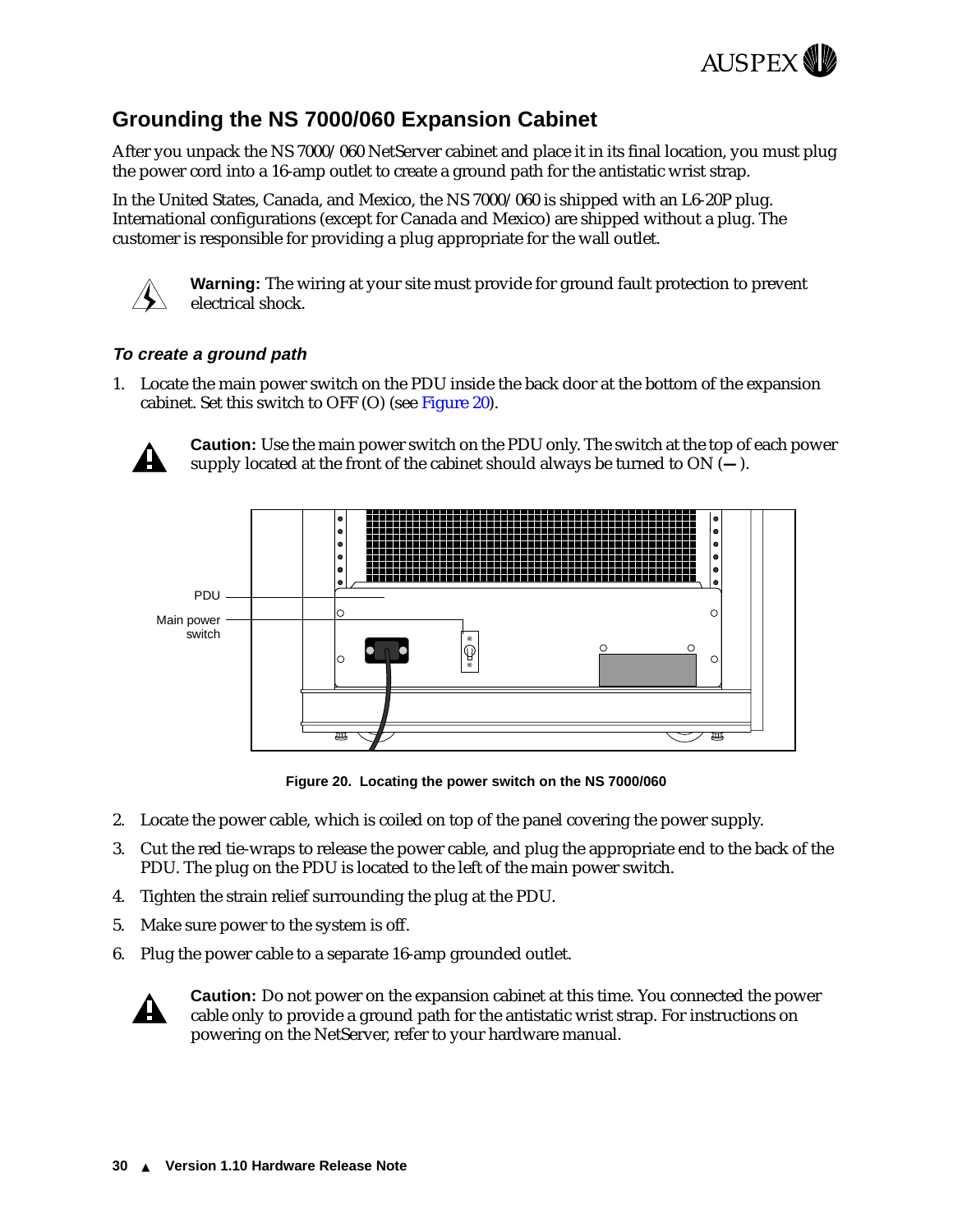<span id="page-34-0"></span>

# **Connecting SCSI Cables**

This section explains how to route SCSI cables from each expansion cabinet to the base cabinet, and connect the cables to SP boards in the base cabinet. The procedures in this section assume the base cabinet and expansion cabinet are connected.



**Note:** If you need to connect an expansion cabinet to the base cabinet, contact your authorized Auspex service representative.

The SCSI cables from the NS 7000/060 expansion cabinet must be connected to an SP IV or SP V in the base cabinet.

Each NS 7000/060 expansion cabinet is shipped with 12 SCSI cables installed inside the cabinet. The following procedure explains how to connect the SCSI cables to the SP IV or SP V boards in the base cabinet. The procedure assumes that the base cabinet and the expansion cabinet are connected. [Figure 21 on page 33](#page-36-0) shows an NS 7000/060 expansion cabinet connected to an NS 7000/700 base cabinet.

#### **To connect the SCSI cables to the base cabinet**

- 1. Locate the SCSI drive cables tie-wrapped to the left side of the expansion cabinet inside the back door.
- 2. Cut the red tie-wraps securing the cables.
- 3. Route the free end of each SCSI cable through the open side of the expansion cabinet and into the open side of the base cabinet.
- 4. Gently pull the cable in through the opening, being careful to avoid bending it in a tight radius. Leave a small amount of slack in the cable inside the expansion cabinet.
- 5. Connect each cable to the SP IV or SP V connector indicated on the label affixed to the cable.

[Table 13](#page-35-0) lists the cable connections to an SP IV or SP V from drive racks in the first and second NS 7000/060 expansion cabinets (refer to ["Drive Slot Numbering" on page 34](#page-37-0) for the drive rack numbering scheme).



**Note:** Verify that the SCSI cable has been routed from the proper expansion cabinet. The first expansion cabinet is to the right of the base cabinet when viewed from the back. The second expansion cabinet is to the left.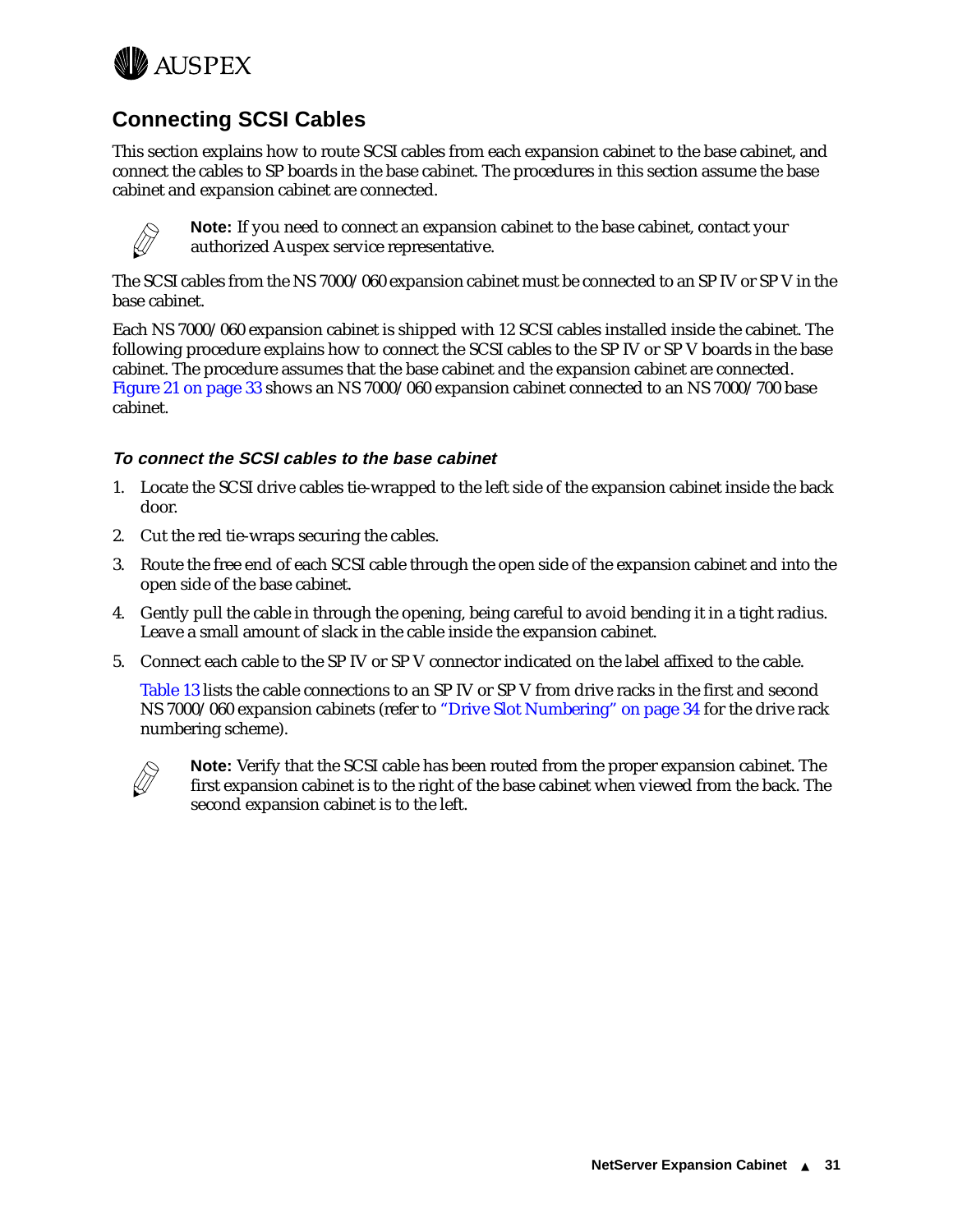| <b>First expansion cabinet</b> |                                | Second expansion cabinet |                                         |
|--------------------------------|--------------------------------|--------------------------|-----------------------------------------|
| <b>Drive</b><br>rack no.       | SP V or SP IV<br>connector     | <b>Drive</b><br>rack no. | SP V or SP IV<br>connector <sup>t</sup> |
| 1                              | SP <sub>1</sub> J <sub>1</sub> | 1                        | SP <sub>3</sub> J <sub>1</sub>          |
| 2                              | <b>SP1 J2</b>                  | 2                        | SP <sub>3</sub> J <sub>2</sub>          |
| 3                              | SP <sub>1</sub> J <sub>3</sub> | 3                        | SP <sub>3</sub> J <sub>3</sub>          |
| 4                              | SP <sub>1</sub> J <sub>4</sub> | 4                        | SP <sub>3</sub> J <sub>4</sub>          |
| 5                              | SP1 J5                         | 5                        | SP3 J5                                  |
| 6                              | SP <sub>1</sub> J <sub>6</sub> | 6                        | SP3 J6                                  |
| $\overline{7}$                 | SP <sub>2</sub> J <sub>1</sub> | $\overline{7}$           | SP4 J1                                  |
| 8                              | SP <sub>2</sub> J <sub>2</sub> | 8                        | SP4 J2                                  |
| 9                              | SP <sub>2</sub> J <sub>3</sub> | 9                        | SP4 J3                                  |
| 10                             | SP <sub>2</sub> J <sub>4</sub> | 10                       | SP4 J4                                  |
| 11                             | SP2 J5                         | 11                       | SP4 J5                                  |
| 12                             | SP <sub>2</sub> J <sub>6</sub> | 12                       | SP4 J6                                  |

<span id="page-35-0"></span>**Table 13. SCSI connections for NS 7000/060 expansion cabinets**

\* SP1 and SP2 are located in slots 13 and 14, respectively.

† SP3 and SP4 are located in slots 3 and 4, respectively.

[Figure 22 on page 34](#page-37-0) illustrates the SCSI cabling between the first NS 7000/060 expansion cabinet and the NS 7000/700 base cabinet.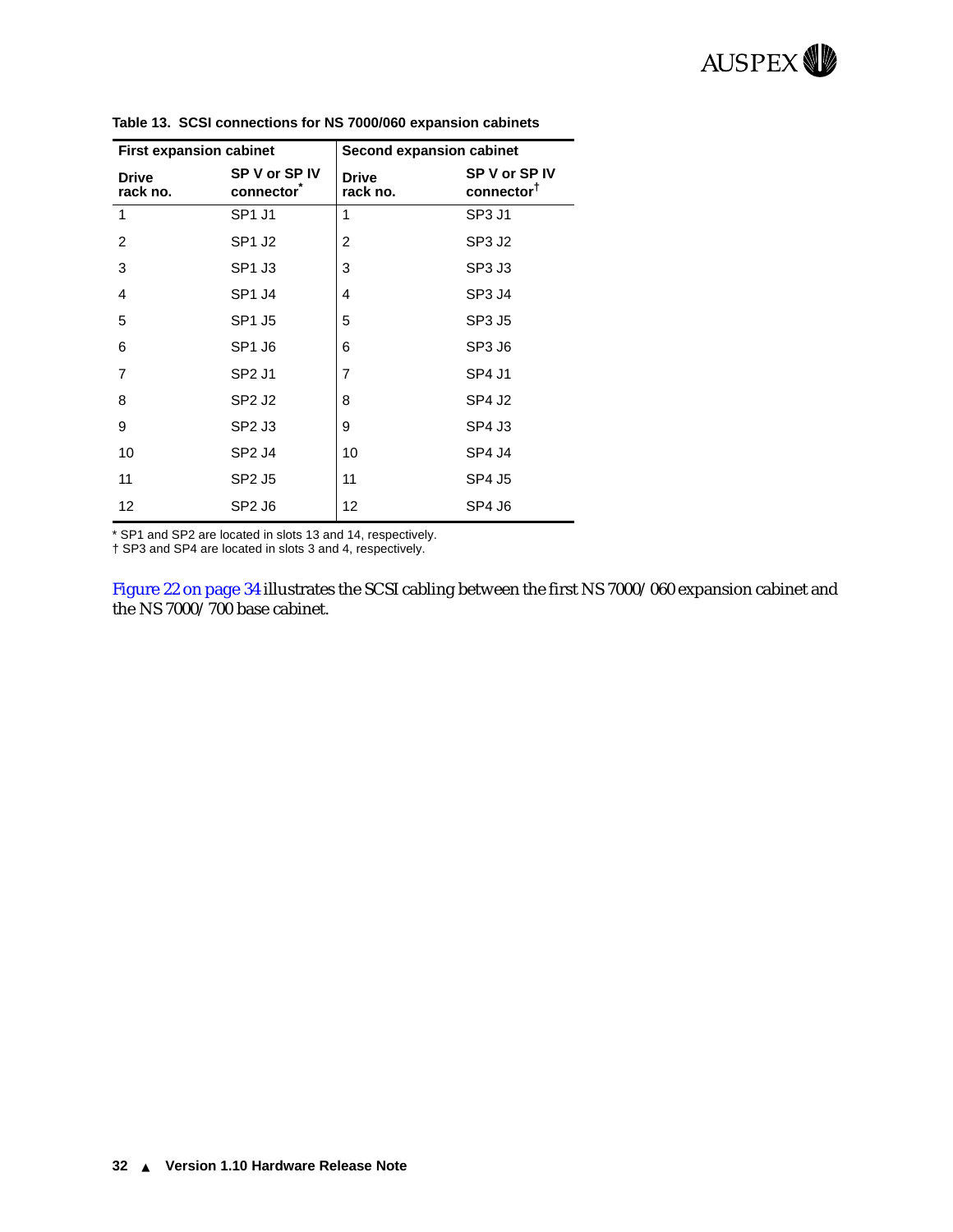<span id="page-36-0"></span>

**Figure 21. NS 7000/060 expansion cabinet connected to an NS 7000/700 base cabinet**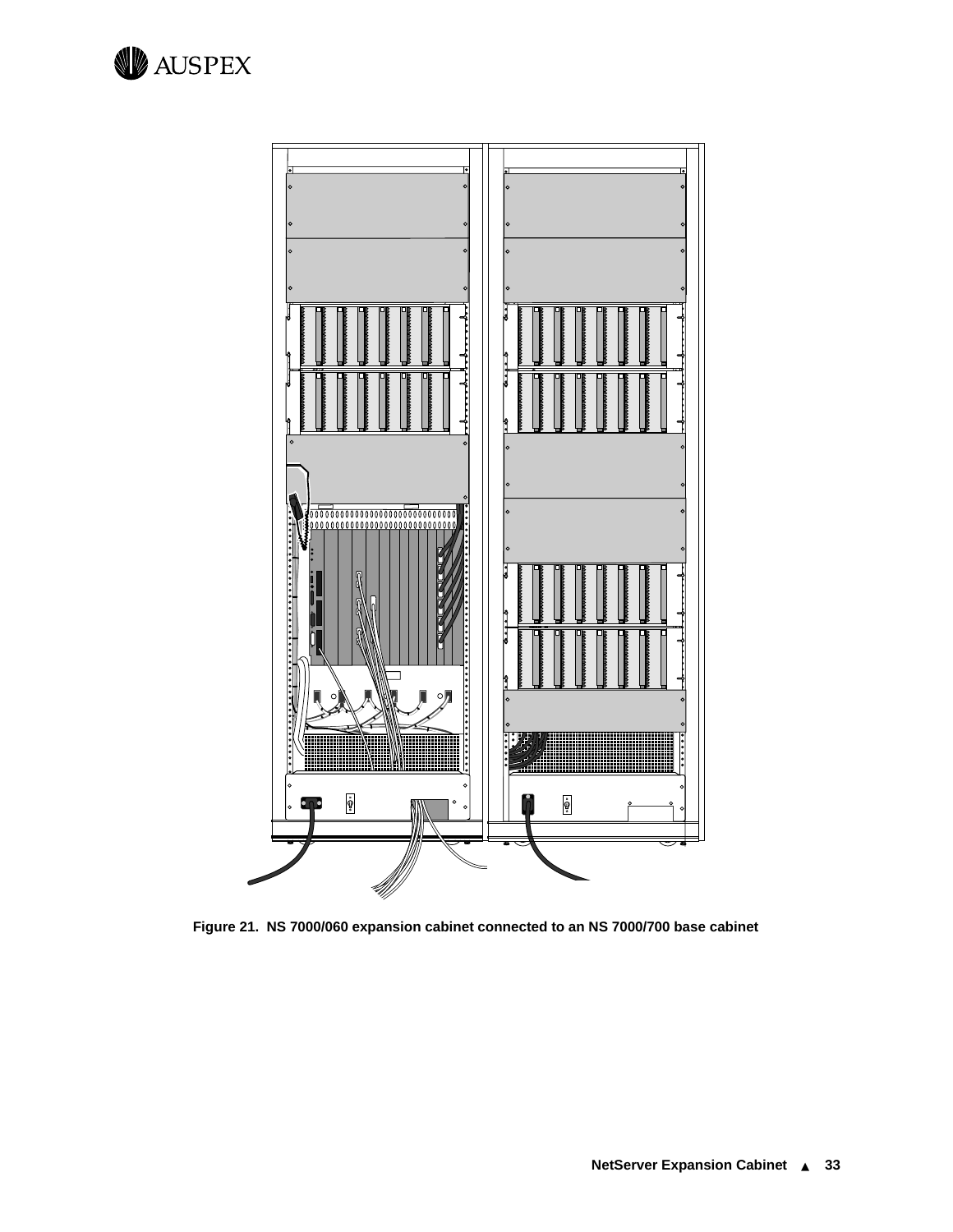

<span id="page-37-0"></span>

**Figure 22. SCSI cabling from the first NS 7000/060 expansion cabinet**

#### **Drive Slot Numbering**

The system software recognizes slot numbers as a continuation from the base cabinet to the first expansion cabinet, and then to the second expansion cabinet. The NS 7000/060 expansion cabinet supports up to 84 drives.

For information on installing and removing drives in the NetServer, refer to Appendix A in your hardware manual.

[Figure 23](#page-38-0) shows slot and drive rack numbering for an NS 7000/060 expansion cabinet.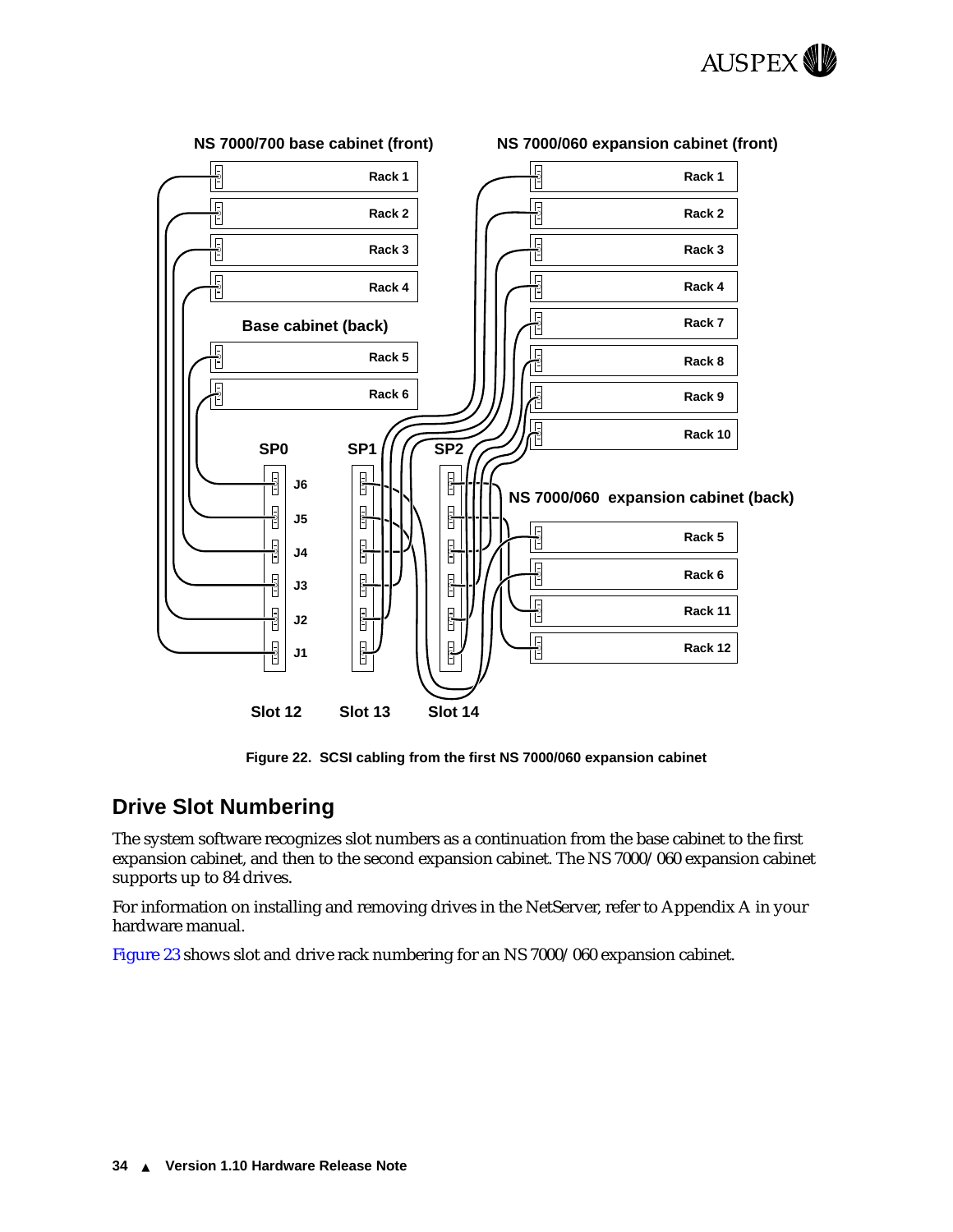<span id="page-38-0"></span>



**Figure 23. NS 7000/060 expansion cabinet drive slot numbering** 

Using addition, you can determine the proper slot number recognized by the system software. To calculate the proper slot number recognized by the system software, see the following examples. The examples assume the base cabinet is an NS 7000/700.

#### **Example 1**

If a drive is in slot 54 of the first NS 7000/060 expansion cabinet, then the slot number recognized by the system software is equal to that slot number (54) plus the last slot number in the NS 7000/700 base cabinet (41). The system software recognizes the drive in slot 95 (54+41).

#### **Example 2**

If a drive is in slot 54 of a second NS 7000/060 expansion cabinet, then the slot number recognized by the system software is equal to that slot number (54) plus the total number of slots in the first expansion cabinet (84) plus the last slot number in the NS 7000/700 base cabinet (41). The drive is in slot 179 (54+84+41).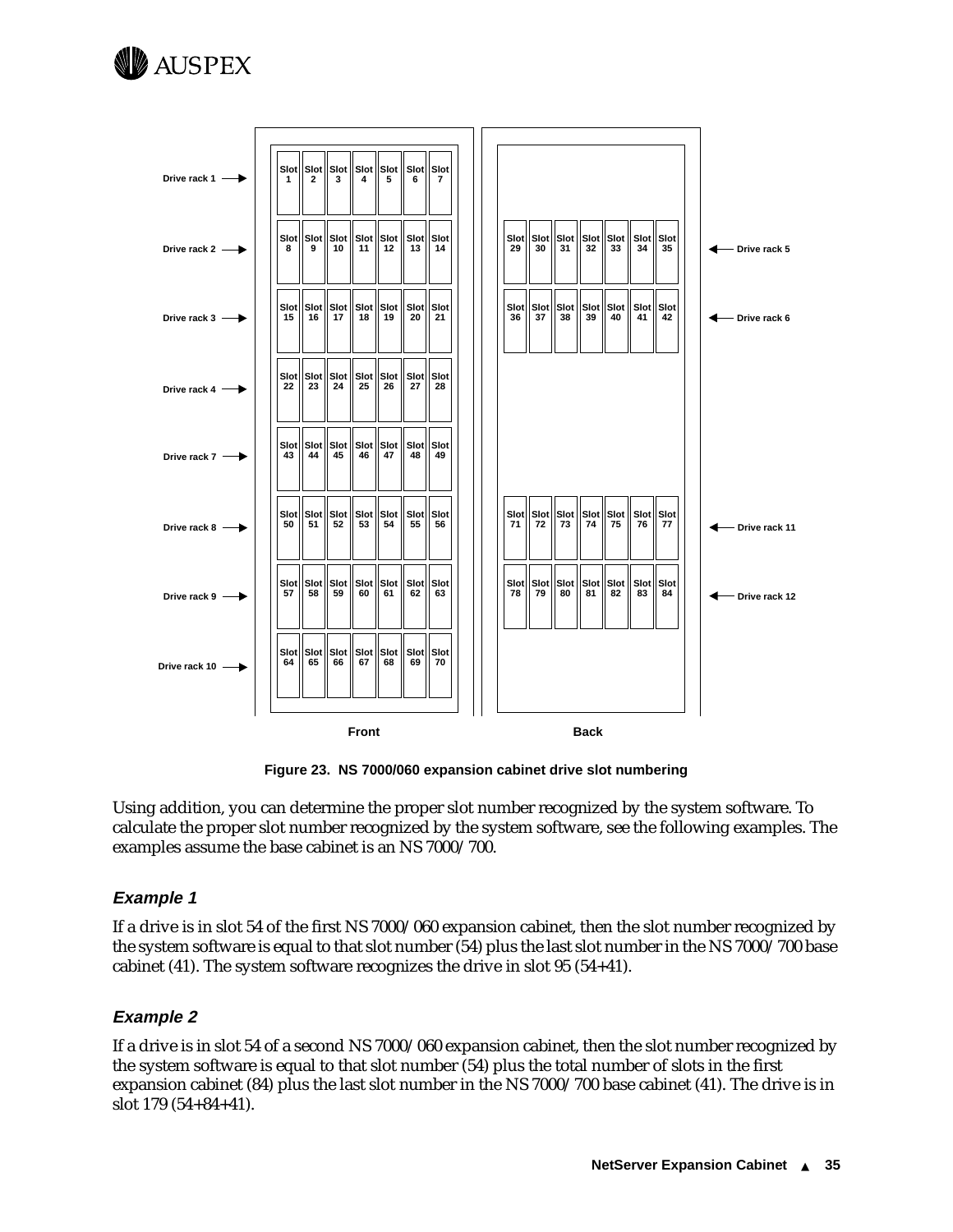

## <span id="page-39-0"></span>**NS 7000/060 Power Supply Configurations and LEDs**

Follow these guidelines when configuring the NS 7000/060:

- Always place a disk drive in slot 1, which is the upper-left slot in front of the expansion cabinet (see [Figure 23 on page 35](#page-38-0) for the location of slot 1).
- When adding additional drives, make sure your power supply can support the additional electrical requirements.

The NS 7000/060 expansion cabinet supports two power supplies in a nonredundant configuration or three power supplies in a redundant configuration. Redundant operation ensures the system continues to operate in case one power supply fails. The power supplies can be hot-plugged; that is, installed or replaced while the NetServer is running if the system is operating in a redundant configuration.



**Note:** Contact your authorized Auspex service representative to install or replace power supplies.

[Figure 21 on page 33](#page-36-0) shows an NS 7000/060 expansion cabinet connected to an NS 7000/700 base cabinet. Each NS 7000/060 expansion cabinet power supply has three LEDs (see Figure 24 on page 36). During normal operation, the AC and DC LEDs light green to indicate the system is receiving proper power. If the ALM LED is yellow, the power supply failed. Contact your authorized Auspex service representative to replace the power supply.



**Figure 24. Power supply LEDs**



**Caution:** The power switch at the top of each power supply should always be turned ON (**—**). Refer to Chapter 4 of your hardware manual for proper shutdown procedures using the main power switch on the PDU.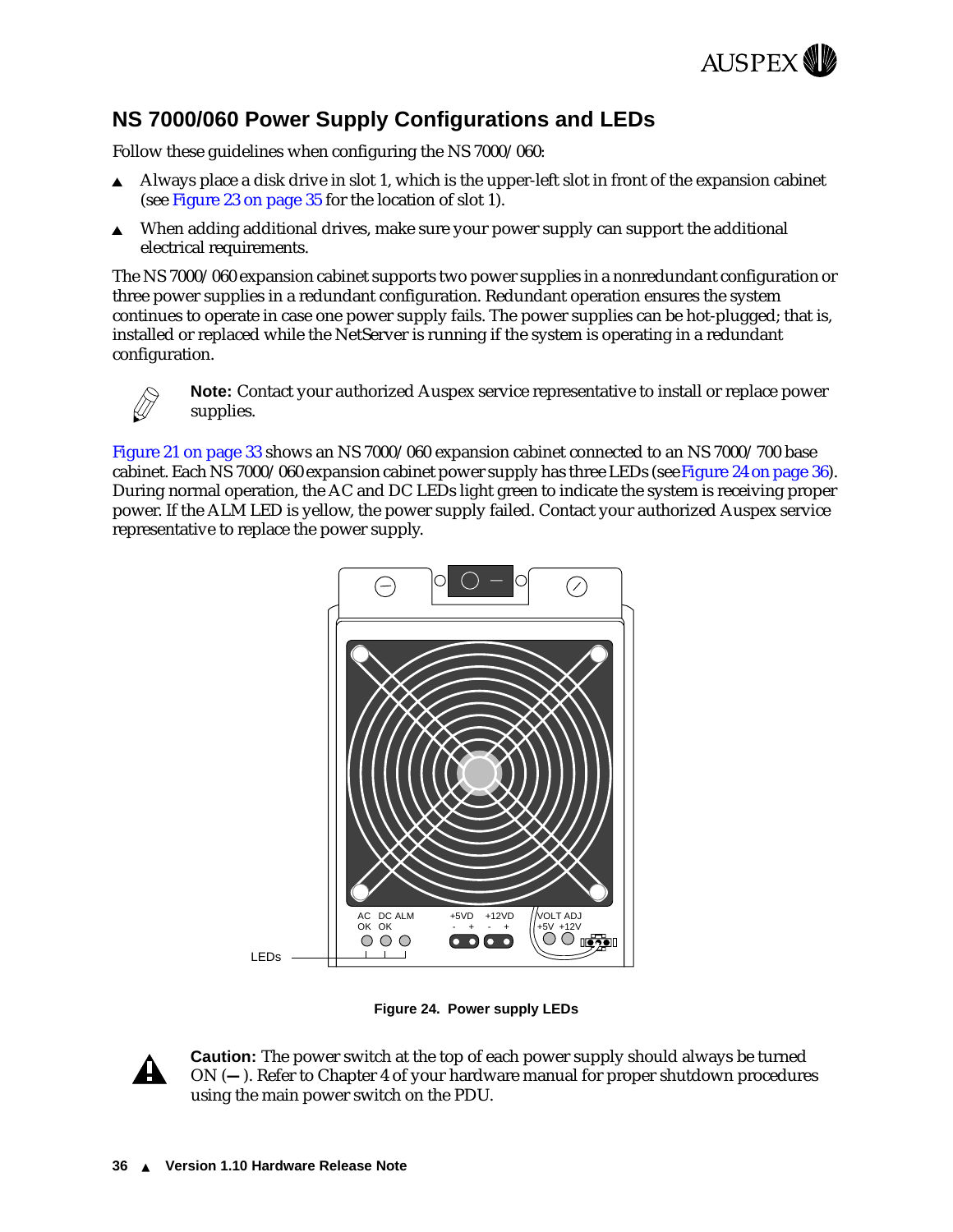

Table 14 summarizes required actions when the LEDs are on.

| <b>LEDs</b>               | Power supply status                                                 | <b>Required action</b>                                                                         |
|---------------------------|---------------------------------------------------------------------|------------------------------------------------------------------------------------------------|
| AC and DC LEDs<br>(green) | Fully operational.                                                  | None.                                                                                          |
| ALM LED (yellow)          | Supply failed.                                                      | Replace supply.                                                                                |
| None                      | Supply not receiving AC<br>power, or has a<br>catastrophic failure. | Check the system power switch,<br>or contact your authorized<br>Auspex service representative. |

**Table 14. Main power supply status indicators**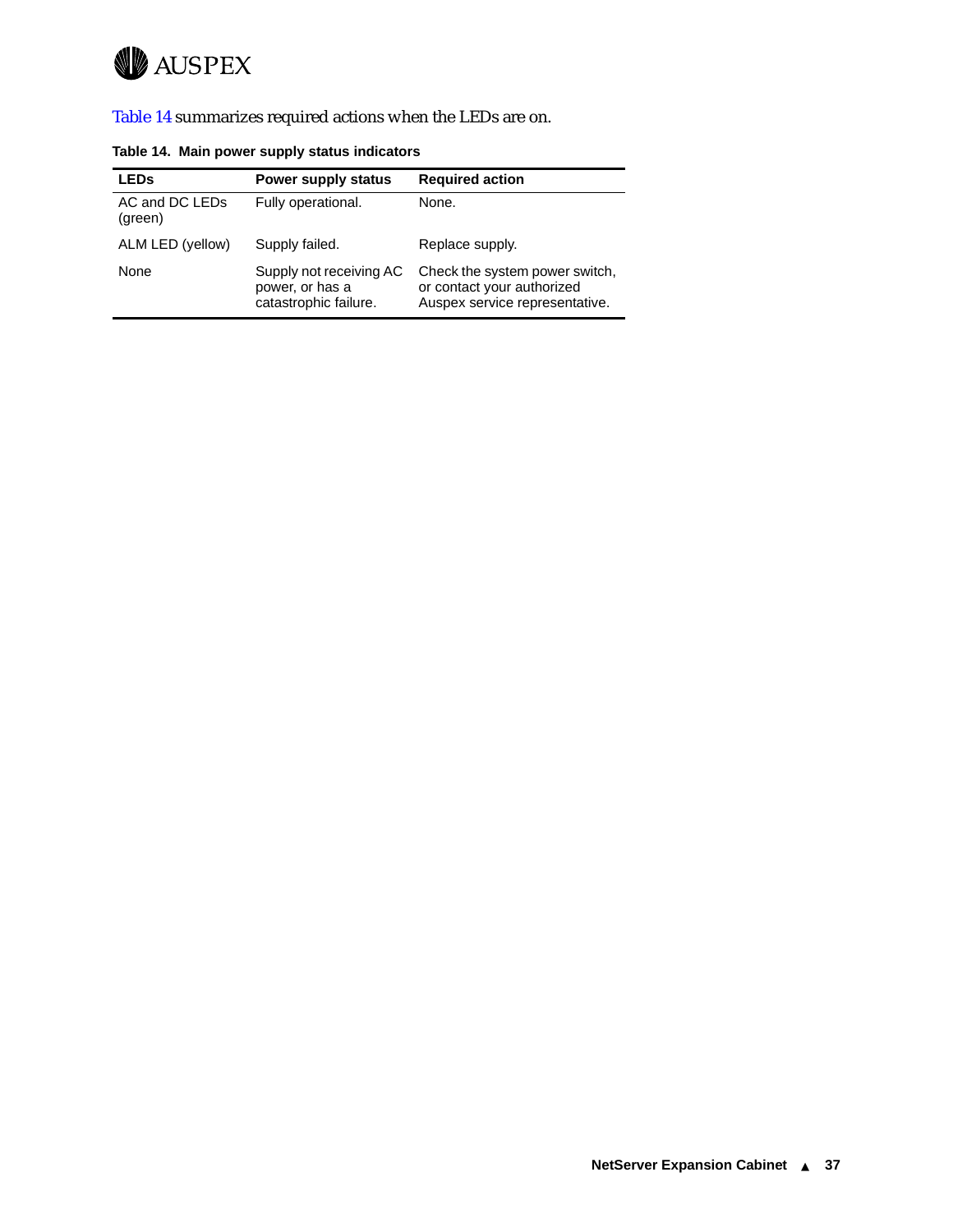

# <span id="page-41-0"></span>**System Console**

Auspex provides a DEC VT510 ASCII terminal with each NetServer for use as a system console. The following sections describe how to configure the console for your NetServer:

- $\triangle$  Setting Up the System Console
- **[System Console Configurations](#page-42-0)**
- <sup>s</sup> [Setup Parameter Values for System Consoles](#page-44-0)

## **Setting Up the System Console**

#### **To setup the system console**

- 1. Place the packing box containing the console near the server.
- 2. Remove the console and its associated components from the packing box.
- 3. Attach the keyboard and power cable to the console as described in the console's user manual.



**Caution:** Do not power on the console at this time.

- 4. Remove the console cable from the packing box.
- 5. Open the back door of the NetServer base cabinet, and put on the antistatic wrist strap.

For the NS 6000, NS 7000/600, NS 7000/700, and NS 7000/800 Series NetServers, route one end of the console cable through the opening in the PDU (see [Figure 17 on page 24](#page-27-0) for the location of the PDU in the NS 6000 base cabinet). In raised-floor environments, the cable can be routed through the floor panel of the server; contact your authorized Auspex service representative for assistance.

For NS 7000/150 and NS 7000/250 Series NetServers, open the back door and route one end of the console cable to the back of the cabinet.

- 6. Attach one end of the console cable to the *TTYA* connector on the HP.
- 7. Attach the other end of the console cable to the left *Comm 1* connector on the back of the console (there are two **Comm 1** connectors).
- 8. Make sure the console power cord is properly connected to the console, and plug it into a grounded power outlet.



**Caution:** Do not use any utility outlets on the PDU to power the console unless the console can accept the same voltage as the wall outlet. If there is a mismatch in voltage, you can damage the console.

9. Power on the console.

This completes the procedure for setting up the system console. Proceed to the following sections for additional console configurations.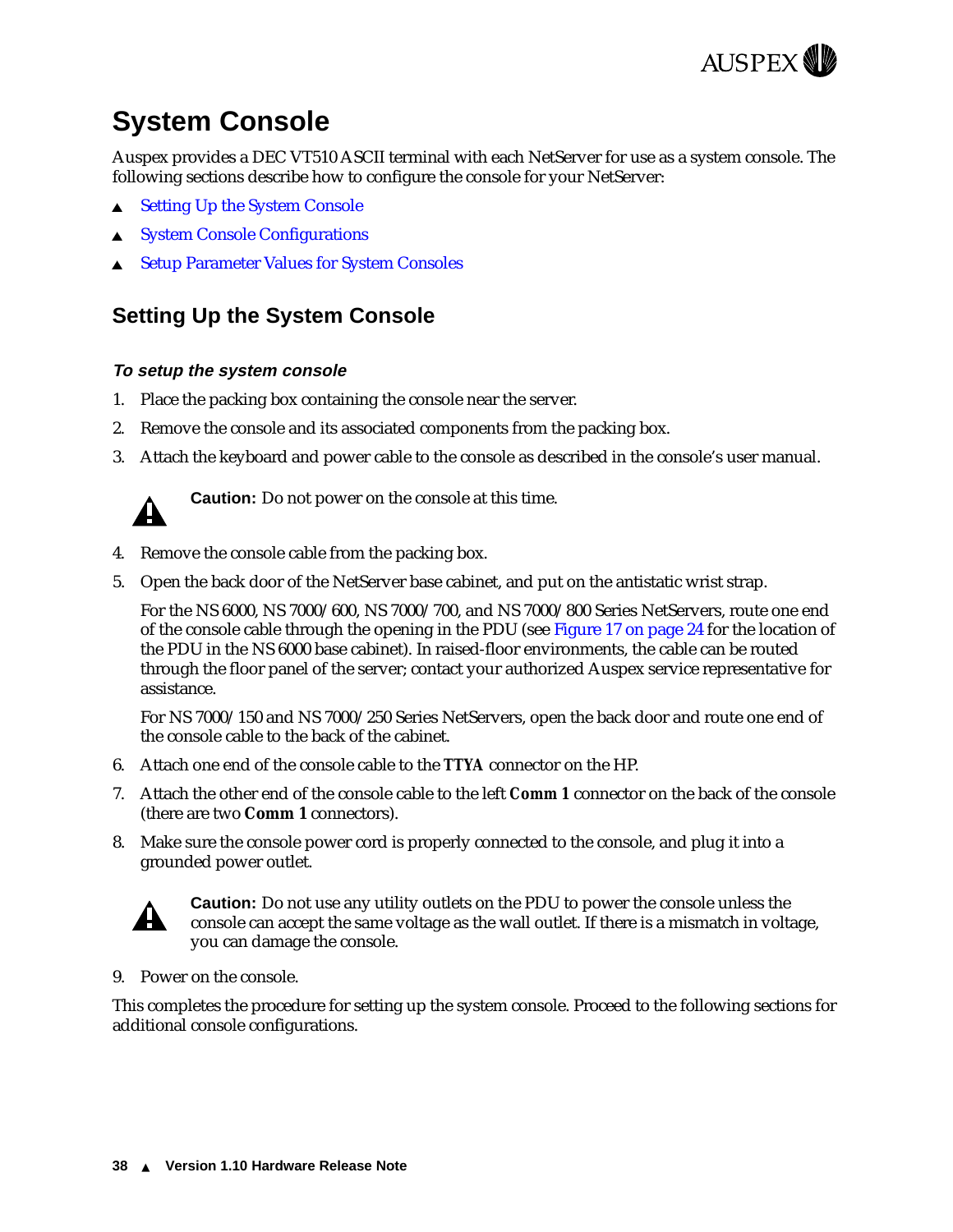<span id="page-42-0"></span>

## **System Console Configurations**

This section covers the following topics:

- $\triangle$  System console parameters
- **Break function**
- **Enabling Delete key**
- <sup>s</sup> Configuring the PgUp and PgDn keys
- $\triangle$  Using diacritics for key functions

Refer to the DEC VT510 console user's manual for more information.



**Note:** The following procedures require you to access the Terminal Setup menu by pressing the Caps Lock and Print Screen/Sys Rq keys simultaneously. If this does not work, you can access the Terminal Setup menu by powering off the terminal, powering it on again, and pressing the F3 key.

#### **System Console Parameters**

System consoles shipped from Auspex are preconfigured and typically do not require additional configuring. However, if you need to reset parameters for the DEC VT510, use the following procedure:

1. Press the Caps Lock and Print Screen/Sys Rq keys simultaneously to display the Terminal Setup menu. The currently selected field, **Actions**, is highlighted.



**Note:** Use the Up and Down Arrow keys to select another line on the screen. Use the Right Arrow key to select a submenu. Use the Left Arrow key to return to the previous menu.

- 2. Use the Right and Down Arrow keys to select **Restore factory defaults**, and press the Enter key.
- 3. Use the Left Arrow key to return to main menu. Select **Save settings,** and press the Enter key.
- 4. Select **Exit Setup,** and press the Enter key.

This completes the setup procedure for the DEC VT510 terminal.

#### **Break Function**

To enter a break on the DEC VT510 system console, press the Caps Lock and Pause/Break keys simultaneously. This factory default setting cannot be disabled. However, if you prefer, you can add a different keystroke for the break function using the following procedure:

1. Press the Caps Lock and Print Screen/Sys Rq keys simultaneously to display the Terminal Setup menu*.*



**Note:** Use the Up and Down Arrow keys to select another line on the screen. Use the Right Arrow key to select a submenu. Use the Left Arrow key to return to the previous menu.

- 2. Select **Keyboard,** and press the Right Arrow key.
- 3. Select **Define key,** and press the Enter key.
- 4. At **Press key to be defined**, press the Pause/Break key.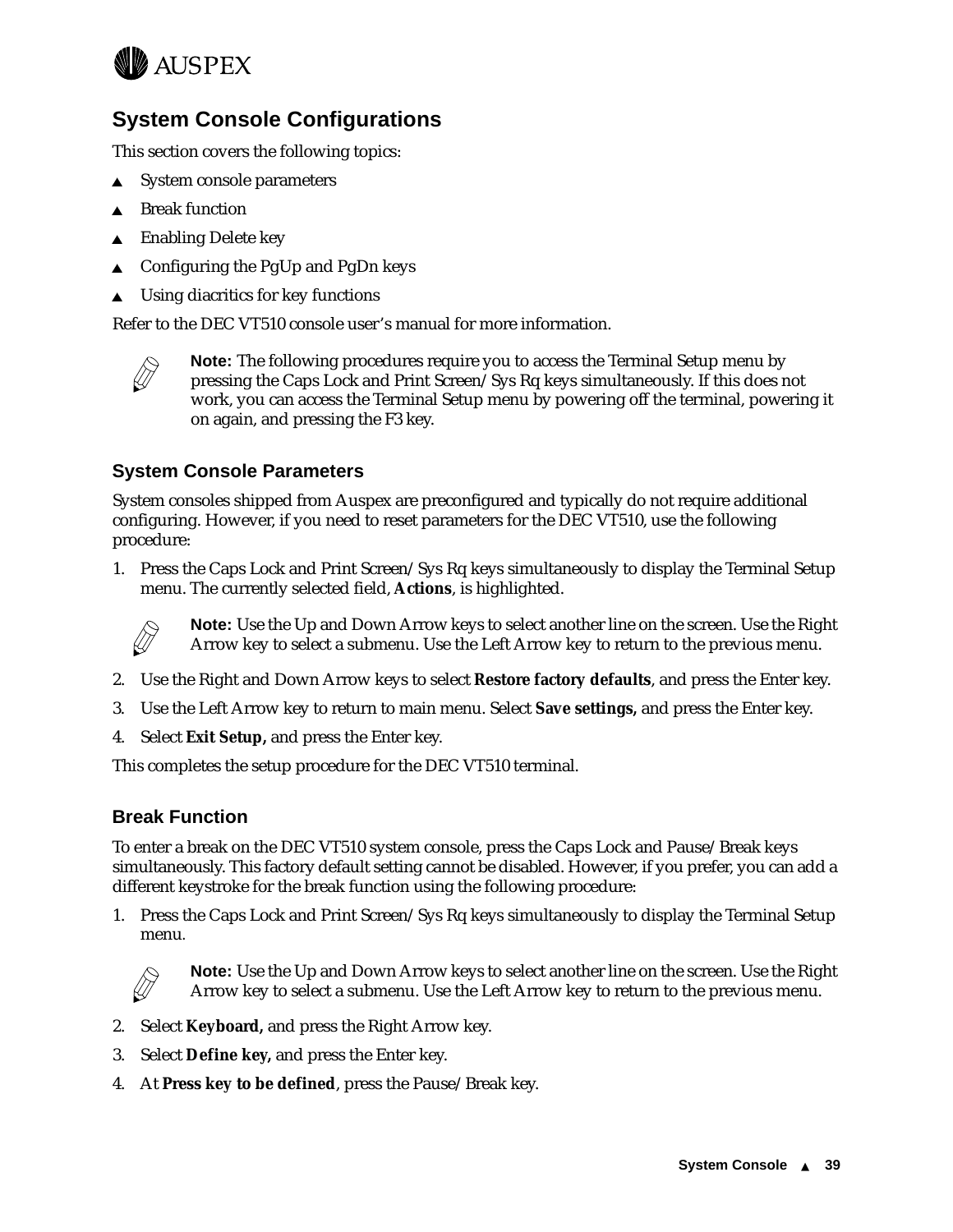

<span id="page-43-0"></span>5. Use the Down Arrow key to select **Unshifted** under the **Modifiers** field, and press the Right Arrow key to enter the Select function menu.



**Note:** You may choose another key combination, such as **Shifted**, to represent the Break function. **Unshifted** is used as an example.

- 6. Use the Up Arrow key, and select **Break**.
- 7. Press the Enter key.
- 8. Use the Left Arrow key to return to the **Modifiers** field.
- 9. Use the Down Arrow key to select **OK,** and press the Enter key.
- 10. Select **Save settings,** and press the Enter key.
- 11. Select **Exit Setup**, and press the Enter key.

This completes the procedure for enabling the Break key on the DEC VT510 console. To disable the user-configured Break key, repeat the procedure, selecting **No function** instead of **Break** in step 6.

#### **Enabling the Delete Key**

The Delete key on the DEC VT510 system console does not work properly if you use a different.  $login$ file other than the standard one shipped with your system for root. For the Delete key to work properly, you must include one of the following commands in your nonstandard. login file:

```
stty dec
or
stty erase ^?
```
#### **Configuring the PgUp and PgDn Keys for vi editor**

The PgUp and PgDn keys on the DEC VT510 system console are not configured to work with the vi editor.

#### **To configure the PgUp and PgDn keys to work with the vi editor**

1. Press the Caps Lock and Print Screen/Sys Rq keys simultaneously to display the Terminal Setup Menu.



**Note:** Use the Up and Down Arrow keys to select another line on the screen. Use the Right Arrow key to select a submenu. Use the Left Arrow key to return to previous menu.

- 2. Select **Keyboard,** and press the Right Arrow key.
- 3. Select **Define key,** and press the Enter key.
- 4. When asked **Press key to be defined,** press the PgUp or PgDn key.
- 5. Use the Down Arrow key to select **Unshifted** under the **Modifiers** field, and press the Right Arrow key to enter the Select Function Menu.
- 6. Select **UDK Sequence,** and press the Enter key. The **UDK:** field appears.
- 7. Press Ctrl-B for PgUp function or Ctrl-F for PgDn function, according to your selection in step 4.
- 8. Use the Down Arrow key to select the **Apply F**ield.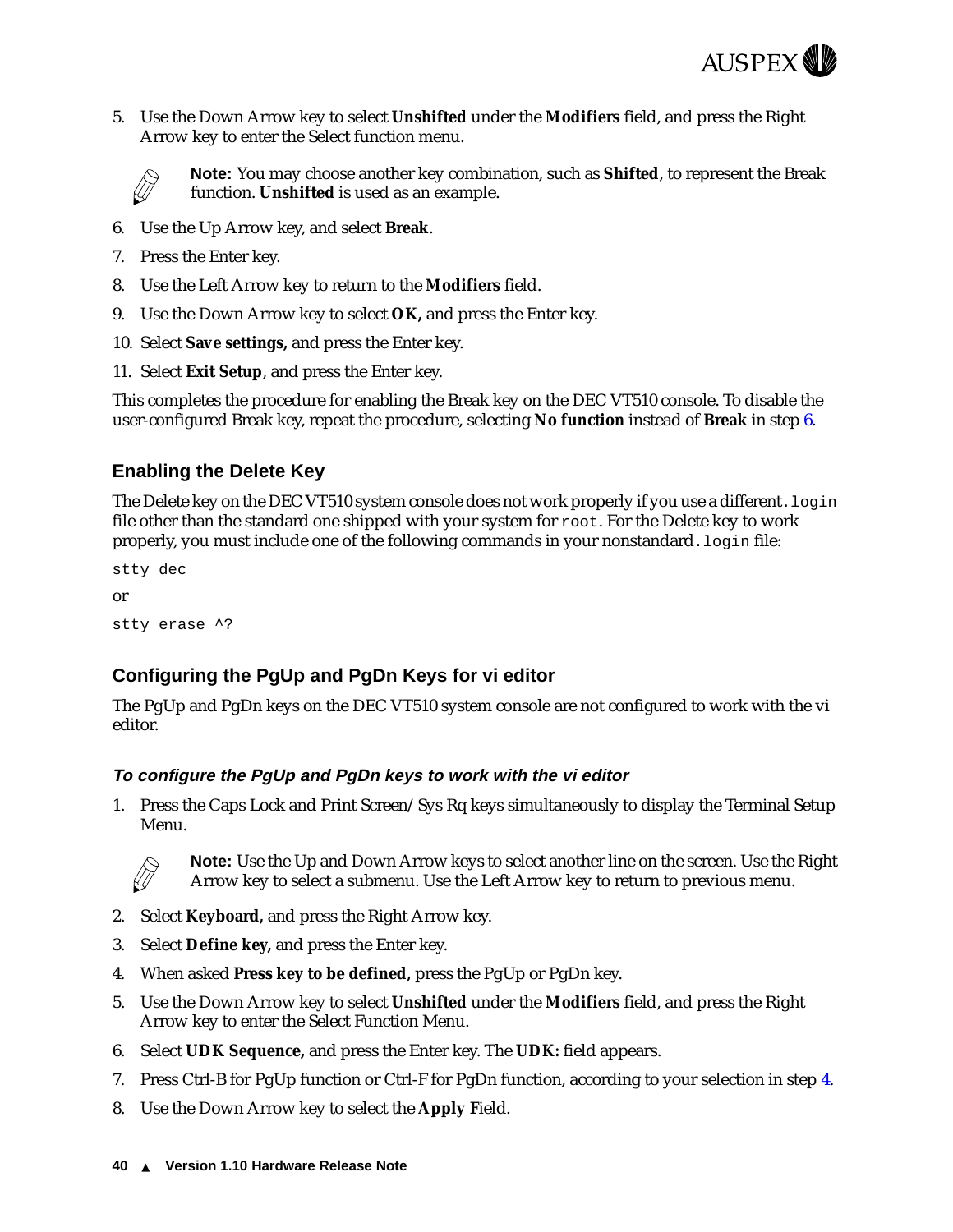<span id="page-44-0"></span>

- 9. Use the Left Arrow key to select **OK**, and press the Enter key.
- 10. At this point, you have configured one of the PgUp and PgDn keys. Repeat steps 2 through 9 to configure the second key.
- 11. Select **Save Settings,** and press the Enter key.
- 12. Select **Exit Setup,** and press the Enter key.

This completes the procedure for configuring the PgUp and PgDn keys for the DEC VT510 console.

# **Using Diacritics for Key Functions**

Auspex recommends you do not assign diacritics as key functions, because they may not function correctly in UNIX. Diacritics are described in the console setup menu under the Define Key Editor as nonspacing accents. Some diacritics include "~" (tilde), """ (dieresis), " " (breve), and "," (cedilla).

### **Setup Parameter Values for System Consoles**

The setup parameter values vary according to the type of system console. Refer to the system console's user manual for more information.



**Note:** The setup parameter values are preconfigured for system consoles shipped from Auspex.

Table 15 lists the key setup parameter values necessary to configure any system console for use with the NetServer.

| <b>Parameter</b>          | Value           |
|---------------------------|-----------------|
| Handshake or flow control | <b>XON/XOFF</b> |
| Mode                      | Full duplex     |
| Data bits                 | 8               |
| Stop bit                  | 1               |
| Parity bit                | None            |
| Modem baud rate           | 9600            |
| Compatible mode           | ANSI            |

**Table 15. Setup parameter values for System Console**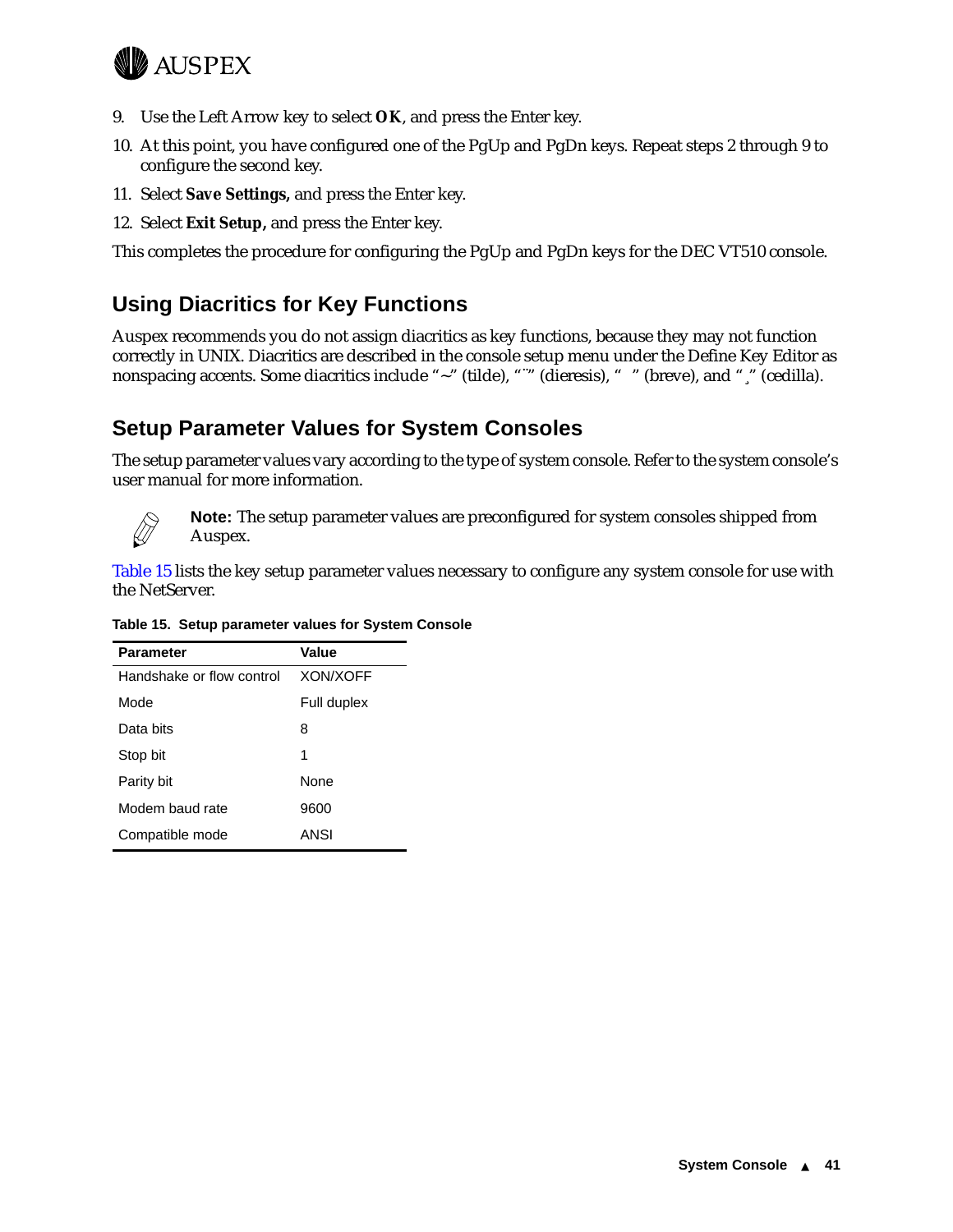

# <span id="page-45-0"></span>**Power-On Self Test (POST) and Boot Sequence**

At power on, the NetServer performs a series of WarmStart self tests. A WarmStart bypasses lengthy power-on board-level hardware and memory test procedures, speeding up the overall boot time for the system. For information on additional boot options after the initial NetServer power on, refer to the *System Manager's Guide*.

The following is a sample boot message file. System messages can vary depending on the individual system configurations.

```
Probing /msic@f,feffff00/sbus at 1,0 
Probing /msic@f,feffff00/sbus at 2,0 Nothing there
Probing /msic@f,feffff00/sbus at 3,0 Nothing there
Probing /msic@f,feffff00/sbus at 4,0 Nothing there
EEPROM boot device...ad(0,0,0) 
sp - status 70 71 f0 
skipping SP loopback test
passed SP inquiry cmd to the boot device
passed SP test unit ready cmd to the boot device
sp found in slot = 12
Boot device: /mvic/vme/asp@6d,1180/ad@0,0:0 File and args: 
0 \times 4000bootblock loaded
sp - status f0 
skipping SP loopback test
passed SP inquiry cmd to the boot device
passed SP test unit ready cmd to the boot device
sp - status f0 
skipping SP loopback test
passed SP inquiry cmd to the boot device
passed SP test unit ready cmd to the boot device
root on ad0a fstype 4.2
Boot: vmunix
Size: 1253376+261456+571424 bytes
VAC ENABLED in COPYBACK mode
Auspex 1.10/SunOS 4.1.4 (AUSPEX1.OPTIMIZED) 
#1: Sat Feb 28 01:40:59 PST 1998
Copyright 1989-1998 Auspex Systems, Inc.
Copyright 1983-1994 Sun Microsystems, Inc.
cpu = ASPX,Auspex SPARC Processor
mod0 = Ross, RT625 (mid = 2)mem = 262144K (0x10000000)
avail mem = 248823808
dma0 at SBus slot 1 0x400000
esp0 at SBus slot 1 0x800000 pri 3
zs0 at obio 0x200000 pri 12
SP0 at Auspex VME slot 12
SP1 at Auspex VME slot 13
SP2 at Auspex VME slot 3
SP3 at Auspex VME slot 4
```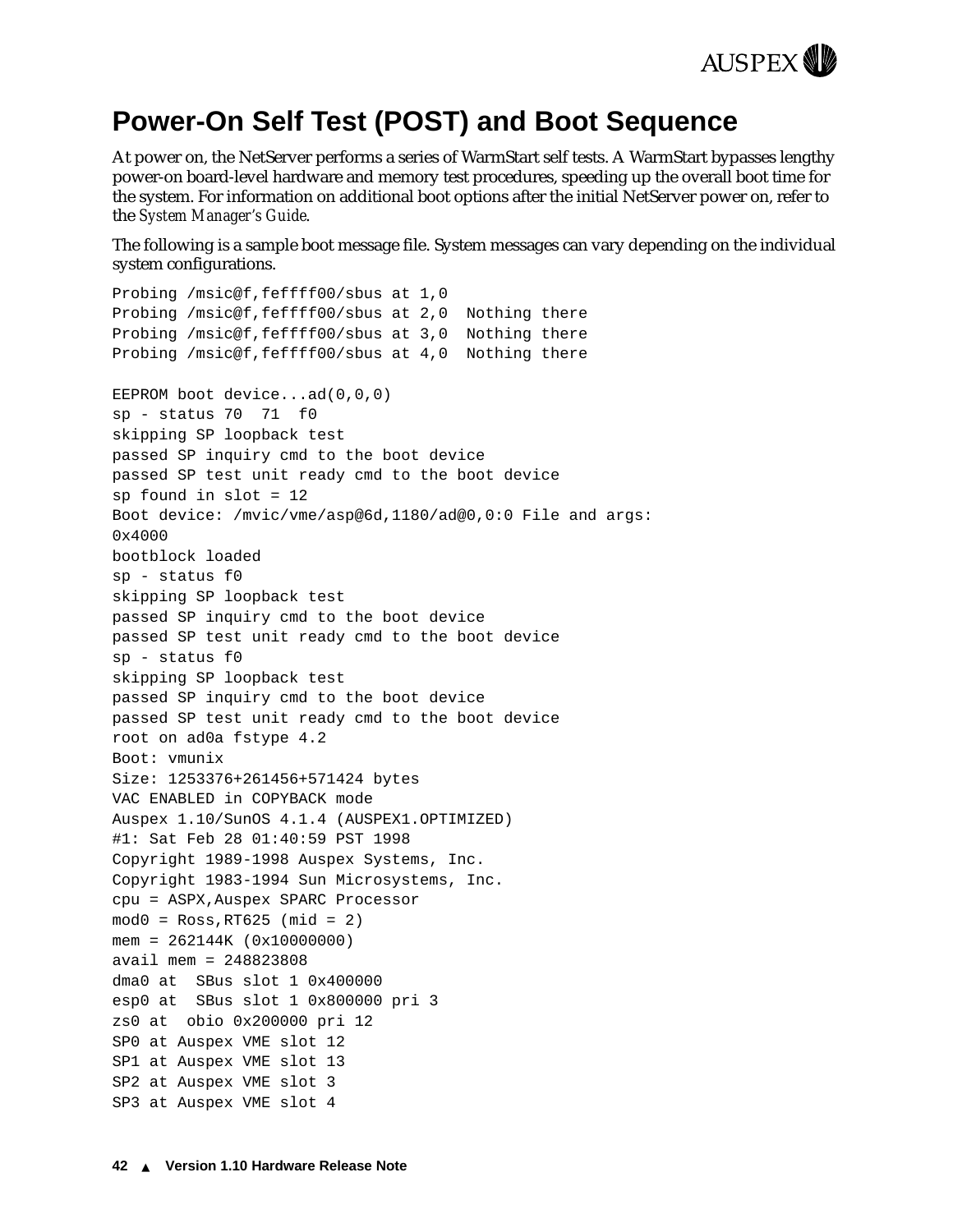

IOP0 at Auspex VME slot 7 VME address 0x10000000 memory 128 MB IOP1 at Auspex VME slot 8 VME address 0x20000000 memory 128 MB ad0: <Auspex 4GB cyl 4094 alt 1 hd 16 sec 128> ad1: <Auspex 4GB cyl 4094 alt 1 hd 16 sec 128> ad2: <Auspex 4GB cyl 4094 alt 1 hd 16 sec 128> ad3: <SEAGATE ST15150N 4611; 4094 MBs> ad6: <Auspex 4GB cyl 4094 alt 1 hd 16 sec 128> ad7: <SEAGATE ST19171W 0023; 8668 MBs> ad8: <SEAGATE ST19171W 0023; 8668 MBs> ad9: <SEAGATE ST19171W 0023; 8668 MBs> ad10: <SEAGATE ST19171W 0023; 8668 MBs> ad11: <Auspex 9GB cyl 8668 alt 1 hd 16 sec 128> ad12: <Auspex 9GB cyl 8668 alt 1 hd 16 sec 128> ad13: <Auspex 9GB cyl 8668 alt 1 hd 16 sec 128> ad42: <SEAGATE ST19171W 0023; 8668 MBs> ad43: <SEAGATE ST19171W 0023; 8668 MBs> ad44: <SEAGATE ST19171W 0023; 8668 MBs> ad45: <SEAGATE ST19171W 0023; 8668 MBs> ad84: <SEAGATE ST19171W 0023; 8668 MBs> ad85: <SEAGATE ST19171W 0023; 8668 MBs> ad86: <SEAGATE ST19171W 0023; 8668 MBs> ad87: <SEAGATE ST19171W 0023; 8668 MBs> ad88: <Auspex 9GB cyl 8668 alt 1 hd 16 sec 128> ad89: <Auspex 9GB cyl 8668 alt 1 hd 16 sec 128> ad90: <Auspex 9GB cyl 8668 alt 1 hd 16 sec 128> ad126: <SEAGATE ST19171W 0023; 8668 MBs> ad127: <SEAGATE ST19171W 0023; 8668 MBs> ad128: <Auspex 9GB cyl 8668 alt 1 hd 16 sec 128> ad129: <SEAGATE ST19171W 0023; 8668 MBs> ad130: <Auspex 9GB cyl 8668 alt 1 hd 16 sec 128> ad131: <Auspex 9GB cyl 8668 alt 1 hd 16 sec 128> ad132: <SEAGATE ST19171W 0023; 8668 MBs> qec unit 0 at iop0 SBus slot 0 qe unit 0 at iop0 SBus slot 0 qe unit 1 at iop0 SBus slot 1 qe unit 2 at iop0 SBus slot 2 qe unit 3 at iop0 SBus slot 3 CRES,cddi unit 0 at iop0 SBus slot 2 ASPX,net-acc unit 0 at iop0 SBus slot 3 SUNW,hme unit 0 at iop1 SBus slot 0 SUNW,hme unit 1 at iop1 SBus slot 1 root on ad0a fstype 4.2 swap on ad0b fstype spec size 614400K dump on ad0b fstype spec size 614388K checking root and /usr filesystems /dev/rad0a: 10262 files, 27403 used, 68148 free /dev/rad0a: (36 frags, 8514 blocks, 0.0% fragmentation) /dev/rad0g: is stable.

rc.auspex: Starting System Level 1 Diagnostics.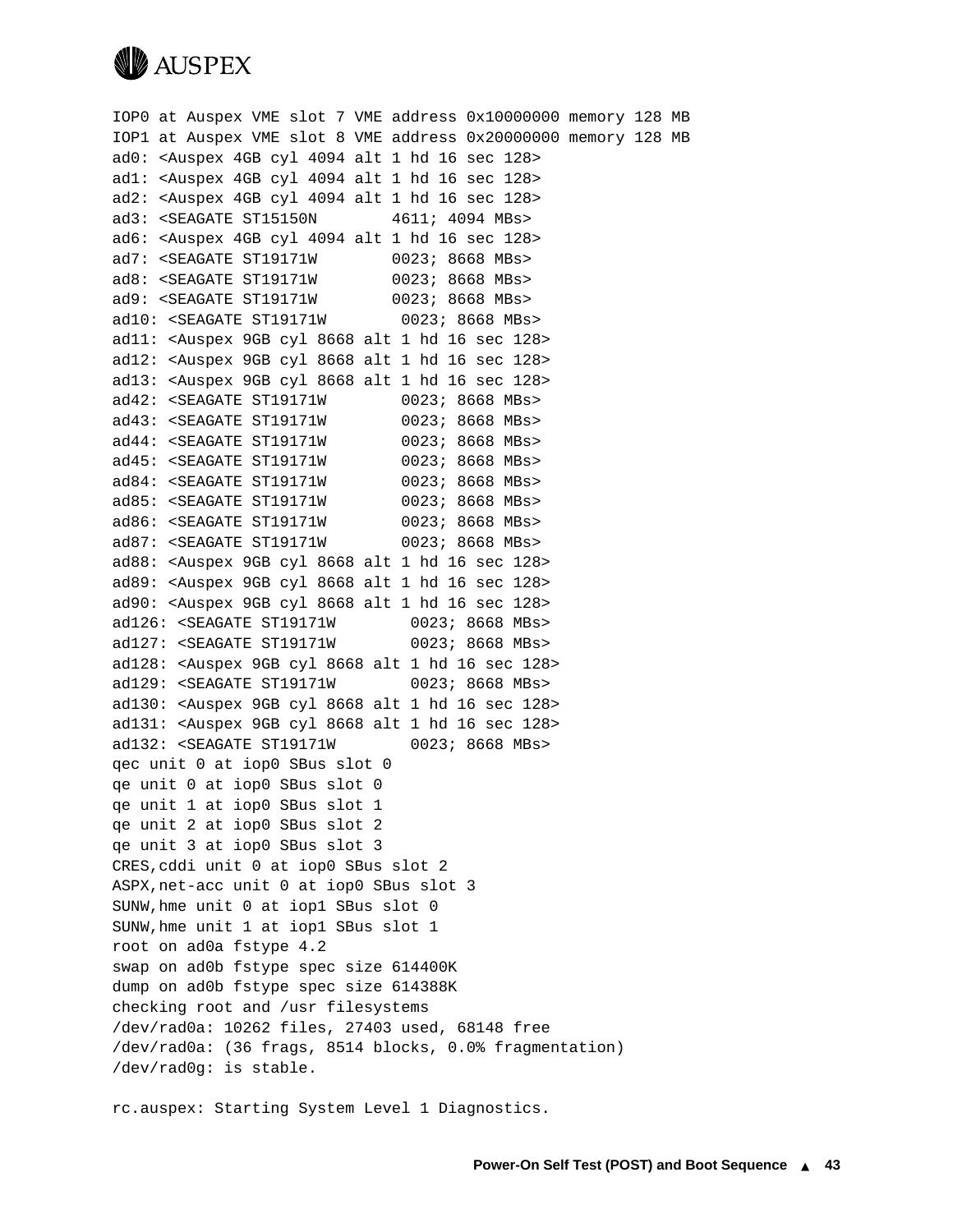

axd: Enter ^C to display axd selection menu. rc.auspex: Running ax\_startup (download boards and start daemons). ax\_startup: Starting execution. ax\_startup: Opening /dev/ipc. ax startup: Preparing to download M16 in the boards. ax startup: Starting k init. ax startup: Starting M16 daemon AX KPROC on the HP. ax startup: Starting M16 daemon AX SMON on the HP. ax startup: Checking for M16 up in all the boards. ax\_startup: M16 is not up in all the boards, reset if needed (in parallel). ax\_startup: Checking HP0 in slot 1 for reset. ax\_startup: HP0 in slot 1 does not need to be reset. ax\_startup: Checking SP2 in slot 3 for reset. ax\_startup: SP2 in slot 3 does not need to be reset. ax\_startup: Checking SP3 in slot 4 for reset. ax\_startup: SP3 in slot 4 does not need to be reset. ax\_startup: Checking IOP0 in slot 7 for reset. ax startup: IOP0 in slot 7 does not need to be reset. ax startup: Checking IOP1 in slot 8 for reset. ax startup: IOP1 in slot 8 does not need to be reset. ax startup: Checking SP0 in slot 12 for reset. ax startup: SP0 in slot 12 does not need to be reset. ax\_startup: Checking SP1 in slot 13 for reset. ax startup: SP1 in slot 13 does not need to be reset. ax\_startup: Downloading M16 in IOP3\_NP:0 slot 7. ax startup: Downloading M16 complete in IOP3 NP:0 slot 7. ax\_startup: Downloading M16 in IOP3\_NP:1 slot 8. ax\_startup: Downloading M16 complete in IOP3\_NP:1 slot 8. ax\_startup: Downloading M16 in IOP3\_FP:0 slot 7. ax\_startup: Downloading M16 complete in IOP3\_FP:0 slot 7. ax startup: Downloading M16 in IOP3 FP:1 slot 8. ax\_startup: Downloading M16 complete in IOP3\_FP:1 slot 8. ax\_startup: Waiting for IOP3\_NP:0 slot 7 to initialize. ax startup: IOP3 NP:0 slot 7 is initialized. ax\_startup: Waiting for IOP3\_NP:1 slot 8 to initialize. ax startup: IOP3 NP:1 slot 8 is initialized. ax startup: Waiting for IOP3 FP:0 slot 7 to initialize. ax\_startup: IOP3\_FP:0 slot 7 is initialized. ax startup: Waiting for IOP3 FP:1 slot 8 to initialize. ax\_startup: IOP3\_FP:1 slot 8 is initialized. ax\_startup: Disable board probing. ax startup: Downloading M16 in the SPs. ax\_startup: Downloading M16 in SP5:2 slot 3. ax\_startup: Downloading M16 complete in SP5:2 slot 3. ax\_startup: Disable board probing. ax\_startup: Downloading M16 in SP5:3 slot 4. ax\_startup: Downloading M16 complete in SP5:3 slot 4. ax startup: Disable board probing. ax\_startup: Downloading M16 in SP5:0 slot 12. ax\_startup: Downloading M16 complete in SP5:0 slot 12.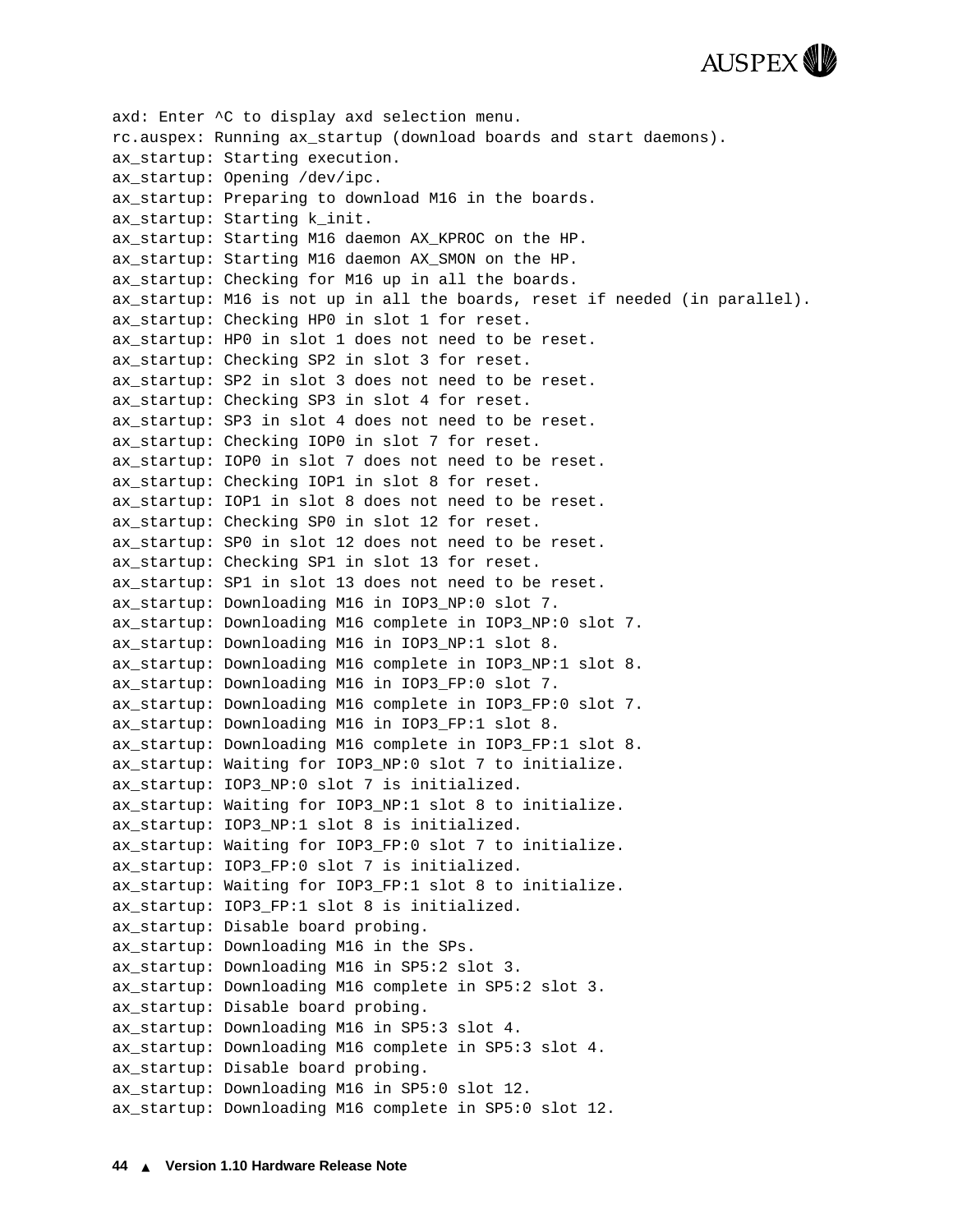

ax\_startup: Disable board probing. ax\_startup: Downloading M16 in SP5:1 slot 13. ax\_startup: Downloading M16 complete in SP5:1 slot 13. ax\_startup: Disable board probing. ax startup: Enable board probing. ax startup: Inter board probing successful, set default timeouts. ax\_startup: M16 is up in all the boards. ax startup: Complete, boards are operational. running ax\_chkdrive... ax write cache: SP0 initializing write cache. ax write cache: SP1 initializing write cache. ax\_write\_cache: SP2 initializing write cache. ax write cache: SP3 initializing write cache. ax\_write\_cache: SP0 enabling write cache. ax\_write\_cache: SP0 write cache is 'ON'. ax\_write\_cache: SP1 enabling write cache. ax\_write\_cache: SP1 write cache is 'ON'. ax write cache: SP2 enabling write cache. ax write cache: SP2 write cache is 'ON'. ax\_write\_cache: SP3 enabling write cache. ax write cache: SP3 write cache is 'ON'. ax\_enable: AXdguard enabled ax\_enable: AXftp enabled ax\_enable: AXbackup enabled ax\_enable: AXdrvgrd enabled rc.auspex: Running from rc.boot (start virtual partitions). checking other filesystems /dev/rvp0: is clean. /dev/rvp256: is clean. /dev/rvp512: is clean. /dev/rvp768: is clean. /dev/rad0f: is stable. /dev/rvp257: is clean. /dev/rvp513: is clean. /dev/rvp769: is clean. /dev/rad0d: is stable. /dev/rvp770: is clean. /dev/rad0e: is clean. /dev/rad0h: is clean. Creating ATM LANE interfaces if specified. Automatic reboot in progress... Tue Mar 3 05:12:15 PST 1998 rc: mounting 4.2 and lfs file systems. checking quotas: done. rc.auspex: Running from rc (start more auspex daemons). starting rpc port mapper. starting RPC key server. starting Auspex key daemon. network interface configuration: age0: flags=63<UP, BROADCAST, NOTRAILERS, RUNNING>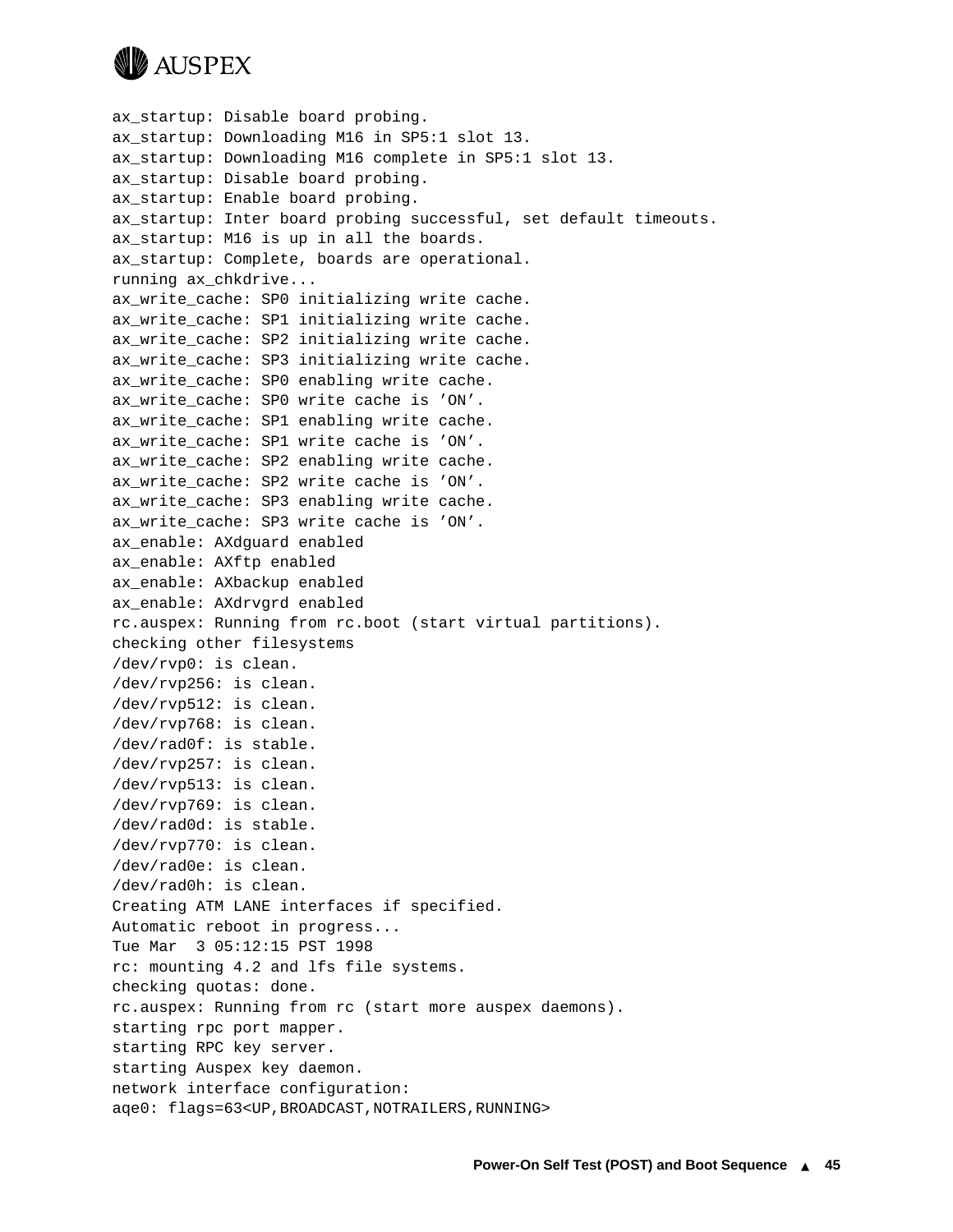

```
 inet 123.45.678.0 netmask ffffff00 broadcast 12.34.56.0
         ether 0:0:3c:4:31:d3 
aqe1: flags=42<BROADCAST,RUNNING>
         ether 0:0:3c:4:31:d2 
aqe2: flags=42<BROADCAST,RUNNING>
         ether 0:0:3c:4:31:d1 
aqe3: flags=42<BROADCAST,RUNNING>
         ether 0:0:3c:4:31:d0 
afddi0: flags=42<BROADCAST,RUNNING>
         ether 0:40:b:40:db:1e 
ahme0: flags=42<BROADCAST,RUNNING>
         ether 0:0:3c:3:3f:c0 
ahme1: flags=42<BROADCAST,RUNNING>
         ether 0:0:3c:3:3f:c1 
lo0: flags=49<UP,LOOPBACK,RUNNING>
         inet 123.4.5.6 netmask ff000000 
add net default: gateway pa-gw-le0
running routing daemon in quiet mode.
starting additional services: biod.
starting system logger
starting local daemons: auditd sendmail xntpdchecking for crash dump... 
starting ServerGuard daemons:
     ax_ftnfsd ax_ftmond ax_ftexecd ax_ftstatd ax_ftfaild ax_ftddd
ax_lfsd
exportfs -av
exported /usr/openwin
starting NFS daemons: nfsd ax_nfsd mountd
starting ServerGuard resynchronization daemon: ax_ftsyncd
mount -vat nfs
rarpd: interface-pid in /tmp/rarplog
rarpd bootparamd statd
Mar 3 05:12:44 cypress syslog: ax enable: AXNeTsrv licensed
Mar 3 05:12:44 cypress syslog: ax_enable: AXdrvgrd licensed
Mar 3 05:12:44 cypress syslog: ax_enable: AXsrvgrd licensed
Mar 3 05:12:45 cypress syslog: ax enable: AXbackup licensed
Mar 3 05:12:45 cypress syslog: ax_enable: AXftp licensed
Mar 3 05:12:45 cypress syslog: ax enable: AXdguard licensed
starting lockd.
link-editor directory cache
ax_isolated
checking for crash dump... 
preserving editor files
clearing /tmp
standard daemons: update cron uucp.
starting network daemons: inetd printer xdm.
Tue Mar 3 05:12:49 PST 1998
```
cypress login: